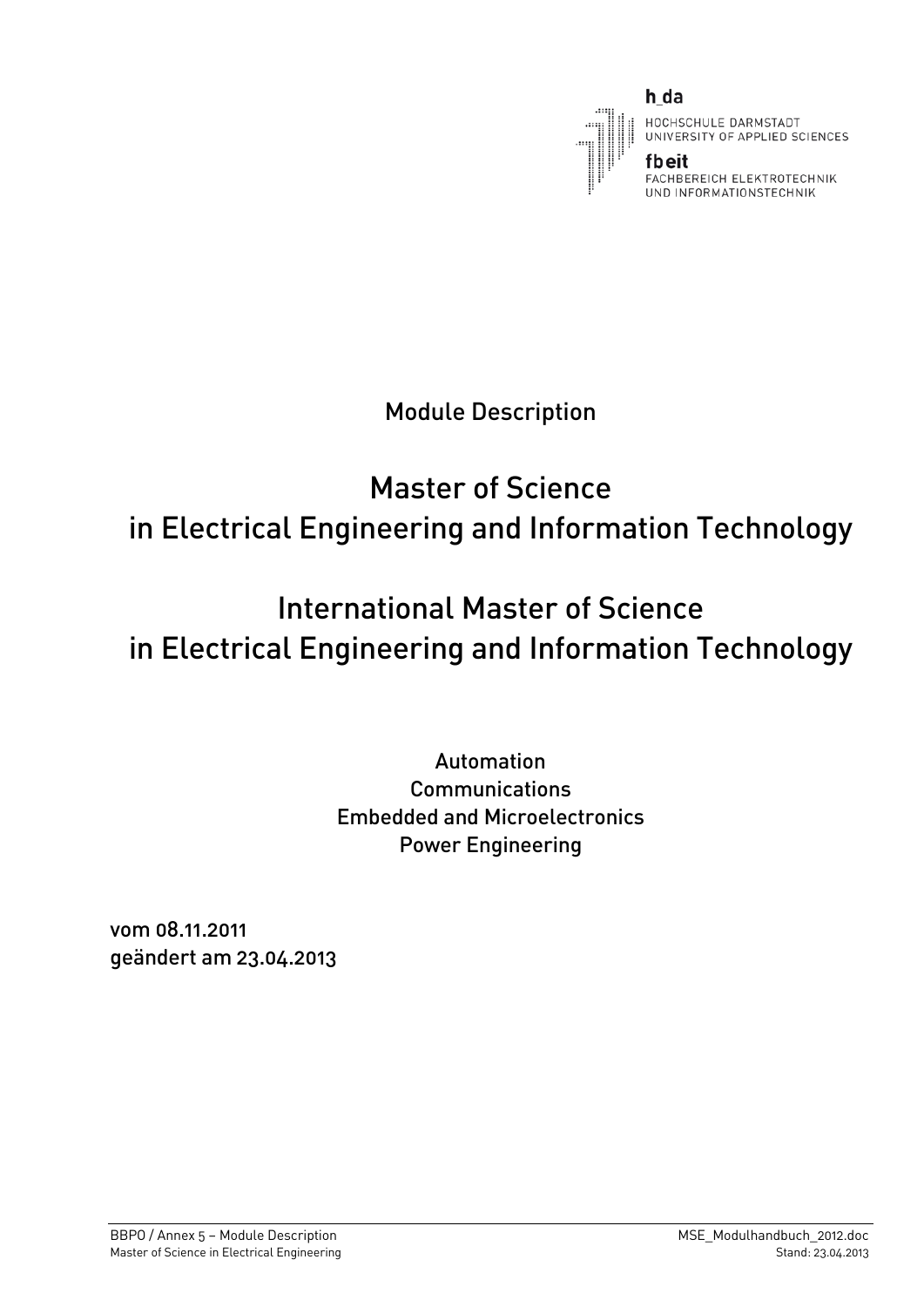# Content

| 5  5 Structure of the International Master of Science in Electrical Engineering and Information technology |  |
|------------------------------------------------------------------------------------------------------------|--|
|                                                                                                            |  |
|                                                                                                            |  |
|                                                                                                            |  |
|                                                                                                            |  |
|                                                                                                            |  |
|                                                                                                            |  |
|                                                                                                            |  |
|                                                                                                            |  |
|                                                                                                            |  |
|                                                                                                            |  |
|                                                                                                            |  |
|                                                                                                            |  |
|                                                                                                            |  |
|                                                                                                            |  |
|                                                                                                            |  |
|                                                                                                            |  |
|                                                                                                            |  |
|                                                                                                            |  |
|                                                                                                            |  |
|                                                                                                            |  |
|                                                                                                            |  |
|                                                                                                            |  |
|                                                                                                            |  |
|                                                                                                            |  |
|                                                                                                            |  |
|                                                                                                            |  |
|                                                                                                            |  |
|                                                                                                            |  |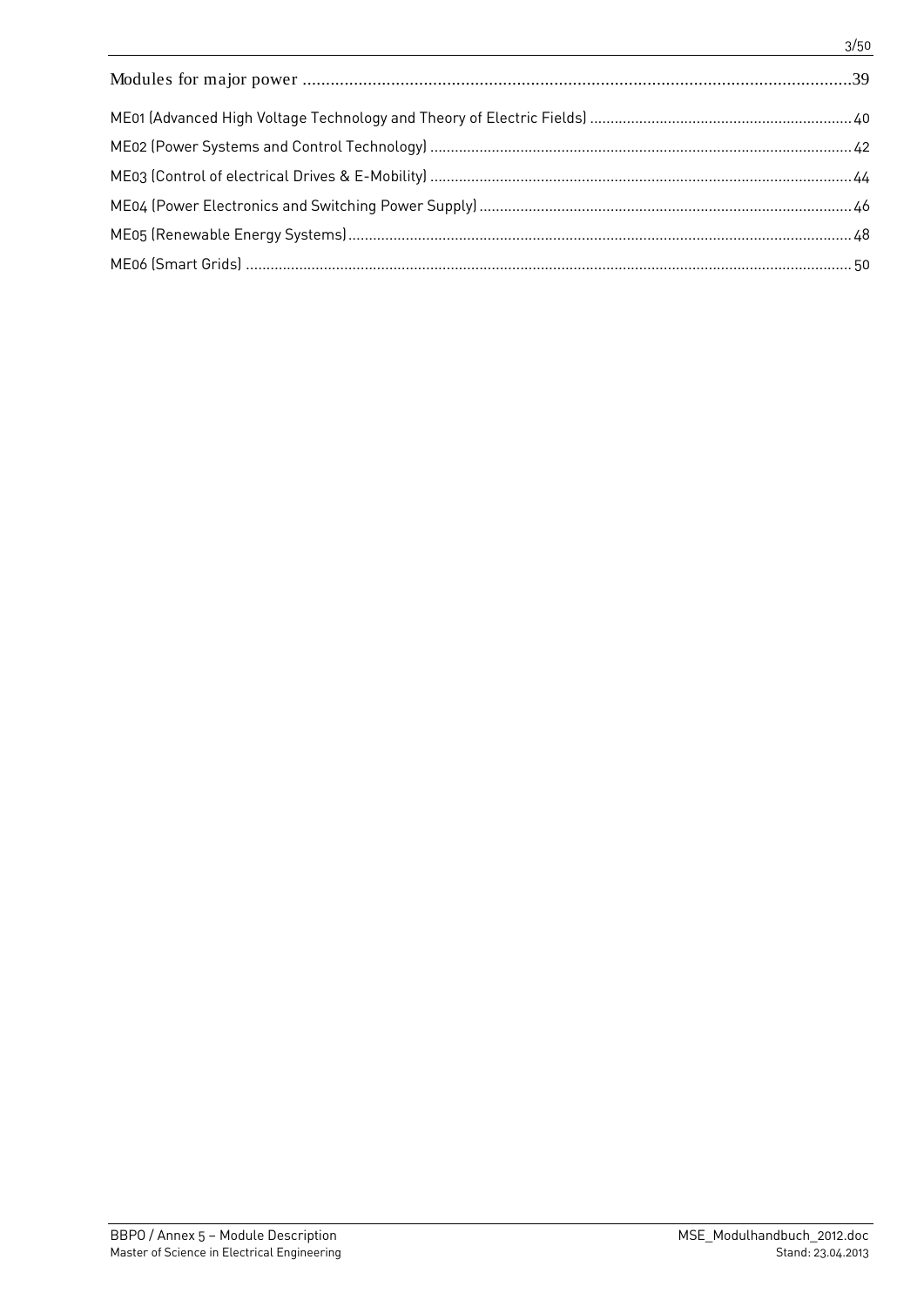<span id="page-3-0"></span>Structure of the program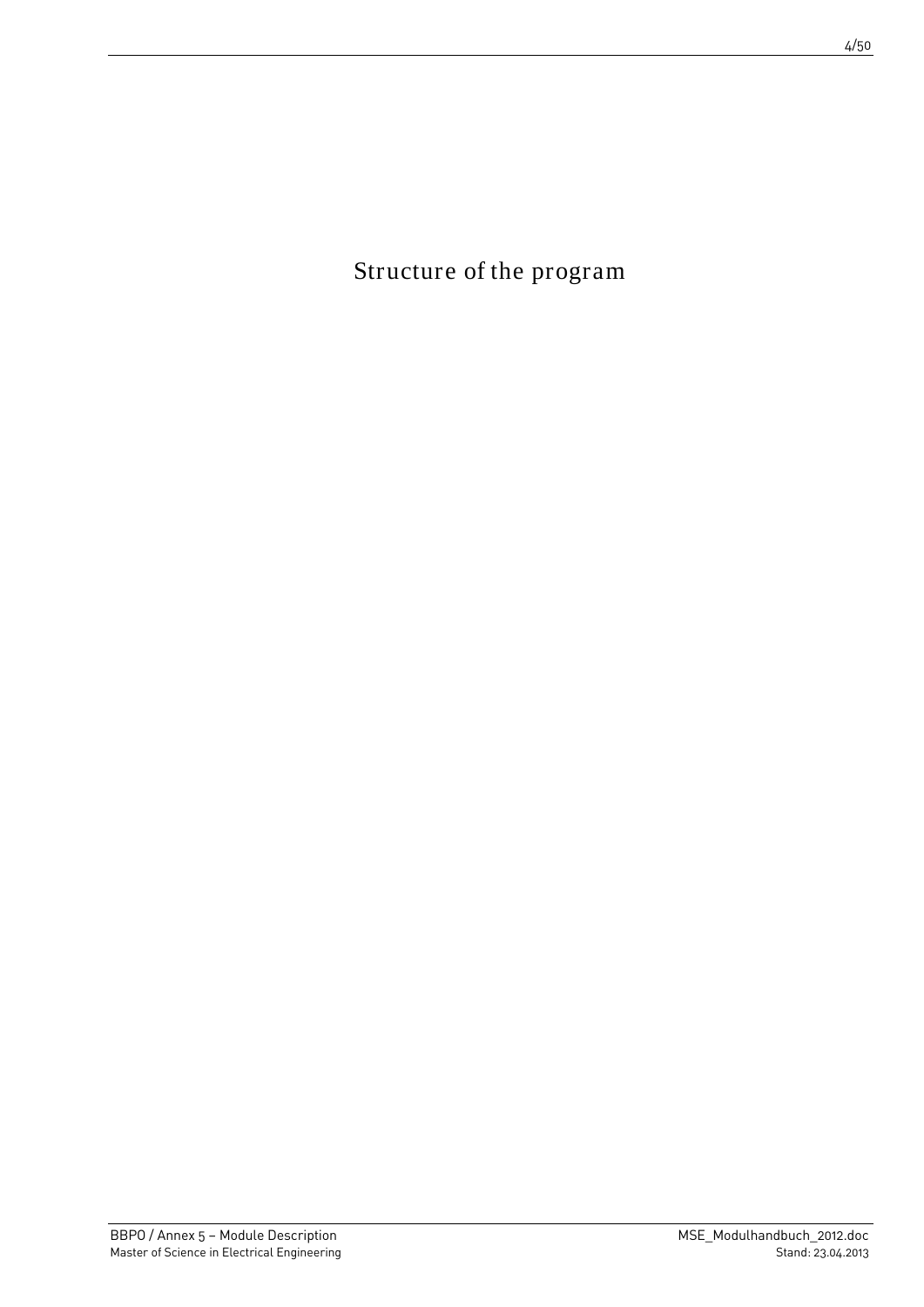# <span id="page-4-0"></span>Structure of the International Master of Science in Electrical Engineering and Information technology

The following diagram illustrates the structure of the international master program. Every student has to pass the compulsory modules for all majors as well as the compulsory modules of the chosen major. In addition, every student has to choose two additional elective modules which may be selected out of the complete pool of all major modules.

|                                               | Winter Semester                                                                                   | Summer Semester                                                                                     | Semester 3                                              | Semester 4                                         |
|-----------------------------------------------|---------------------------------------------------------------------------------------------------|-----------------------------------------------------------------------------------------------------|---------------------------------------------------------|----------------------------------------------------|
|                                               |                                                                                                   |                                                                                                     |                                                         |                                                    |
| All majors                                    | <b>System Design</b><br>(M01 - compulsory)                                                        | <b>Technical Management</b><br>(M02 - compulsory)                                                   | <b>Industrial Project</b><br>(M03 - compulsory<br>/30CP | <b>Master Thesis</b><br>(M04 - compulsory<br>/30CP |
| <b>Major Automation</b>                       | <b>Advanced Automation</b><br>(MA01 - compulsory)                                                 | <b>Avanced Feedback Control</b><br>(MA03 - compulsory)                                              |                                                         |                                                    |
|                                               | <b>Advanced Information Technology</b><br>(MA02 - compulsory)                                     | <b>Advanced Robotics</b><br>(MA04 - compulsory)                                                     |                                                         |                                                    |
|                                               | <b>Autonomous Systems</b><br>(MA05 - elective)                                                    | Information and simulation systems in<br>industrial development and automation<br>(MA06 - elective) |                                                         |                                                    |
| <b>Major Communication</b>                    | <b>Advanced Modulation and Coding</b><br>(MC01 - compulsory)                                      | <b>Digital Signal Processing</b><br>(MC03 - compulsory)                                             |                                                         |                                                    |
|                                               | <b>Information Networks</b><br>(MC02 - compulsory)                                                | Microwave Components and Systems<br>(MC04 - compulsory)                                             |                                                         |                                                    |
|                                               | Mobile and Satellite Communications<br>(MC05 - elective)                                          | <b>Optical Communications</b><br>(MC06 - elective)                                                  |                                                         |                                                    |
| Major Embedded and<br><b>Microelectronics</b> | Microelectronic Systems<br>(MM03 - compulsory)                                                    | <b>Complex Digital Architectures</b><br>(MM01 - compulsory)                                         |                                                         |                                                    |
|                                               | <b>Advanced Embedded Systems</b><br>(MM02 - compulsory)                                           | Design and Test of Microelectronic Systems<br>(MM04 - compulsory)                                   |                                                         |                                                    |
|                                               | <b>Signal Processing Hardware</b><br>(MM05 - elective)                                            | <b>CMOS analog circuits</b><br>(MM6 - elective)                                                     |                                                         |                                                    |
| <b>Major Power</b>                            | Advanced High Voltage Technology and<br><b>Theory of Electrical Fields</b><br>(ME01 - compulsory) | Control of electrical Drives & E-Mobility<br>(ME03 - compulsory)                                    |                                                         |                                                    |
|                                               | Power Systems and Control Technology<br>(ME02 - compulsory)                                       | Power- Electronics & Switching Power Supply<br>(ME04 - compulsory)                                  |                                                         |                                                    |
|                                               | <b>Renewable Energy Systems</b><br>(ME05 - elective)                                              | Smart-Grids<br>(ME06 - elective)                                                                    |                                                         |                                                    |
|                                               | *unless otherwise noted, all modules have 7.5 CP                                                  |                                                                                                     |                                                         |                                                    |

The international master program starts in the winter semester only.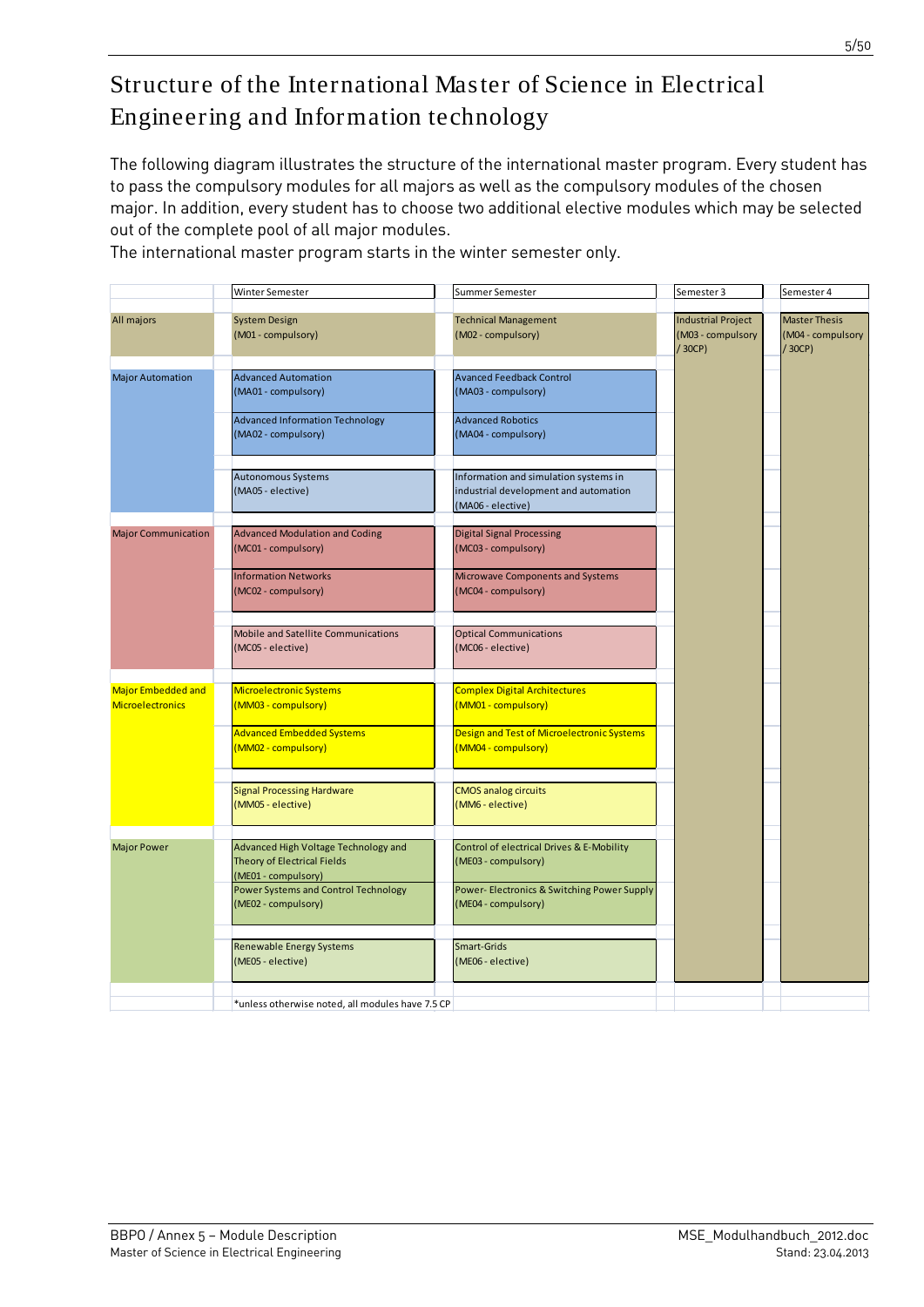# <span id="page-5-0"></span>Structure of the Master of Science in Electrical Engineering and Information technology

The structure of the Master of Science in Electrical Engineering and Information technology is identical to the International Master except for the module "Industrial Project". The prerequisites for this master program are described in the BBPO.

This master program starts in the winter semester as well as in the summer semester.

|                                                      | Winter Semester                                                                            | Summer Semester                                                                                     | Semester 3                                         |
|------------------------------------------------------|--------------------------------------------------------------------------------------------|-----------------------------------------------------------------------------------------------------|----------------------------------------------------|
|                                                      |                                                                                            |                                                                                                     |                                                    |
| All majors                                           | <b>System Design</b><br>(M01 - compulsory)                                                 | <b>Technical Management</b><br>(M02 - compulsory)                                                   | <b>Master Thesis</b><br>(M04 - compulsory<br>/30CP |
| <b>Major Automation</b>                              | <b>Advanced Automation</b><br>(MA01 - compulsory)                                          | <b>Avanced Feedback Control</b><br>(MA03 - compulsory)                                              |                                                    |
|                                                      | Advanced Information technology<br>(MA02 - compulsory)                                     | <b>Advanced Robotics</b><br>(MA04 - compulsory)                                                     |                                                    |
|                                                      | <b>Autonomous Systems</b><br>(MA05 - elective)                                             | Information and simulation systems in<br>industrial development and automation<br>(MA06 - elective) |                                                    |
| <b>Major Communication</b>                           | <b>Advanced Modulation and Coding</b><br>(MC01 - compulsory)                               | <b>Digital Signal Processing</b><br>(MC03 - compulsory)                                             |                                                    |
|                                                      | <b>Information Networks</b><br>(MC02 - compulsory)                                         | Microwave Components and Systems<br>(MC04 - compulsory)                                             |                                                    |
|                                                      | <b>Mobile and Satellite Communications</b><br>(MC05 - elective)                            | <b>Optical Communications</b><br>(MC06 - elective)                                                  |                                                    |
| <b>Major Embedded and</b><br><b>Microelectronics</b> | <b>Microelectronic Systems</b><br>(MM03 - compulsory)                                      | <b>Complex Digital Architectures</b><br>(MM01 - compulsory)                                         |                                                    |
|                                                      | <b>Advanced Embedded Systems</b><br>(MM02 - compulsory)                                    | Design and Test of Microelectronic Systems<br>(MM04 - compulsory)                                   |                                                    |
|                                                      | <b>Signal Processing Hardware</b><br>(MM05 - elective)                                     | <b>CMOS analog circuits</b><br>(MM6 - elective)                                                     |                                                    |
| <b>Major Power</b>                                   | Advanced High Voltage Technology and<br>Theory of Electrical Fields<br>(ME01 - compulsory) | Control of electrical Drives & E-Mobility<br>(ME03 - compulsory)                                    |                                                    |
|                                                      | Power Systems and Control Technology<br>(ME02 - compulsory)                                | Power- Electronics & Switching Power Supply<br>(ME04 - compulsory)                                  |                                                    |
|                                                      | <b>Renewable Energy Systems</b><br>(ME05 - elective)                                       | Smart-Grids<br>(ME06 - elective)                                                                    |                                                    |
|                                                      | *unless otherwise noted, all modules have 7.5 CP                                           |                                                                                                     |                                                    |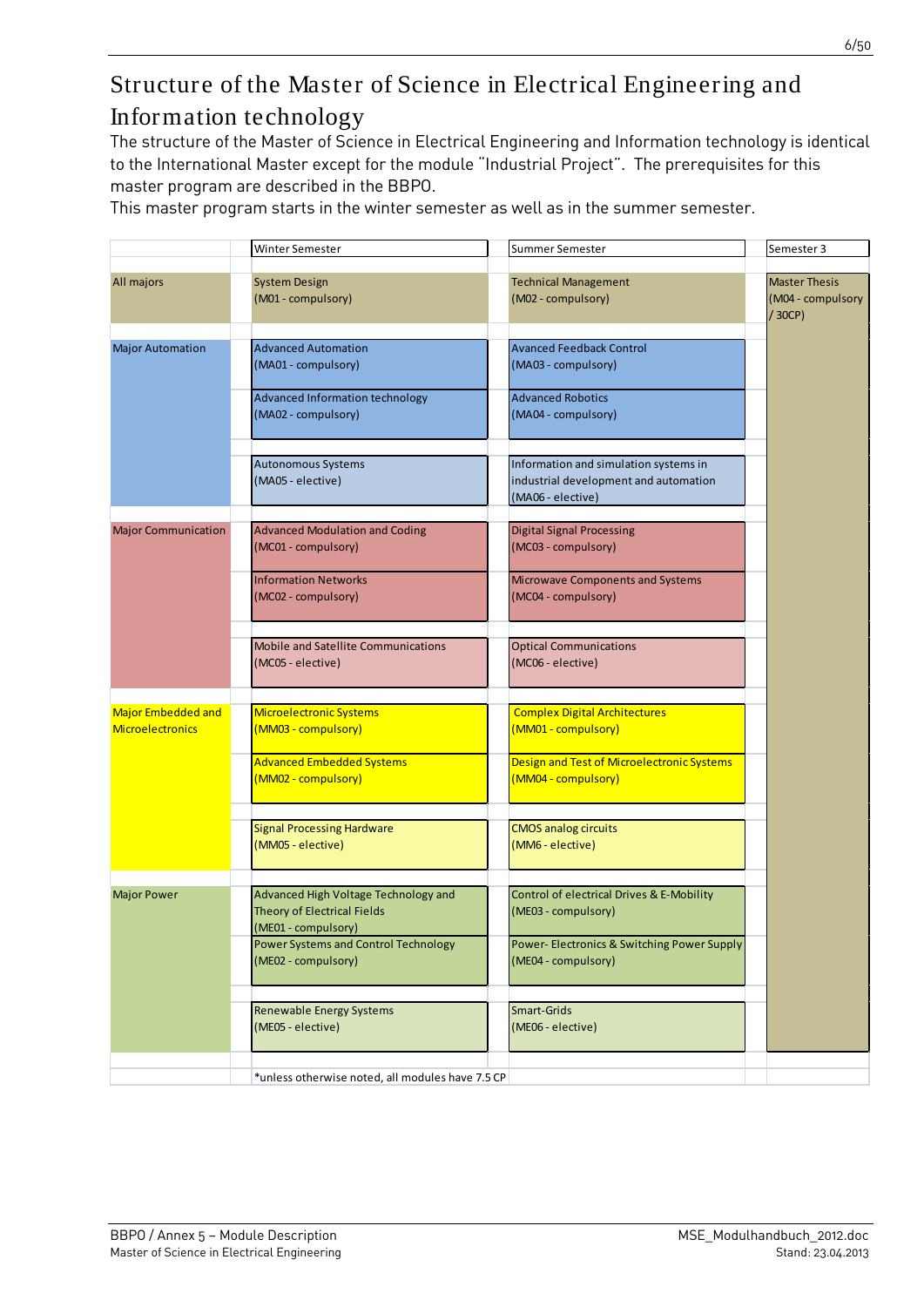<span id="page-6-0"></span>Modules for all majors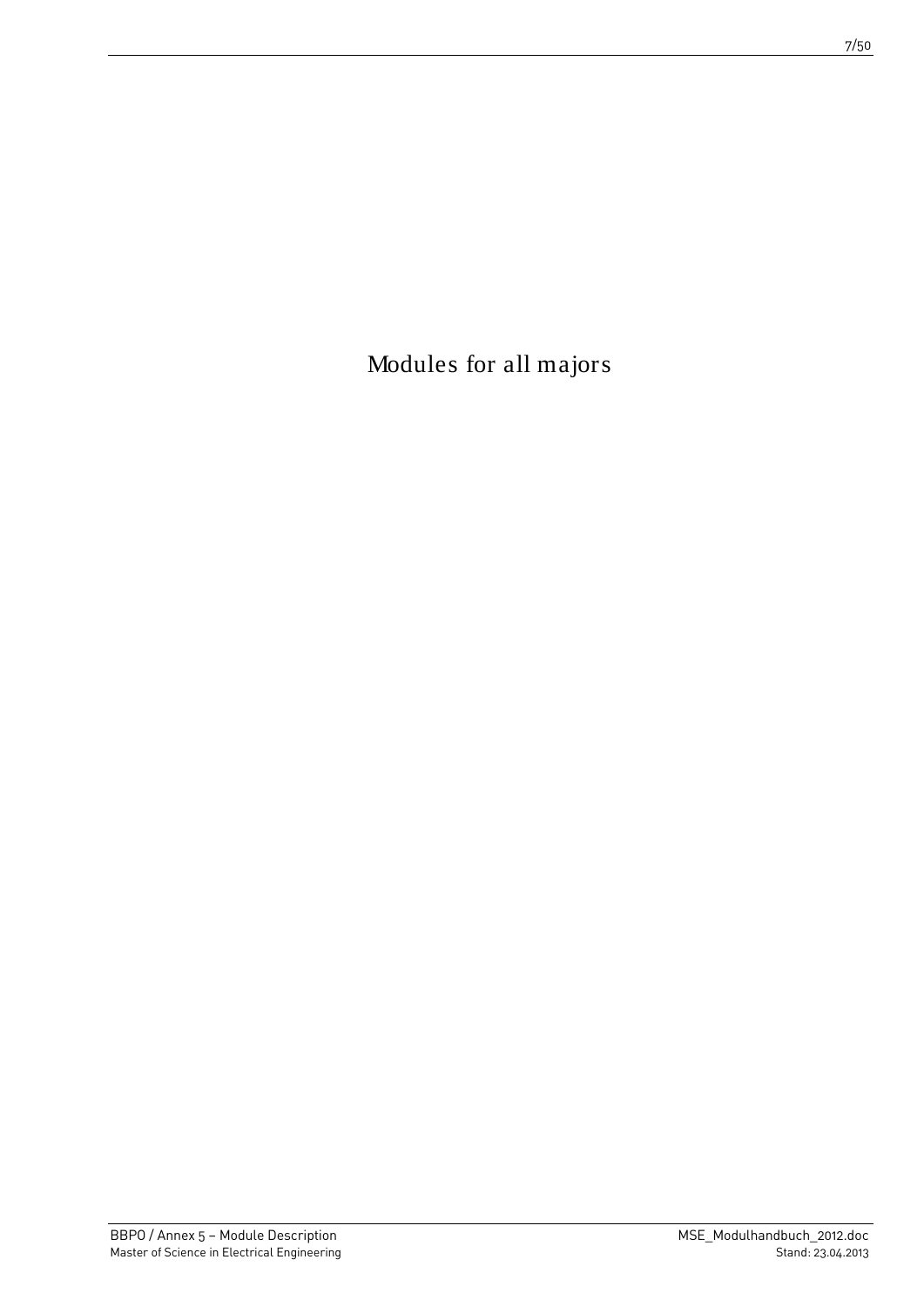# <span id="page-7-0"></span>M01 (System Design)

| Identifier                           | Module Name   | Type                                   | Course                                                              | Sem. 1         |  |
|--------------------------------------|---------------|----------------------------------------|---------------------------------------------------------------------|----------------|--|
| M01                                  | System Design | Compulsory<br>module for all<br>majors | Advanced Programming Techniques and<br><b>Engineering Processes</b> | 7,5CP<br>4V/1L |  |
| Module Responsible and<br>Instructor |               | Additional Instructor(s)               |                                                                     |                |  |
| Fromm                                |               | Lipp, Schaefer, Rücklé                 |                                                                     |                |  |

#### 1. Module content

# Content of course "Advanced Programming Techniques and Engineering Processes"

Review of fundamental concepts of a widely used object oriented programming language. The course will cover

- requirements engineering methods,
- introduction to the UML
- class design and class relations in C++,
- operator overloading,
- generic programming,
- introduction to the STL, string and stream library of C++ and
- coding quidelines and systematic testing.

Design aspects like modularity and software re-use will be discussed. Developing software designs using the UML and CASE tools as well as extensive hands-on programming assignments in C/C++ are an integral part of the course.

#### 2. Learning outcome / competencies

The student achieves competencies in the above mentioned topics. The student is able to plan and execute a project applying state of the art engineering methods. The concepts of modern object oriented programming languages are understood and the student is able to develop complex software in C++. Object oriented designs can be visualized using the UML.

#### 3. Course organization and structure

Class lecture, lab and programming assignments

#### 4. Credits and work load

7.5 CP, 225 hours total work load, 75 hours lectures and labs

#### 5. Examination modalities

The exam consists of the following parts:

- Module exam (80% of the module mark): Written exam with a duration of 180 min covering the complete content of the module at the end of the semester. A make-up exam will be offered during the following semester.
- Lab exam (20% of the module mark): Code walkthrough during the lab.
- Possible changes to the examination modalities may be communicated upon start of the module.

#### 6. Prerequisites

Prerequisite for attending the exam is the successful participation in the lab "Advanced Programming Techniques"

#### 7. Duration and frequency of course

The module lasts one semester. It is offered in the winter semester.

#### 8. Applicability/utilization

The module is valid for all majors.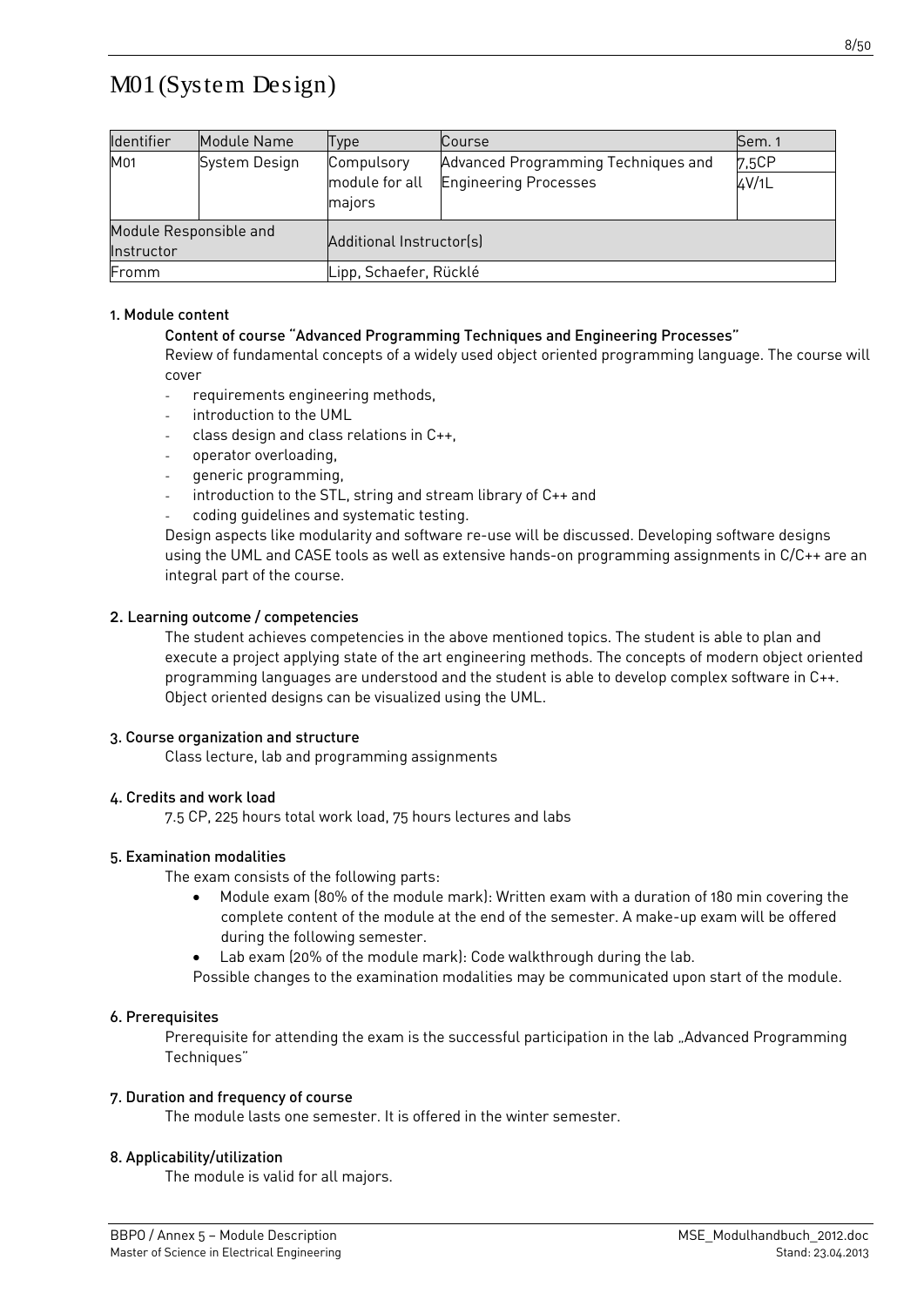# <span id="page-8-0"></span>M02 (Technical Management)

| <b>Identifier</b>      | Module Name | Type                             | Course                 | Sem. 2 |  |  |
|------------------------|-------------|----------------------------------|------------------------|--------|--|--|
| M02                    | Technical   | Compulsory                       | Project Management and | 2,5 CP |  |  |
|                        | Management  | module for all                   | Management Processes   | 2V     |  |  |
|                        |             | majors                           | Team Project           | 5CP    |  |  |
|                        |             |                                  |                        | 1P     |  |  |
| Module Responsible and |             |                                  |                        |        |  |  |
| Instructor             |             | Additional Instructor(s)         |                        |        |  |  |
| Fromm                  |             | all professors of the department |                        |        |  |  |

#### 1. Module content

#### Content of course "Project Management and Management Processes"

This course provides an introduction to professional project management. It covers the areas

- introduction into industry process models, e.g. CMMi and SPICE,
- project roles and workflow.
- team building and team management, change and configuration management,
- planning and estimation methods,
- quality assurance and reviews,
- project tracking and product metrics and
- agile methods like SCRUM.

# Content of course "Team Project"

In this course, the students execute a practical project using the methods presented in the lecture "Project Management and Management Processes". It covers the areas:

- practical development of a technical system (project work)
- project management and work package agreement,
- requirements engineering, system design,
- implementation and testing,
- team building and team communication,
- and documentation and presentation of the results.

#### 2. Learning outcome / competencies

The student achieves competencies in the above mentioned topics. The student is able to plan, execute and present a medium size project as project manager and/or technical member.

#### 3. Course organization and structure

Class lecture, teamwork, presentation of the results in a seminar.

#### 4. Credits and work load

Project Management and Management Processes: 2,5 CP, 75 hours total workload, 30 hours lecture Team Project: 5CP, 150 hours total workload, team project,

#### 5. Examination modalities

Project Management and Management Processes: Exam (Duration: 90 min) covering the complete content of the module at the end of the semester. A make-up exam will be offered during the following semester.

Team Project: Seminar with a presentation of the technical and management results at the end of the semester.

Possible changes to the examination modalities may be communicated upon start of the module.

#### 6. Prerequisites

None.

#### 7. Duration and frequency of course

The module lasts one semester. It is offered in the summer semester.

#### 8. Applicability/utilization

The module provides the prerequisites for the industrial placement and the master thesis.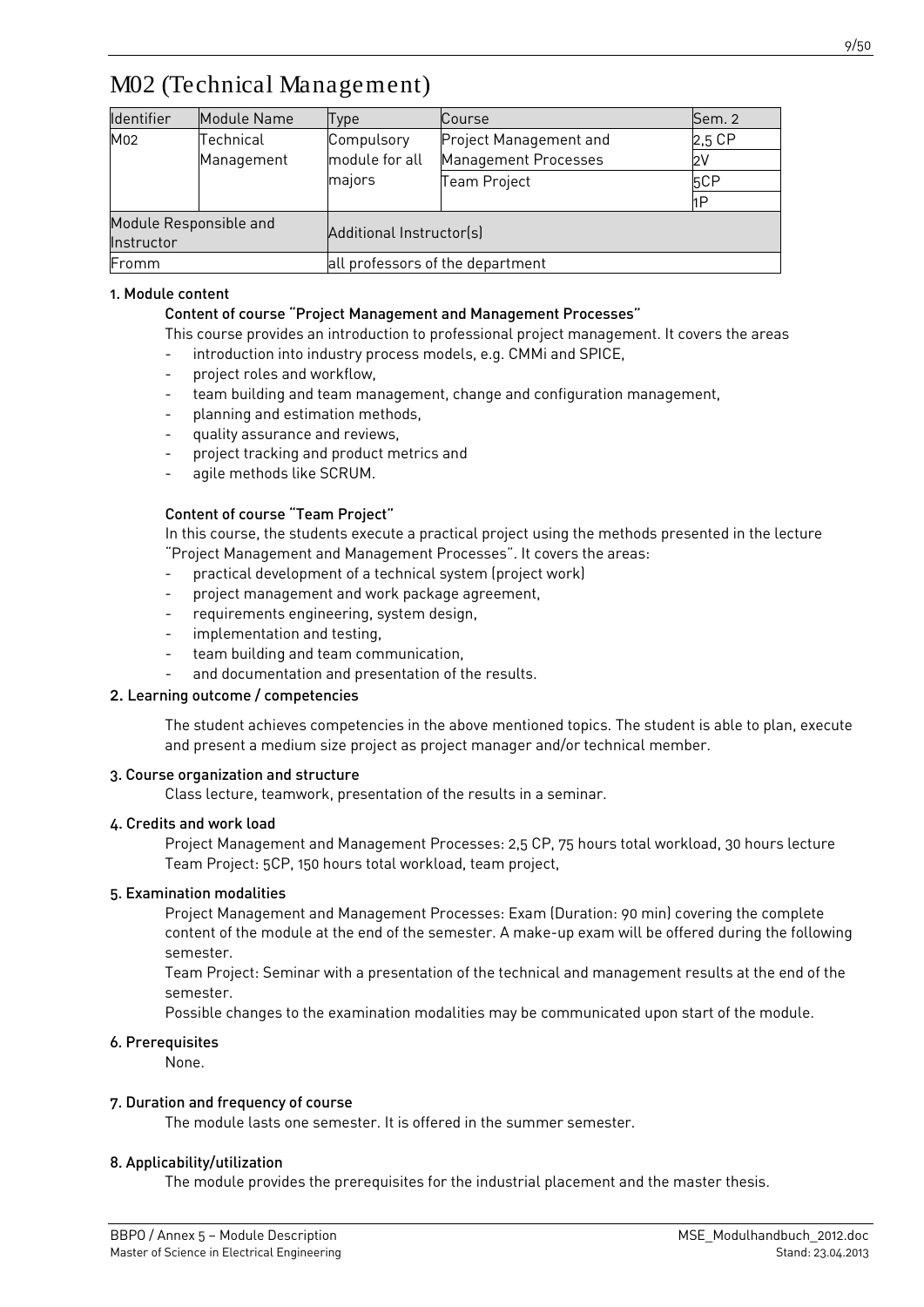<span id="page-9-0"></span>

| Identifier             | Module Name                   | Type                             | <b>Course</b>       | Sem. 1+2        | Sem. 3 |  |
|------------------------|-------------------------------|----------------------------------|---------------------|-----------------|--------|--|
| M <sub>0.3</sub>       | Industrial Project Compulsory |                                  | German Class        | 5 <sub>CP</sub> |        |  |
|                        |                               | module for all                   | Preliminary seminar |                 |        |  |
|                        | majors                        |                                  | Practical part      |                 | 25 CP  |  |
| Module Responsible and |                               | Additional Instructor(s)         |                     |                 |        |  |
| Instructor             |                               |                                  |                     |                 |        |  |
| Götze                  |                               | All lecturers of the MSE program |                     |                 |        |  |

### 1. Module content

# Content of German Class:

- German Course A1 Level
- German Course A2 Level or higher

#### Content of preliminary seminar

- In the preliminary seminar preparative items (as regulations, application) are presented.

#### Content of the Practical Part:

In the practical part the student has to solve an engineering task on the area of electrical engineering and information technology.

#### 2. Learning outcome / competencies

The connection between theoretical university study and industrial work is established. By participating in the process of industrial work the student gains knowledge of technical, organizational and economical aspects of engineering work. The student can find a first orientation in the desired area of business.

#### 3. Course organization and structure

Seminar, practical work by fulfilling tasks of engineering work, documentation, presentation

#### 4. Credits and work load

German class: 5CP, 60hours class lectures, total workload 100h. Additional intensive preparation courses will be offered during semester breaks. Practical part: 25 CP, 19 weeks full-time work in a company

#### 5. Examination modalities

German Class: For the language courses, a combined written and oral examination on A2 level or higher will be offered.

For the practical part: a technical project documentation has to be written.

Possible changes to the examination modalities may be communicated upon start of the module.

# 6. Prerequisites

The German Level A2 (or better) must be achieved before the start of the internship (practical part).

# 7. Duration and frequency of course

German classes are offered during winter semester (extensive phase). Additional intensive courses will be offered in the month September and February/March (intensive phase). The module lasts one semester. The practical part is offered in both winter and summer semester.

#### 8. Applicability/utilization

The module provides the prerequisites for the Master thesis.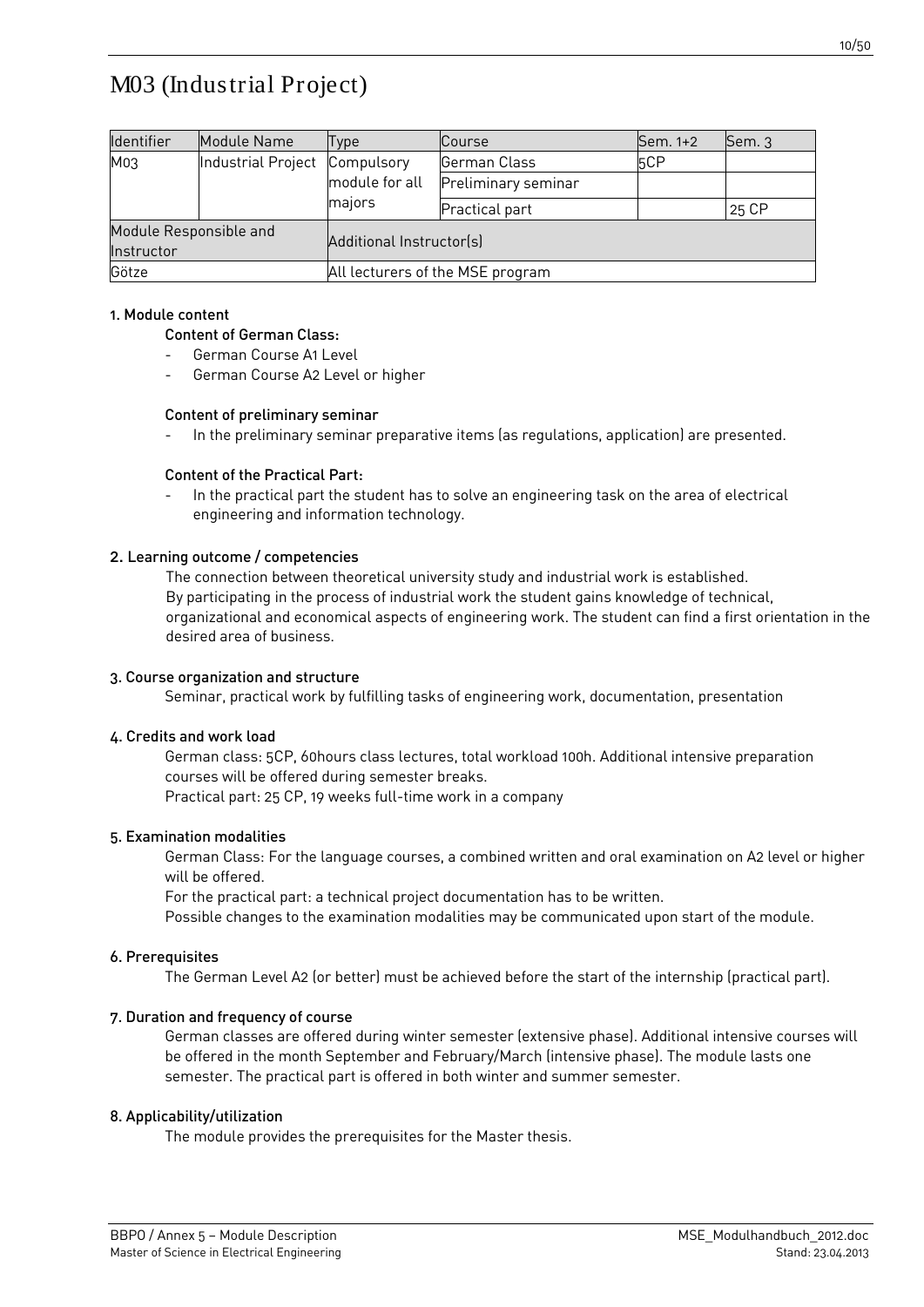# <span id="page-10-0"></span>M04 (Master Thesis)

| Identifier                           | Module Name          | Type                                    | Course     | Sem. 4 |  |
|--------------------------------------|----------------------|-----------------------------------------|------------|--------|--|
| M04                                  | <b>Master Thesis</b> | Compulsory<br>module for all            | Thesis     | 30 CP  |  |
|                                      |                      | majors                                  | Colloquium |        |  |
| Module Responsible and<br>Instructor |                      | Additional Instructor(s)                |            |        |  |
| Chairman of the Examination          |                      |                                         |            |        |  |
| Board                                |                      | All instructors of the master's program |            |        |  |

#### 1. Module contents

- Practically and/or theoretically oriented scientific work in the area of the chosen major
- Written report
- Colloquium

### 2. Learning outcome / competencies

Students should demonstrate the following qualifications within the area of the defined topic:

- Capability of independent work
- Systematic analysis and solutions using engineering and scientific methods
- Professional competence in scientific documentation

#### 3. Course organization and structure

Supervised project and colloquium

### 4. Credits and work load

30 CP, total work load of 900 hours

#### 5. Assessment

The master thesis must be submitted in written and electronic (PDF document) form. A colloquium is mandatory.

According to § 23 ABPO, the thesis and the colloquium are assessed at a ratio 1:3.

#### 6. Prerequisites

# A total of 75 CP (International Master of Science), respectively a total of 22.5 CP

Module M0, industrial project successfully completed.

The German Level A2 (or better) must be achieved before the start of the Master Thesis.

#### 7. Duration and frequency of course

The master thesis must not exceed 6 months. With the approval of the examination board, the master thesis may be undertaken at any time.

# 8. Applicability/utilization

The module is valid for all majors.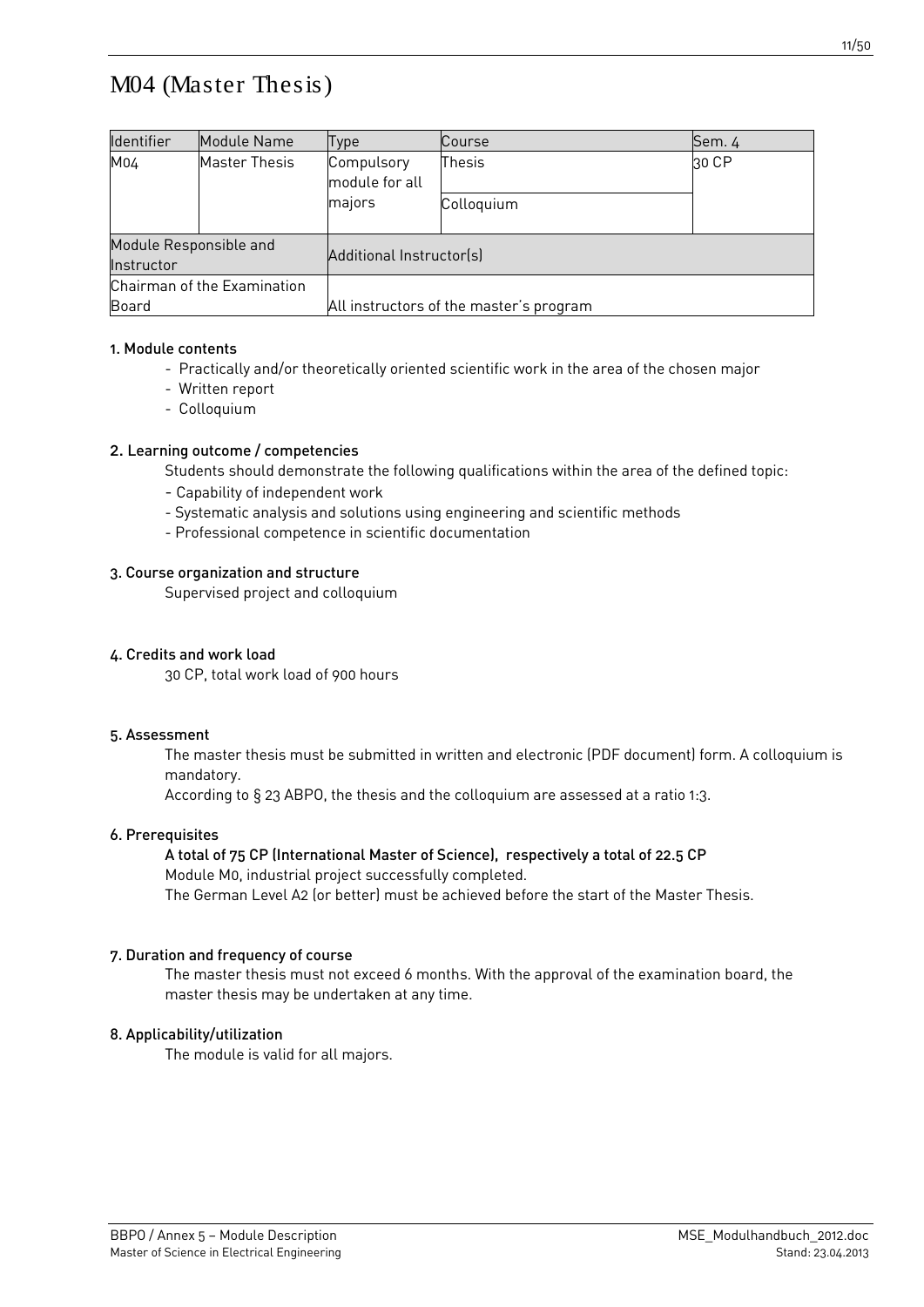<span id="page-11-0"></span>Modules for major automation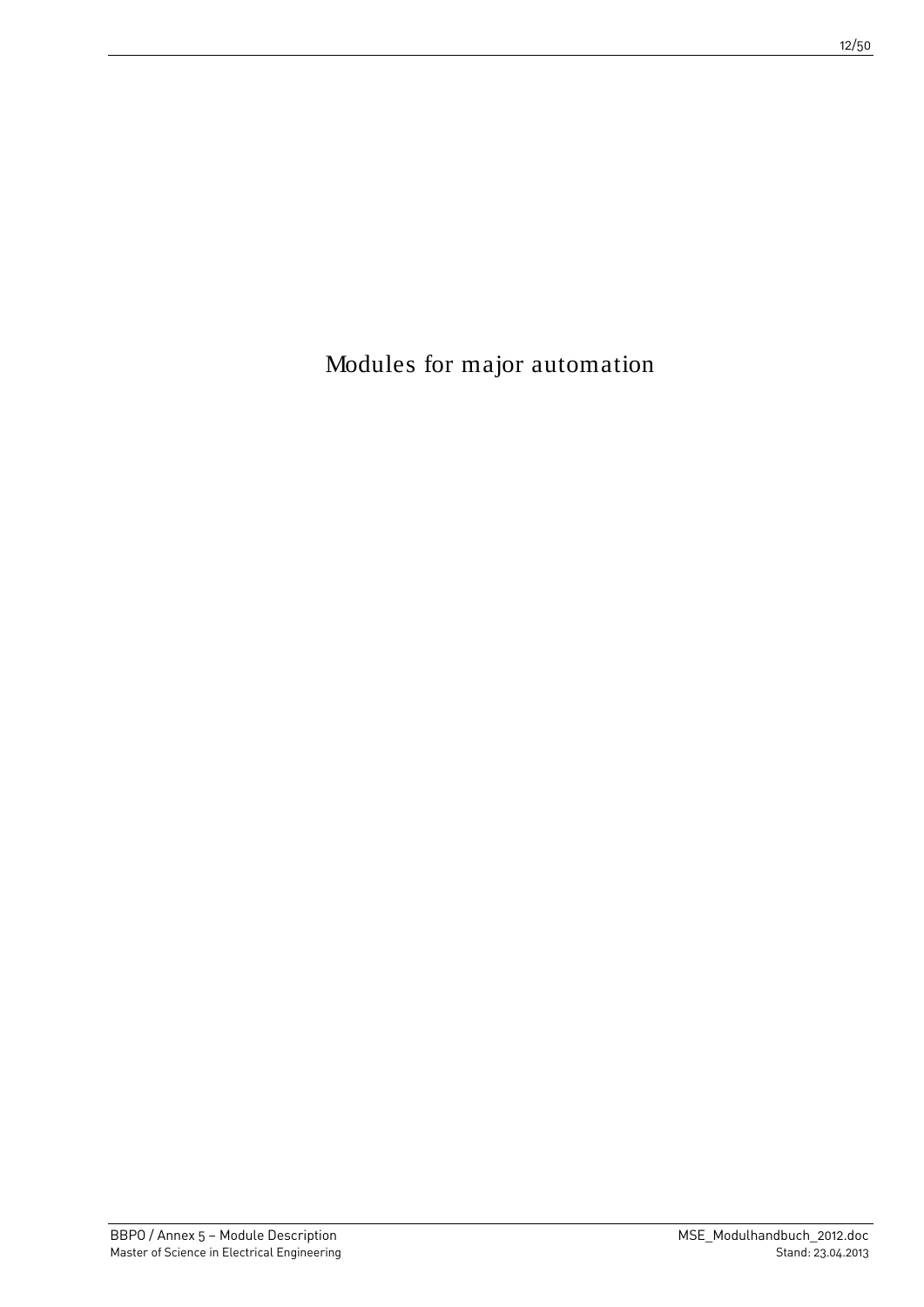# <span id="page-12-0"></span>MA01 (Advanced Automation)

| Identifier             | Module Name | Type                     | Course                          | Sem. 1  |
|------------------------|-------------|--------------------------|---------------------------------|---------|
| <b>MA01</b>            | Advanced    | Compulsory               | Event-discrete Systems          | 2,5 CP  |
|                        | Automation  | module for               |                                 | 2V      |
|                        |             | major                    | Intelligent Automation for Safe | 5 CP    |
|                        |             | automation               | <b>Processes and Products</b>   | 3V/0,5L |
| Module Responsible and |             |                          |                                 |         |
| Instructor             |             | Additional Instructor(s) |                                 |         |
| <b>Simons</b>          |             | Kleinmann                |                                 |         |

# 1. Module content

### Content of course "Event-discrete Systems"

- Characterization and examples for event-discrete systems
- Deterministic and non-deterministic automata
- System modelling using Petri nets
- Introduction to Markov theory
- Design of event-discrete control systems
- Hybrid system modelling
- Computer-based simulation and analysis of event-discrete systems

#### Content of course "Intelligent Automation for Safe Processes and Products"

- Basics of safety critical systems
- Fault detection and fault tolerance
- Design and development of automation systems based on PLC for safety critical systems
- Verification and validation
- Approval procedures
- Lifecycle safety
- Selected methods in modern automation technology based on PLC
- Case studies and laboratory experiences

# 2. Learning outcome / competencies

The student achieves competencies in the above mentioned topics. The students gain theoretical and practical knowledge in two important fields of modern and advanced automation technology. Upon completing the course successfully, the students will be capable to use the acquired knowledge within characteristical industrial problems. They will have theoretical and practical knowledge in designing plc based safe systems as well as in theory, design and simulation of process modelling methods for eventdiscrete systems.

# 3. Course organization and structure

Class lecture and laboratory exercises

#### 4. Credits and work load

7.5 CP, 225 hours total work load, 82.5 hours lectures and labs

#### 5. Examination modalities

The final examination (duration: 180 min) will cover the overall content of the module at the end of the semester. Test repetition will be arranged at the beginning of the following semesters.

Prerequisite for attending the exam is a successful participation in the lab "Intelligent Automation for Safe Processes and Products"

Possible changes to the examination modalities may be communicated upon start of the module.

#### 6. Prerequisites

None.

#### 7. Duration and frequency of course

The module lasts one semester. It is offered in every winter term.

#### 8. Applicability/utilization

The module covers important knowledge for a variety of automation systems in different application fields not only in electronic engineering but also in related fields, e.g. in mechanical engineering and mechatronics.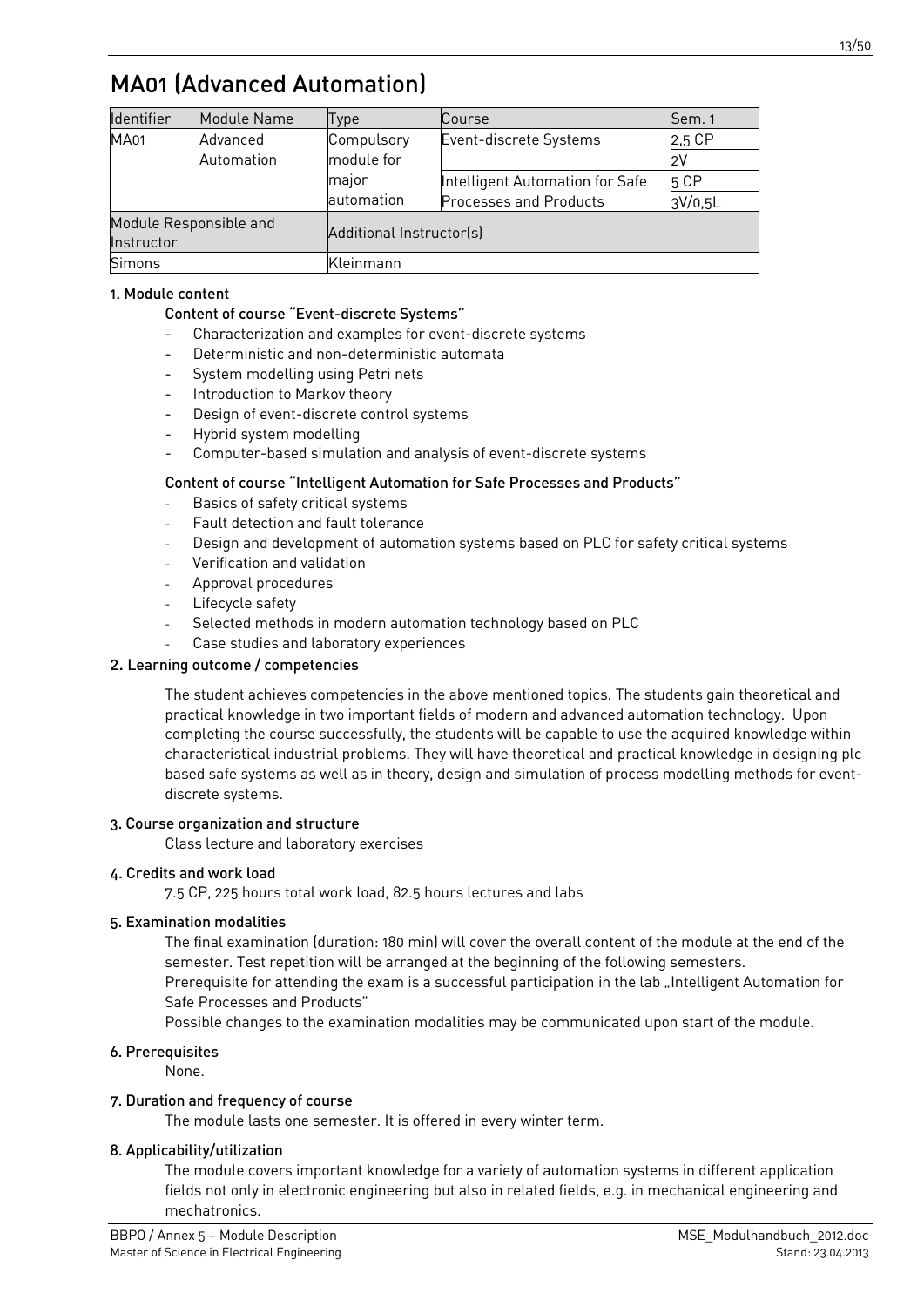# <span id="page-13-0"></span>MA02 (Advanced Information Technology)

| Identifier             | Module Name | <b>Type</b>              | Course                   | Sem. 1  |  |  |
|------------------------|-------------|--------------------------|--------------------------|---------|--|--|
| <b>MA02</b>            | Advanced    | Compulsory               | High Level Languages and | 5 CP    |  |  |
|                        | Information | module for major         | Frameworks               | 3V/0,5L |  |  |
|                        | Technology  | automation               | Distributed Systems      | 2,5 CP  |  |  |
|                        |             |                          |                          | 2V      |  |  |
| Module Responsible and |             | Additional Instructor(s) |                          |         |  |  |
| Instructor             |             |                          |                          |         |  |  |
| Lipp                   |             | Rücklé                   |                          |         |  |  |

# 1. Module content

Content of course "High Level Languages and Frameworks"

Participants will be introduced to the development of graphical applications using Android and JAVA. The course will cover

- JAVA classes and interfaces
- Threads and synchronization
- Network interfaces
- Framework development tools, e.g. Android
- Graphical user interfaces

Practical programming assignments in JAVA and Android will be part of the course.

#### Content of course "Distributed Systems"

Participants will be introduced to the principals of distributed computing environments. The course will cover

- hardware and software components of distributed systems,
- topological organization,
- impact on software design,
- network layers and protocols,
- operating system support for distributed systems,
- standardized higher level access to distributed resources (remote procedure calls, distributed objects),
- directory/naming services,
- security
- Practical examples are part of the course.

### 2. Learning outcome / competencies

The student achieves competencies in the above mentioned topics. The student is able to design and implement complex embedded systems in hardware and software.

#### 3. Course organization and structure

Class lecture, lab and programming assignments

#### 4. Credits and work load

7.5 CP, 225 hours total work load, 82.5 hours lectures and labs

#### 5. Examination modalities

Exam (Duration: 180 min) covering the complete content of the module at the end of the semester. A make-up exam will be offered during the following semester.

Possible changes to the examination modalities may be communicated upon start of the module.

#### 6. Prerequisites

Prerequisite for attending the exam is a successful participation in the lab "Embedded Operating Systems"

# 7. Duration and frequency of course

The module lasts one semester. It is offered in the winter semester.

# 8. Applicability/utilization

This module provides fundamental knowledge of embedded system development and its content is strongly related tomany other microelectronic and automation courses, hence it can be useful to all master students.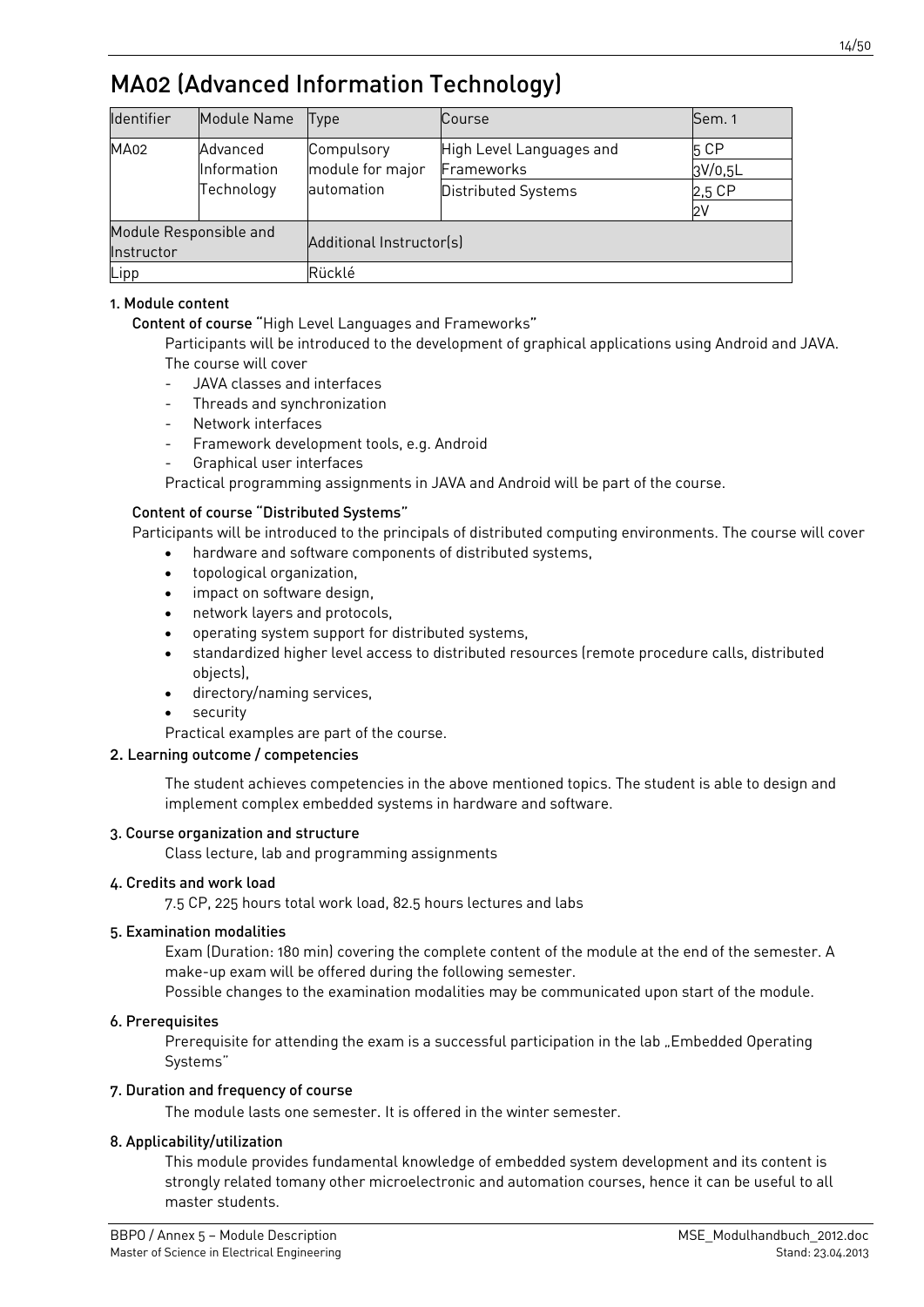# <span id="page-14-0"></span>MA03 (Advanced Feedback Control)

| Identifier             | Module Name      | Type                               | Course                        | Sem. 2  |  |  |
|------------------------|------------------|------------------------------------|-------------------------------|---------|--|--|
| MA03                   | Advanced         | Compulsory                         | Adaptive and learning control | 2,5 CP  |  |  |
|                        | Feedback Control | module for                         |                               | 2V      |  |  |
|                        | major            | Synthesis of dynamic systems using | 5 CP                          |         |  |  |
|                        |                  | automation<br>state-space models   |                               | 3V/0,5L |  |  |
| Module Responsible and |                  |                                    |                               |         |  |  |
| Instructor             |                  | Additional Instructor(s)           |                               |         |  |  |
| Weigl-Seitz            |                  | Schnell, Kleinmann                 |                               |         |  |  |

### 1. Module content

### Content of course "Adaptive and learning control"

The course covers the areas:

- Formulation of the Adaptive Control Problem
- Classification of Adaptive Control Systems
- Digital Process Modelling and Online Identification using the RLS Method
- Adaptation of Deadbeat Controllers and Controller Design by Pole Placement
- Dynamic Behavior of Adaptive Control Loops and Configuration Issues
- Motivation for Learning Control and Basic Structure of Learning Control Loops
- Neural Networks as Memory Blocks for Controller and Process Model in Learning Control Loops
- Computer based applications using Matlab/Simulink

#### Content of course "Synthesis of dynamic systems using state-space models"

This course covers the areas:

- Modelling of dynamic systems using state variables
- State space representation, canonical forms
- Correlation between transfer functions and state space representation
- Structural properties (stability, controllability, observability)
- State space transformations
- Solution of the time-invariant state-space equations
- Design of state variable feedback controllers
- Design of state variable observers
- State feedback by optimal control
- Computer based applications using Matlab/Simulink

#### 2. Learning outcome / competencies

The student achieves competencies in the above mentioned topics. Students will gain theorectical and practical knowledge on modern control engineering using state-space feedback control as well as adaptive and learning control.

#### 3. Course organization and structure

Class lecture and lab

#### 4. Credits and work load

7.5 CP, 225 hours total work load, 82.5 hours lectures and labs

#### 5. Examination modalities

Exam (Duration: 135 min) covering the complete content of the module at the end of the semester. A make-up exam will be offered during the following semester.

Possible changes to the examination modalities may be communicated upon start of the module.

#### 6. Prerequisites

Prerequisite for attending the exam is the successful participation in the lab "Synthesis of dynamic systems using state-space models".

#### 7. Duration and frequency of course

The module lasts one semester. It is offered in summer semester.

# 8. Applicability/utilization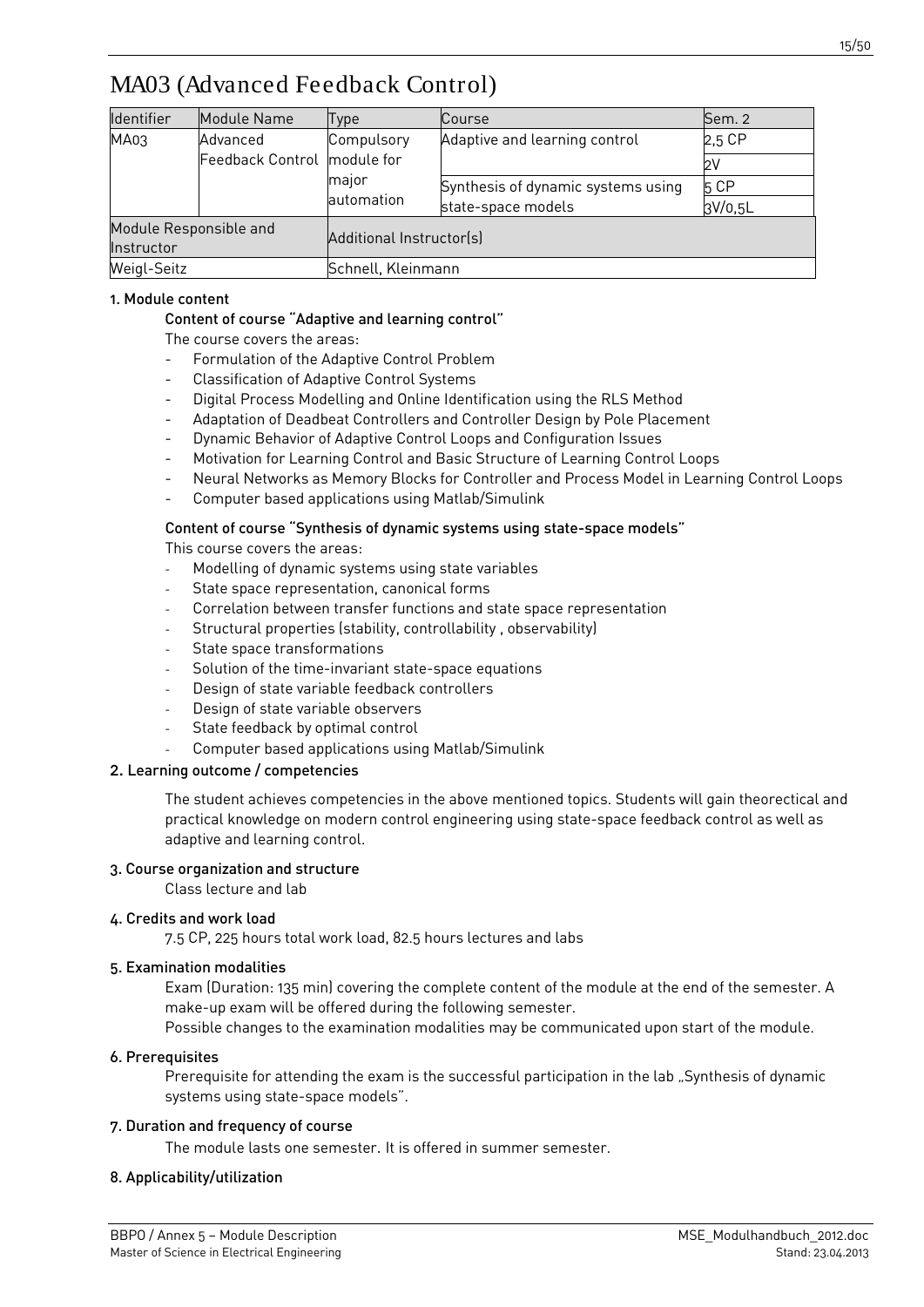The module is a mandatory module for the major Automation and an elective module for all other majors.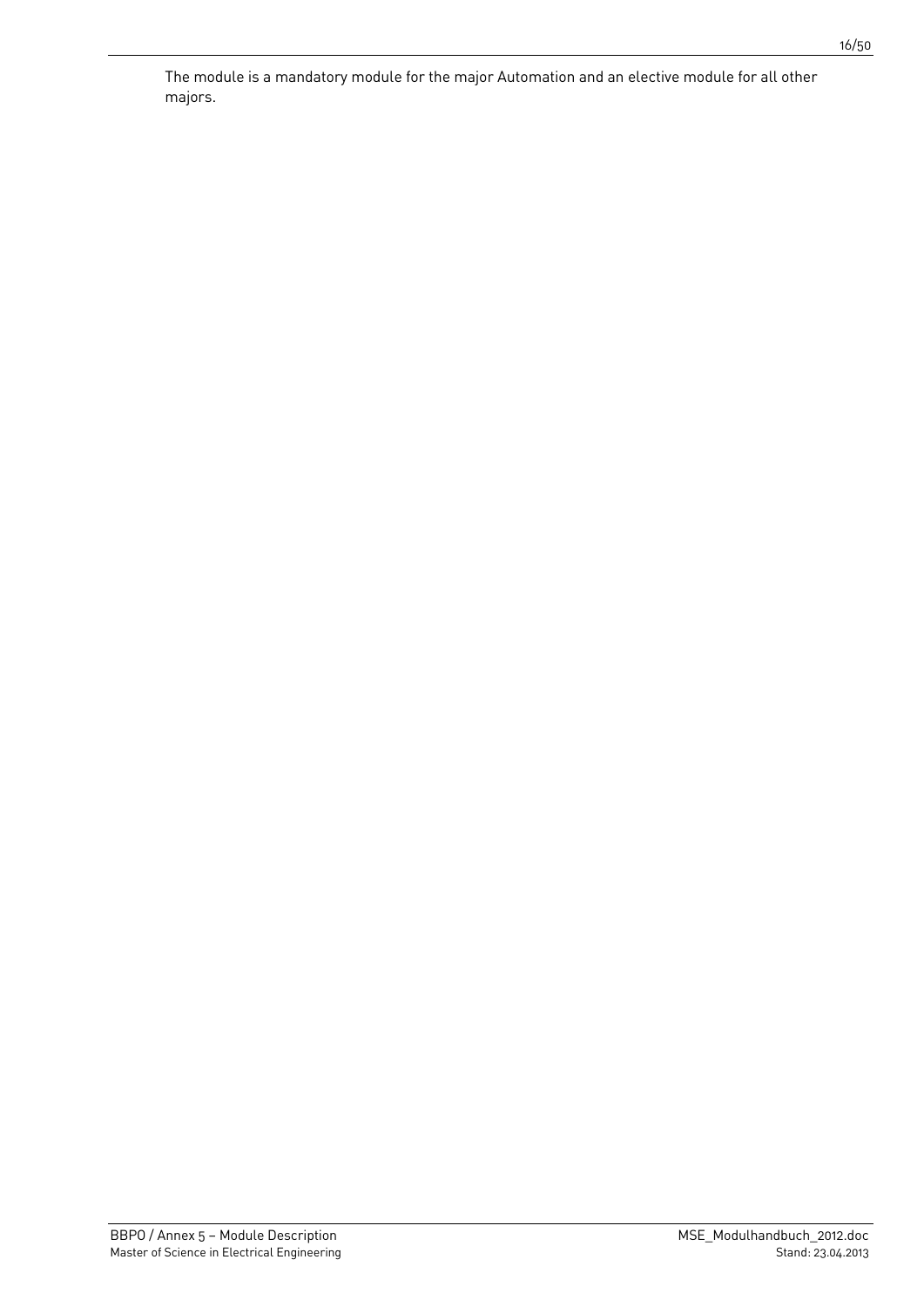# <span id="page-16-0"></span>MA04 (Advanced Robotics)

| Identifier                           | Module Name                         | <b>Type</b>              | Course                       | Sem. 2  |  |  |
|--------------------------------------|-------------------------------------|--------------------------|------------------------------|---------|--|--|
| MA04                                 | <b>Advanced Robotics Compulsory</b> |                          | Telemanipulators             | 2,5 CP  |  |  |
|                                      |                                     | module for               |                              | 2V      |  |  |
|                                      |                                     | major                    | Model-based non-linear robot | 5 CP    |  |  |
|                                      |                                     | automation               | control                      | 3V/0,5L |  |  |
| Module Responsible and<br>Instructor |                                     | Additional Instructor(s) |                              |         |  |  |
| Weber                                |                                     | Kleinmann, Weigl-Seitz   |                              |         |  |  |

#### 1. Module content

#### Content of course "Telemanipulators"

Overview of telemanipulation, telerobotics and telepresence. Control architectures in telemanipulator control, requirements in telemanipulator direct control, control schemes, control unit design on the base of a single axis telemanipulator system.

#### Content of course "Model-based non-linear robot control"

Introduction to robot arm control, necessary basics of kinematics, robot kinematics, model of robot arm and actuator system, model-based control on the base of defined input-output characteristics, modelbased cascaded control, model reference adaptive control

#### 2. Learning outcome / competencies

The student achieves competencies in the above mentioned topics. The student is able to plan and design the control unit of a telemanipulator system with focus on position control and force feedback. He/she is capable of modelling the multi-body system robot arm including the actuator system. The model based and adaptive design of position control can be performed.

# 3. Course organization and structure

Class lecture, lab and programming assignments

#### 4. Credits and work load

7.5 CP, 225 hours total work load, 82.5 hours lectures and labs

#### 5. Examination modalities

Exam (Duration: 180 min) covering the complete content of the module at the end of the semester. A make-up exam will be offered during the following semester. Possible changes to the examination modalities may be communicated upon start of the module.

#### 6. Prerequisites

Prerequisite for attending the exam is the successful participation in the lab "Model-based non-linear robot control"

#### 7. Duration and frequency of course

The module lasts one semester. It is offered in summer semester.

#### 8. Applicability/utilization

The module is a mandatory module for the major Automation and an elective module for all other majors.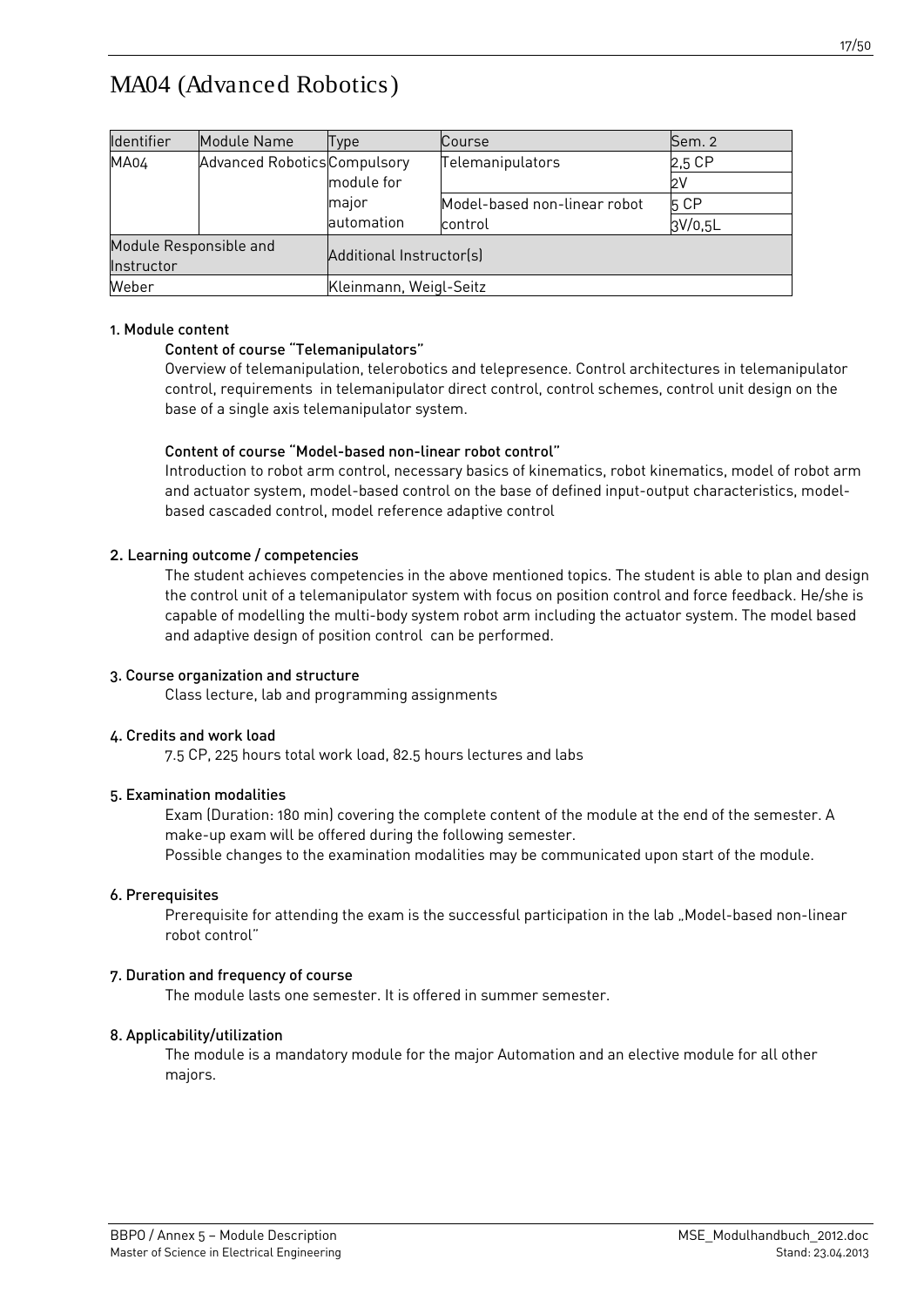# <span id="page-17-0"></span>MA05 (Autonomous Systems)

| Identifier             | Module Name | Type                          | Course                        | Sem. 1      |  |
|------------------------|-------------|-------------------------------|-------------------------------|-------------|--|
| MA05                   | Autonomous  | Elective module Mobile Robots |                               | 2,5 CP      |  |
|                        | Systems     |                               |                               | $2\sqrt{ }$ |  |
|                        |             |                               | Task Planning in Unstructured | 5 CP        |  |
|                        |             |                               | Environments                  | 3V/0,5L     |  |
| Module Responsible and |             | Additional Instructor(s)      |                               |             |  |
| Instructor             |             |                               |                               |             |  |
| Haid                   |             | Simons, Schnell               |                               |             |  |

#### 1. Module content

# Content of course "Mobile Robots":

- Introduction to
- Locomotion
- Construction and kinematics of mobile robots
- Sensors for mobile robots
- Mobile robot localization
- Basics of motion planning, navigation and obstacle avoidance

#### Content of course "Task Planning in Unstructured Environments":

- Characteristics of autonomous systems in unstructured environments and examples
- Localization methods, sensors and algorithms
- Path planning using maps and methods for autonomous map generation
- Motion planning and interaction of manipulator and platform
- Task execution in cooperating mobile swarms
- Showcase demonstration and validation of methods using laboratory systems

### 2. Learning outcome / competencies

The student achieves competencies in the above mentioned topics. Upon completing the course, the students will be able to understand the fundamental of autonomous mobile systems. To develop the mobile systems, the students will experience analyzing and solving the engineering problems. This course provides some basic knowledge to improve the background knowledge of the students.

#### 3. Course organization and structure

Lecture and laboratory

#### 4. Credits and work load

7.5 CP, 225 hours total work load, 82.5 hours lectures and labs

#### 5. Examination modalities

The final examination (duration: 180 min) will test overall contents of the module at the end of the semester. Test repetition will be arranged at the beginning of the following semester. Possible changes to the examination modalities may be communicated upon start of the module.

#### 6. Prerequisites

To be able to participate in the final examination of "Autonomous Systems", the pass of "Laboratory of Task Planning in Unstructured Environment" is required.

#### 7. Duration and frequency of course

The module lasts one semester. It will be given in every winter term.

#### 8. Applicability/utilization

This module can be applied to aplenty of applications in the field of autonomous systems and related fields, e.g. mechanical engineering, mechatronics.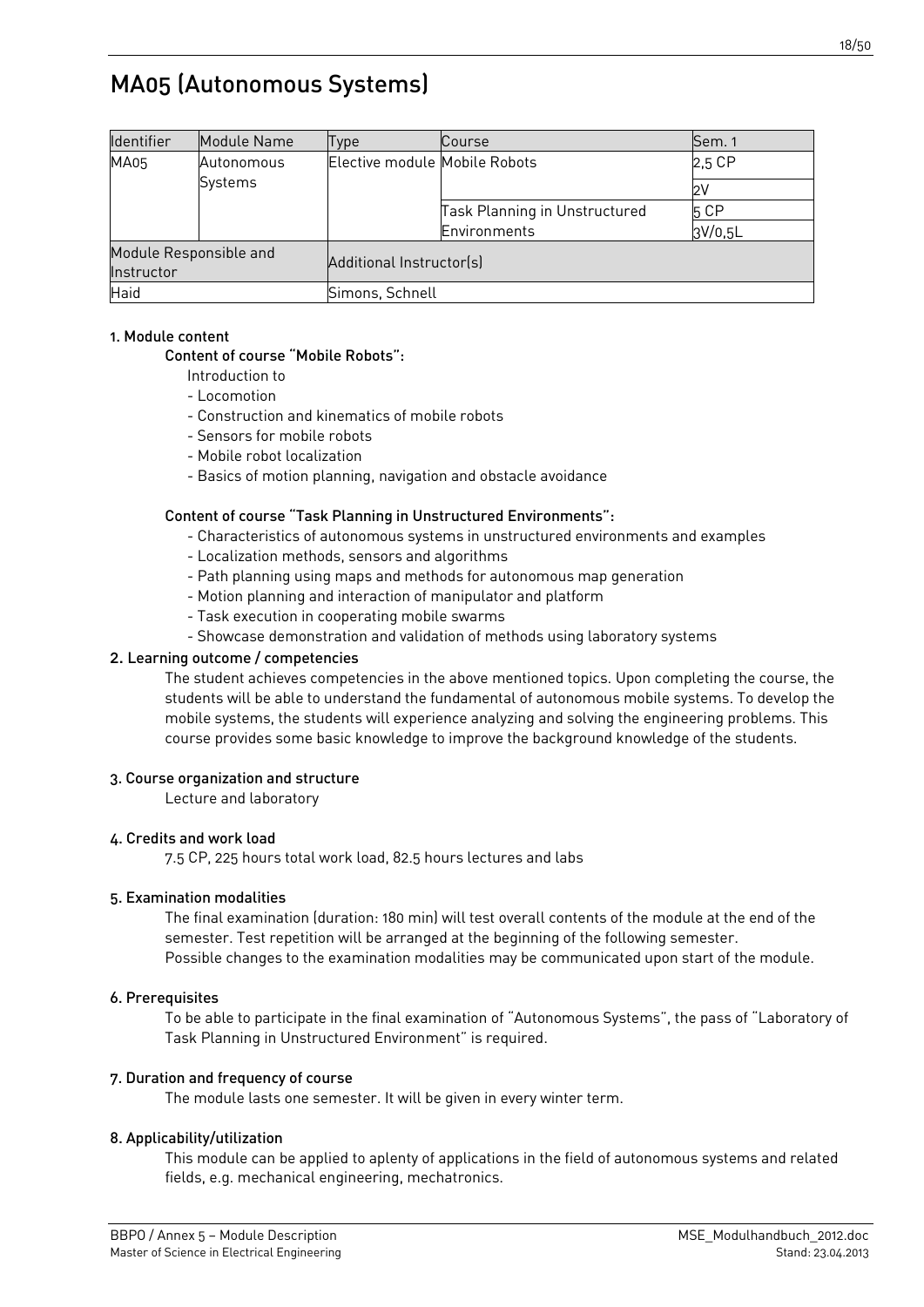# <span id="page-18-0"></span>MA06 (Information and simulation systems in industrial development and automation)

| <b>Identifier</b> | Module Name                       | Type            | Course                              | Sem. 2  |  |
|-------------------|-----------------------------------|-----------------|-------------------------------------|---------|--|
| MA06              | Information and                   | <b>Elective</b> | Model-based real-time simulation of | 2,5 CP  |  |
|                   | simulation systems in             | module          | mechatronic systems                 | 2V      |  |
|                   | industrial development            |                 | Information systems in industrial   | 5CP     |  |
|                   | and automation                    |                 | automation                          | 3V/0,5L |  |
|                   | Module Responsible and Instructor |                 | Additional Instructor(s)            |         |  |
| Schnell           |                                   | Garrelts        |                                     |         |  |

### 1. Module content

### Content of course "Model-based real-time simulation of mechatronic systems"

This course provides an introduction to the concepts of model-based real-time simulation and system design.

The course covers the areas:

- Modelling and classification of mechatronic systems
- Application area, requirements
- Software and function development process
- Real-time simulation and rapid prototyping methods
- Hardware-in-the-loop, software-in-the-loop and processor-in-the-loop
- Automatic code generation
- Experimental validation and testing methods
- Summary, conclusion and future prospects

#### Content of course "Information systems in industrial automation"

This course provides an introduction to the concepts of information systems used in industrial automation. It covers the areas

- Enterprise management levels
- Manufacturing Execution Systems (tasks, aims and structures of MES)
- Data Acquisition (e. g. OPC-technologies)
- Data exchange to ERP-systems
- Data structures (XML in industrial automation, AutomationML)
- Summary, conclusion and future prospects

#### 2. Learning outcome / competencies

The student achieves competencies in the above mentioned topics. The students learn the concepts of information systems in industrial automation. This includes the main software tools, the data structures and the data exchange methods between the different enterprise management levels.

Furthermore this module enables the students to model and simulate mechatronic systems. These models can be used to improve the design and implementation process, to improve the system's documentation and maintainability and to support the system diagnosis. The students learn to simulate and test the systems using different testing methods.

Students will gain practical knowledge on modern engineering methods using model-based real-time simulation methods and tools.

#### 3. Course organization and structure

Class lecture and lab

#### 4. Credits and work load

7.5 CP, 225 hours total work load, 82.5 hours lectures and labs

#### 5. Examination modalities

Exam (duration: 135 min) covering the complete content of the module at the end of the semester. A make-up exam will be offered during the following semester.

Possible changes to the examination modalities may be communicated upon start of the module.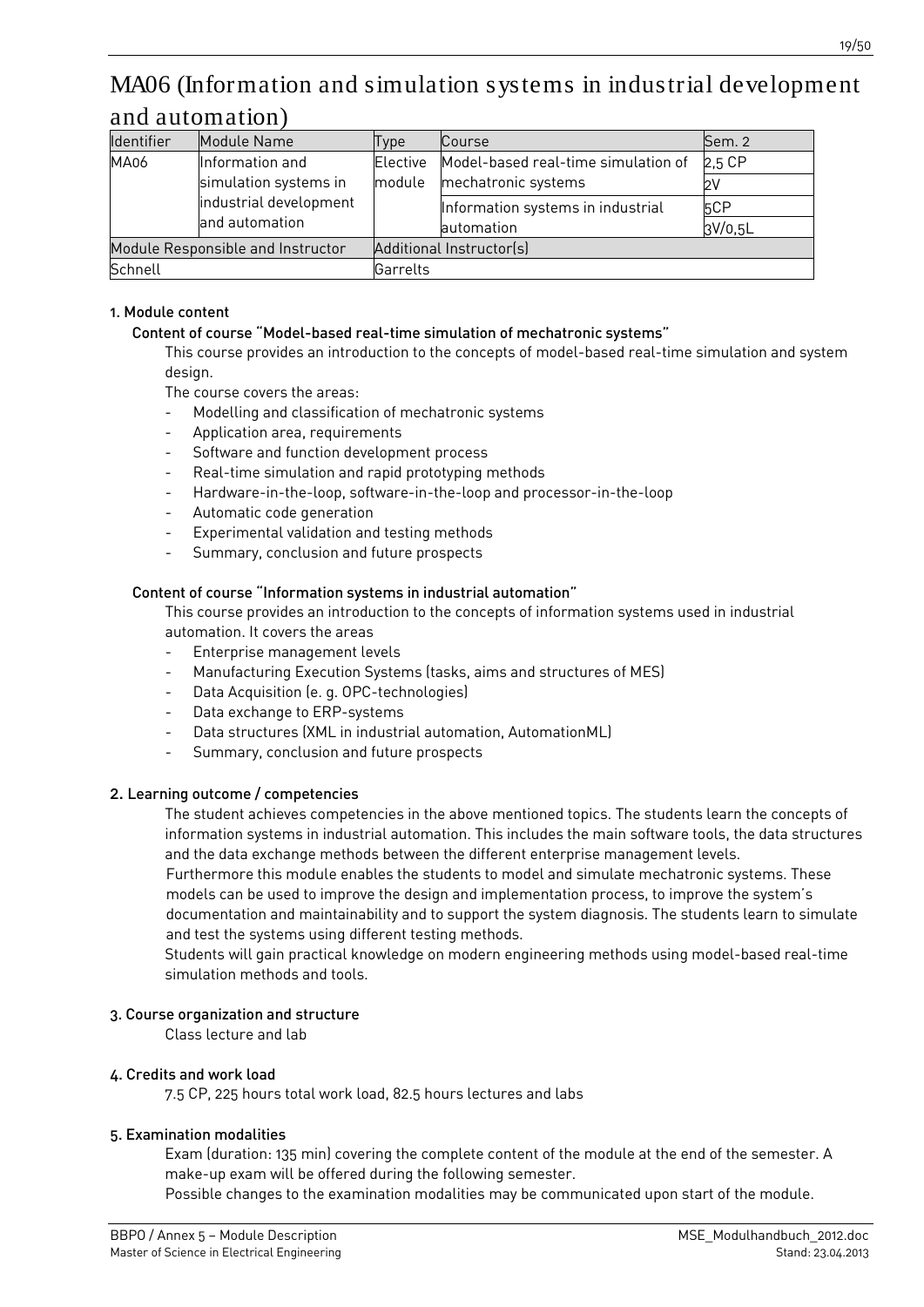### 6. Prerequisites

Prerequisite for attending the exam is the successful participation in the lab "Information systems in industrial automation" and "Model-based real-time simulation of mechatronic systems".

#### 7. Duration and frequency of course

The module lasts one semester. It is offered in winter semester.

#### 8. Applicability/utilization

The module is applicable in all technical master courses (electrical/mechanical engineering, mechatronics, industrial engineering and management).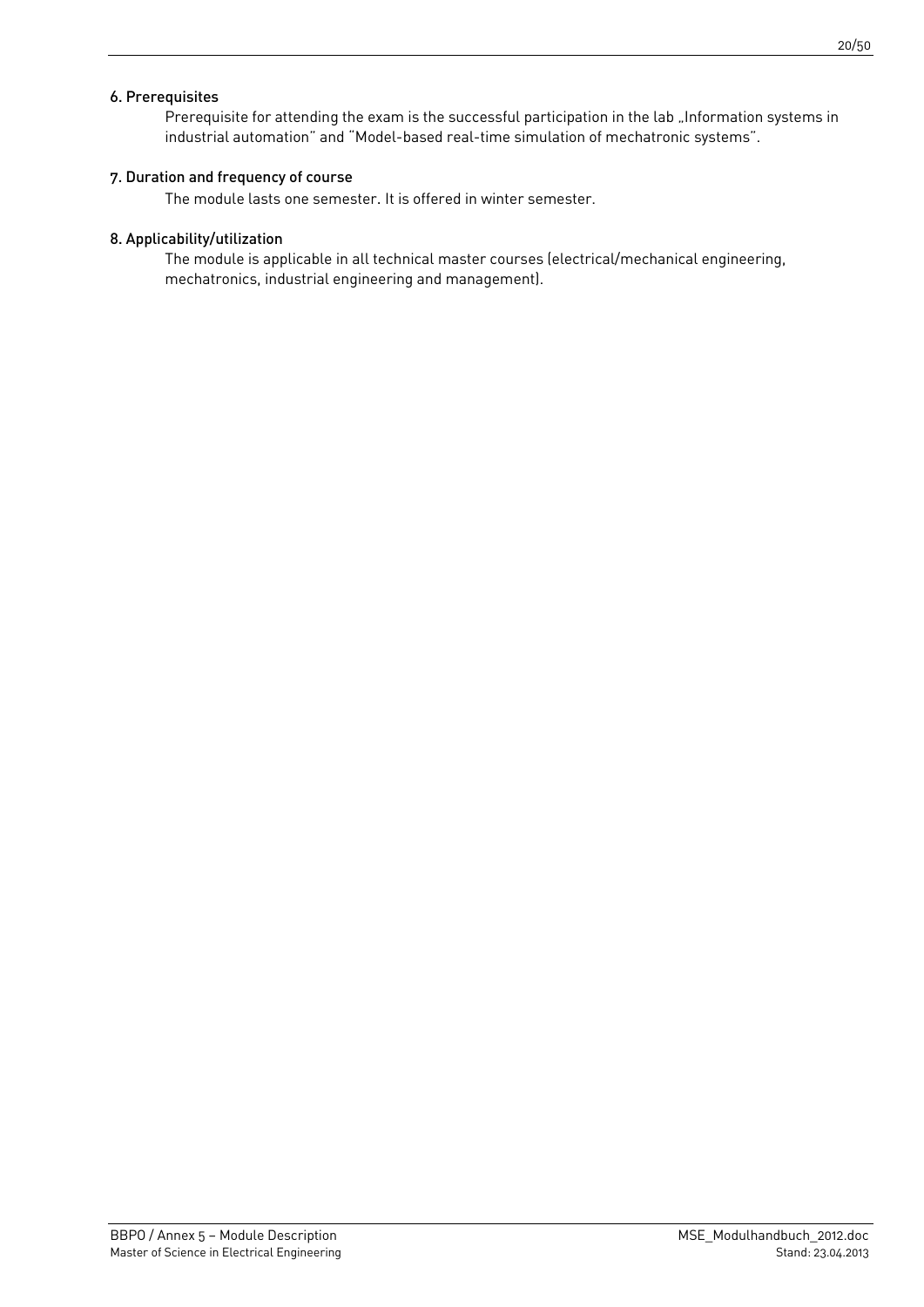<span id="page-20-0"></span>Modules for major communications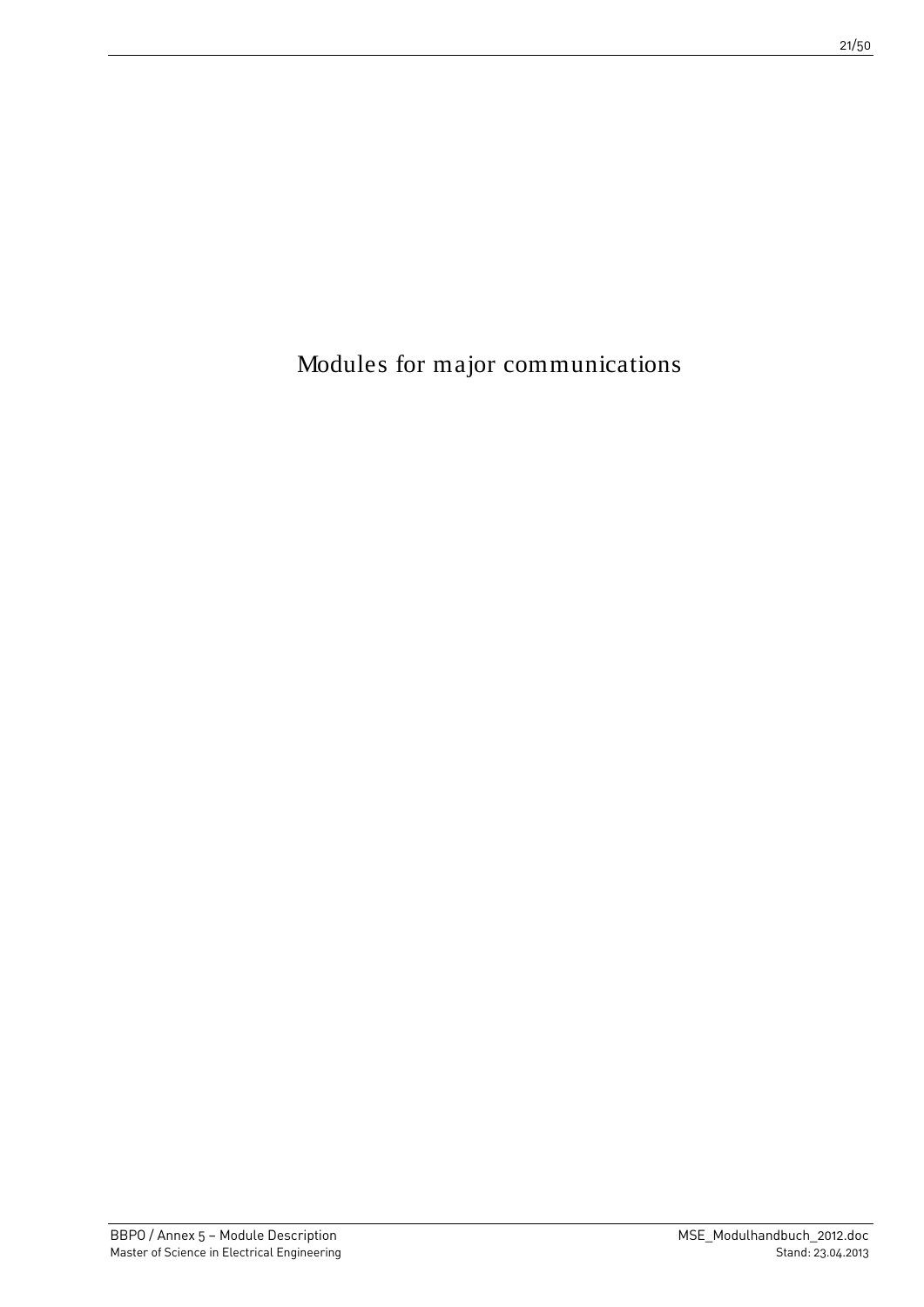# <span id="page-21-0"></span>MC01 (Advanced Modulation and Coding)

| Identifier                        | Module Name                | Type                        | Course                                             | Sem. 1      |  |
|-----------------------------------|----------------------------|-----------------------------|----------------------------------------------------|-------------|--|
| MC <sub>01</sub>                  | <b>Advanced Modulation</b> |                             | Mandatory module Advanced Modulation and<br>Coding | 7.5 CP      |  |
|                                   | and Coding                 | for major<br>communications |                                                    | $5V + 0.5L$ |  |
| Module Responsible and Instructor |                            | Additional Instructor(s)    |                                                    |             |  |
| Kuhn                              |                            | Götze                       |                                                    |             |  |

#### 1. Module contents

- Information Theory
- Digital Modulation
- MIMO technology
- Channel equalization
- Synchronization of receivers
- Channel Coding
- Source Coding
- Applications/ Practical Systems

# 2. Learning outcome / competencies

The student achieves competencies in the above mentioned topics. The student knows and understands the concepts and design parameters of modern modulation and coding schemes. The student is able to understand further developments on his own and is able to participate in research and implementation projects dealing with modulation and coding schemes.

# 3. Course organization and structure

Class lecture and lab.

# 4. Credits and work load

7.5 CP, total work load of 225 hours, 82.5 hours lectures and labs

# 5. Examination modalities

Presentation and/or written exam (90 min) or oral exam covering the complete content of the module. Possible changes to the examination modalities be communicated upon start of the module.

# 6. Prerequisites

Prerequisite for attending the exam is a successful participation in the lab exercises.

# 7. Duration and frequency of course

The module lasts one semester. It is offered in winter semester.

# 8. Applicability/utilization

The module is a mandatory module of major Communications and an elective module for all other majors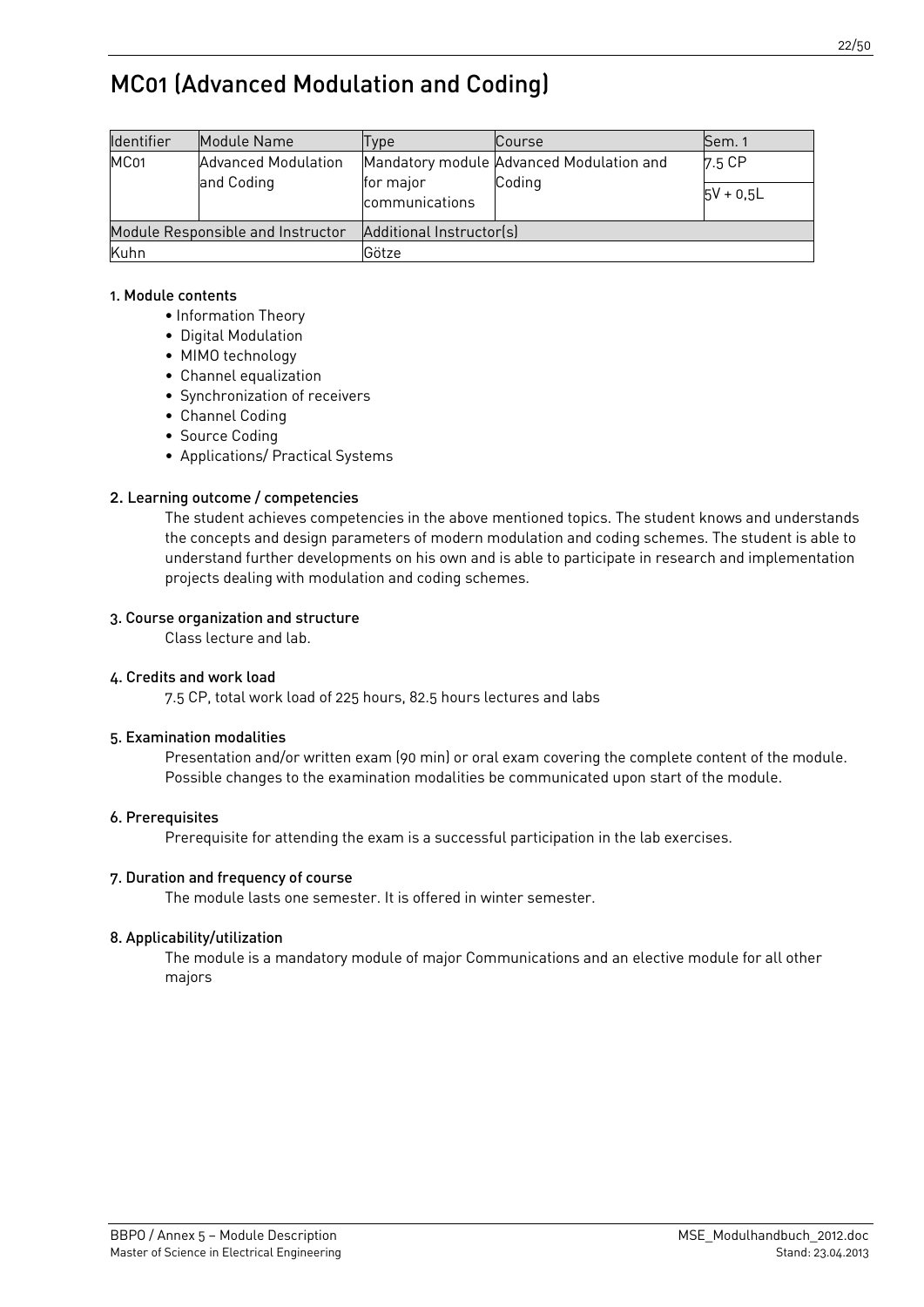# <span id="page-22-0"></span>MC02 (Information Networks)

| <b>Identifier</b>                    | Module Name                    | Type                        | Course                                | Sem. 1            |  |
|--------------------------------------|--------------------------------|-----------------------------|---------------------------------------|-------------------|--|
| MC <sub>02</sub>                     | Information<br><b>Networks</b> | for major<br>communications | Mandatory module Information Networks | 7,5 CP<br>5V/0,5L |  |
| Module Responsible and<br>Instructor |                                | Additional Instructor(s)    |                                       |                   |  |
| Chen                                 |                                | Gerdes                      |                                       |                   |  |

### 1. Module content

#### Content of the course "Information Networks"

This course provides a detailed introduction to information & communication technologies and networks, and covers the following important topics

Review of LAN networks

- Protocols of the OSI-layer 1 and layer 2 in Access, MAN, WAN
- Dynamic Routing Algorithms
- Advanced Queuing Theory
- Analysis of the availability of the network elements and connections
- Concept of network security
- Specific requirements of the multimedia mission-critical real-time applications
- Broadband Multimedia Network Technologies
- Advanced Network Security Technologies (Encryption, Digital Signature, Authentication, Firewall, VPN etc.)
- Network Management Systems TMN and SNMP

#### Content of the Laboratory exercises "Information Networks"

- VoIP or Routing
- Virtual Private Network VPN

#### 2. Learning outcome / competencies

The student achieves competencies in the above mentioned topics. After completing the course, the student will be able to analyze, evaluate and plan the network in MAN/WAN environments. Furthermore the student is able to analyze the performance parameters, protocols, security and network management aspects for multimedia applications in an IP-based Next Generation Network.

#### 3. Course organization and structure

Class room lecture, laboratory exercises

#### 4. Credits and work load

7.5 CP, 225 hours total work load, 82.5 hours lectures and labs

#### 5. Examination modalities

Exam (Duration: 90 min) covering the complete content of the module at the end of the semester. A make-up exam will be offered during the following semester.

Possible changes to the examination modalities may be communicated upon start of the module.

#### 6. Prerequisites

It is stand-alone with respect to examination pre-condition.

#### 7. Duration and frequency of course

The module lasts one semester. It is offered in winter semester.

23/50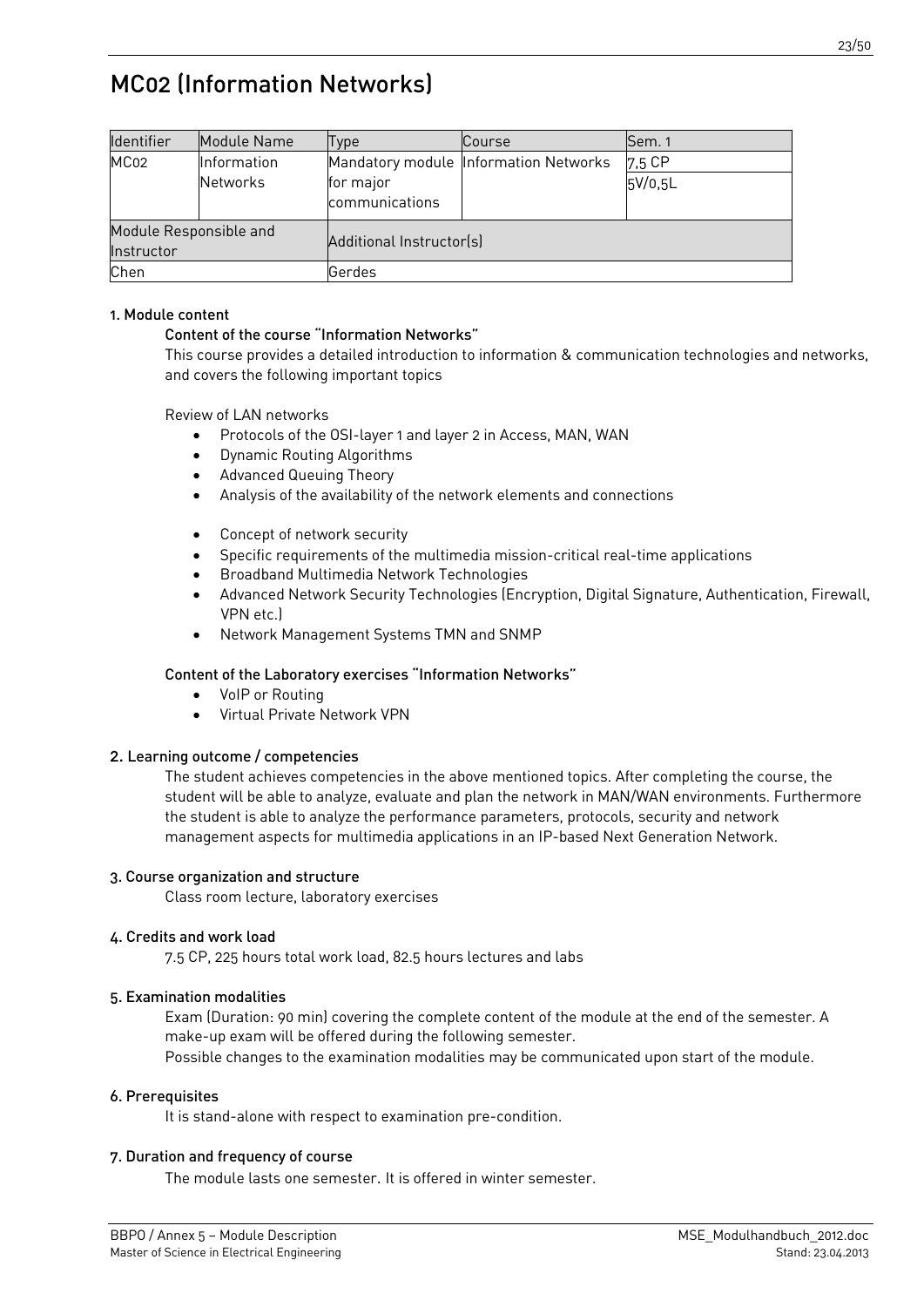# 8. Applicability/utilization

This module provides fundamental knowledge of information and communication networks and its content is strongly related to many other communication courses, hence it can be useful to all master students.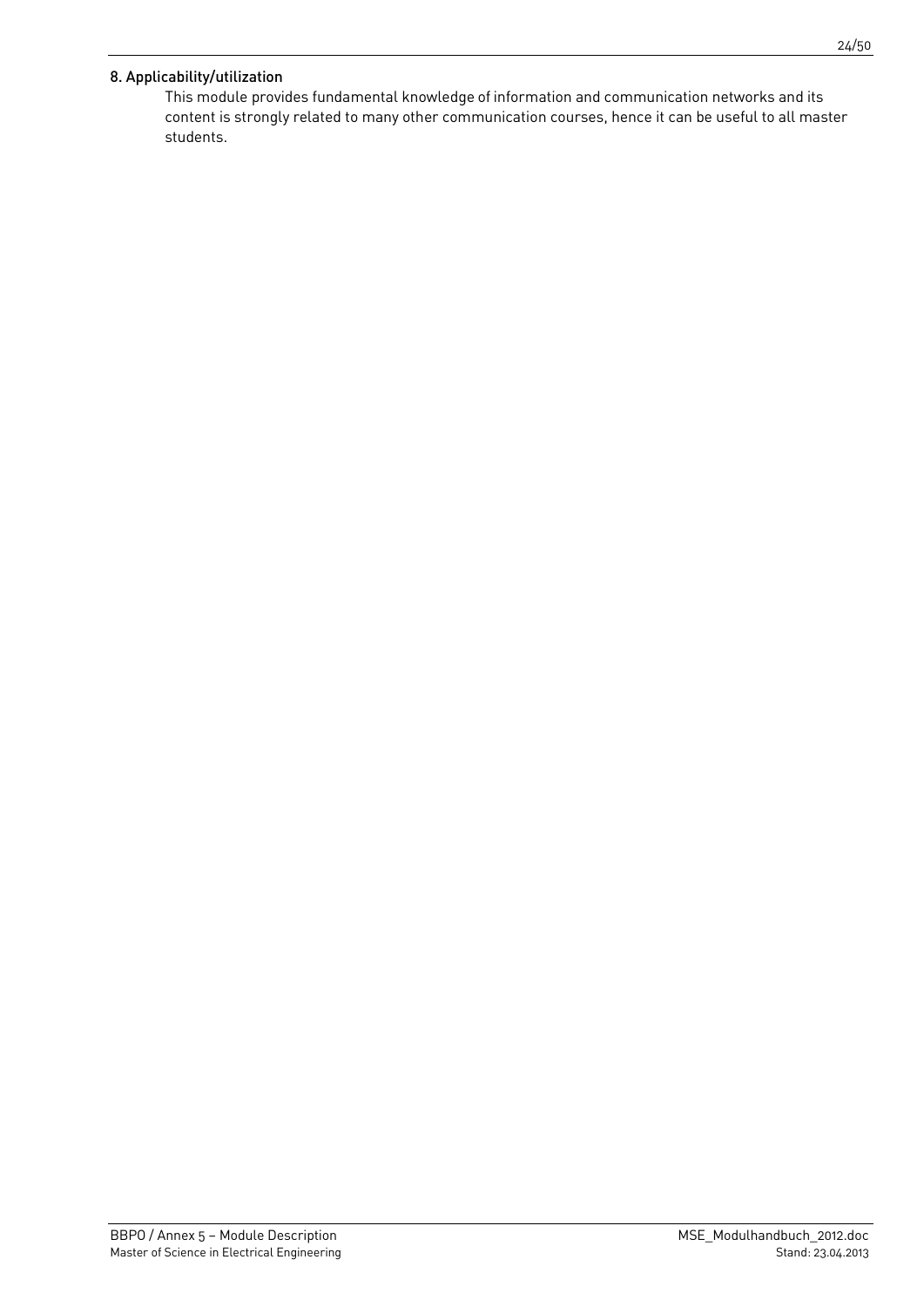# <span id="page-24-0"></span>MC03 (Digital Signal Processing)

| Identifier                           | Module Name    | Type                     | Course                                         | Sem. 2  |  |
|--------------------------------------|----------------|--------------------------|------------------------------------------------|---------|--|
| MC <sub>03</sub>                     | Digital Signal |                          | Mandatory module for Digital Signal Processing | 7,5CP   |  |
|                                      | Processing     | major communications     |                                                | 5V/0,5L |  |
| Module Responsible and<br>Instructor |                | Additional Instructor(s) |                                                |         |  |
| Krauß                                |                | Götze, Schultheiß, Wirth |                                                |         |  |

#### 1. Module content

This course provides an introduction into the theory of digital signal processing and its application to important domains. It covers the following areas:

- Discrete-time signals and systems
- Discrete-time signal transforms (discrete-time Fourier transform, z-transform, DFT/FFT, DCT)
- Principles and methods of digital filter design (IIR and FIR filters)
- Implementation aspects of digital filters
- Application of digital signal processing in audio and image processing
- Multi-rate systems (interpolation, decimation, sampling rate conversion) and filter banks
- Spectral estimation methods
- Adaptive digital systems

#### 2. Learning outcome / competencies

The student achieves competencies in the above mentioned topics. The participants will master both theory and applications of discrete-time signals and systems covering the areas listed above. After successful completion of the module the student is able to understand further developments on his own and is able to participate in respective R&D projects.

#### 3. Course organization and structure

Classroom lecture and laboratory exercises

#### 4. Credits and work load

7.5 CP, 225 hours total work load, 82.5 hours lectures and laboratory

#### 5. Examination modalities

Examination in written form (duration: 90 min.) or oral examination (duration: 30 min.) at the end of the semester. A make-up examination will be offered during the following semester. Possible changes to the examination modalities may be communicated upon start of the module.

#### 6. Prerequisites

This module is designed as a stand-alone module. It is based upon the contents from bachelor studies of electrical engineering. Prerequisite for attending the examination is a successful participation in the laboratory exercises.

#### 7. Duration and frequency of course

The module lasts one semester. It is offered in the summer semester.

#### 8. Applicability/utilization

The module is a mandatory module of major Communications and an elective module for all other majors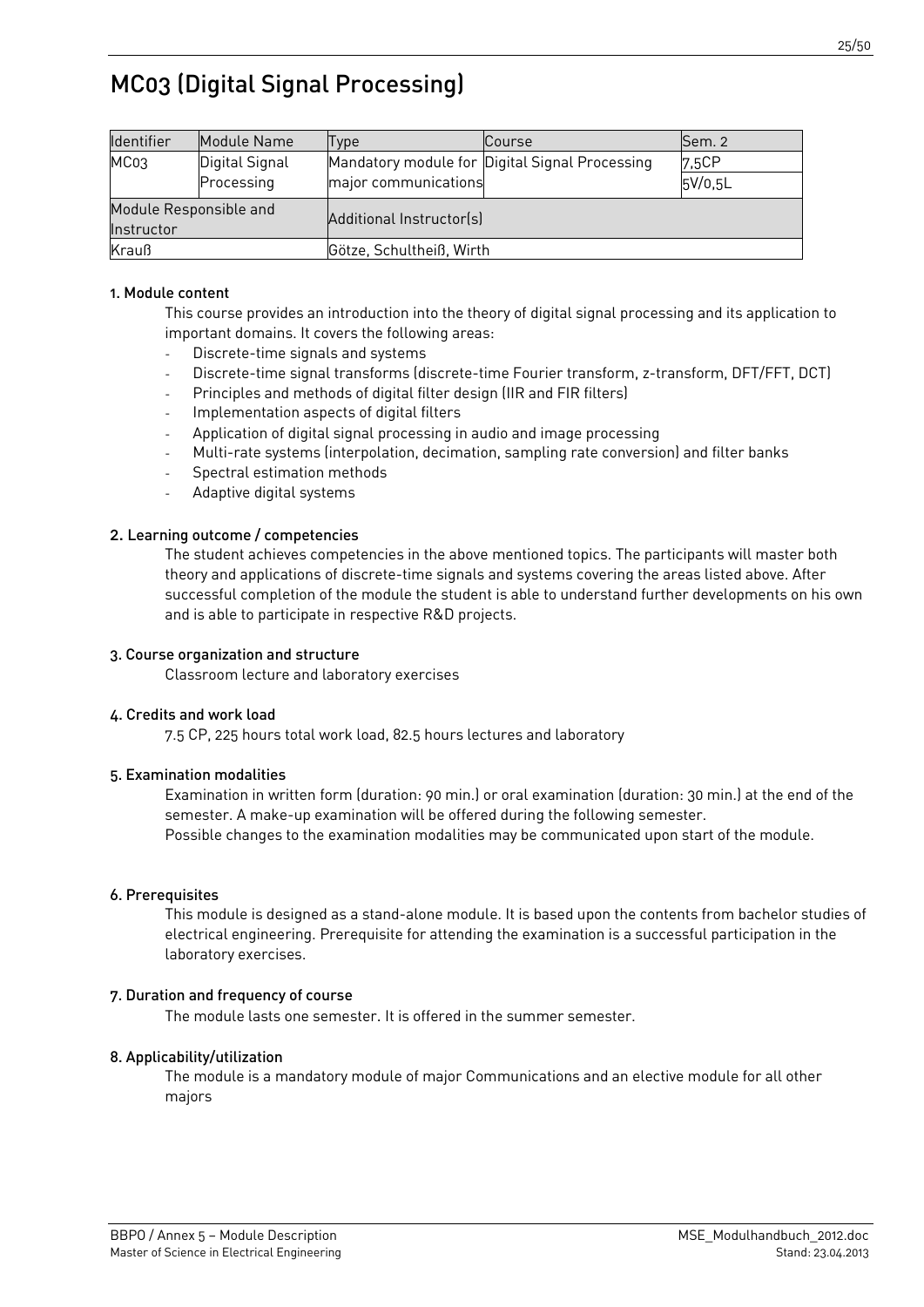<span id="page-25-0"></span>

| Identifier                             | Module Name            | Type                 | Course                                    | $Sem.$ 3      |
|----------------------------------------|------------------------|----------------------|-------------------------------------------|---------------|
| MC04                                   | Microwave              |                      | Mandatory module for Microwave Components | 5 CP          |
|                                        | Components and         | major communications |                                           | $3 V + 0.5 L$ |
|                                        | Systems                |                      | Microwave Systems                         | 2.5 CP        |
|                                        |                        |                      |                                           |               |
|                                        | Module Responsible and |                      |                                           |               |
| Additional Instructor(s)<br>Instructor |                        |                      |                                           |               |
| Schmiedel                              |                        | Gaspard              |                                           |               |

# 1. Module content

# Content of course "Microwave Components":

- microwave theory
	- o Maxwell's equations
	- o field simulation
- microwave technology
	- o transmission lines
	- o RF- and microwave circuits
	- o RF and microwave measurements (lab)

#### Content of course "Microwave systems":

- receiver and transmitter architectures
	- o design and performance issues
	- o superhet-, low-IF-, DC- and SDR concepts
- analysis of microwave sub-systems
	- o harmonic balance and its application to nonlinear microwave circuits, e.g. power amplifiers, oscillators and mixers
	- o method of moments and its application to antenna problems

### 2. Learning outcome / competencies

The student achieves competencies in the above mentioned topics. The student knows modern microwave technology and is able to analyze, simulate, develop, and test microwave components and systems. After completion of the module the student is able to participate in R&D projects.

#### 3. Course organization and structure

Class lecture, student presentations, and lab.

#### 4. Credits and work load

7.5 CP, 225 hours total work load, 82.5 hours lectures and labs

#### 5. Examination modalities

Presentation and/or written exam (90 min) or oral exam covering the complete content of the module. Possible changes to the examination modalities may be communicated upon start of the module.

#### 6. Prerequisites

Prerequisite for attending the exam is a successful participation in the lab exercises.

# 7. Duration and frequency of course

The module lasts one semester. It is offered in summer semester.

#### 8. Applicability/utilization

The module is a mandatory module of major Communications and an elective module for all other majors.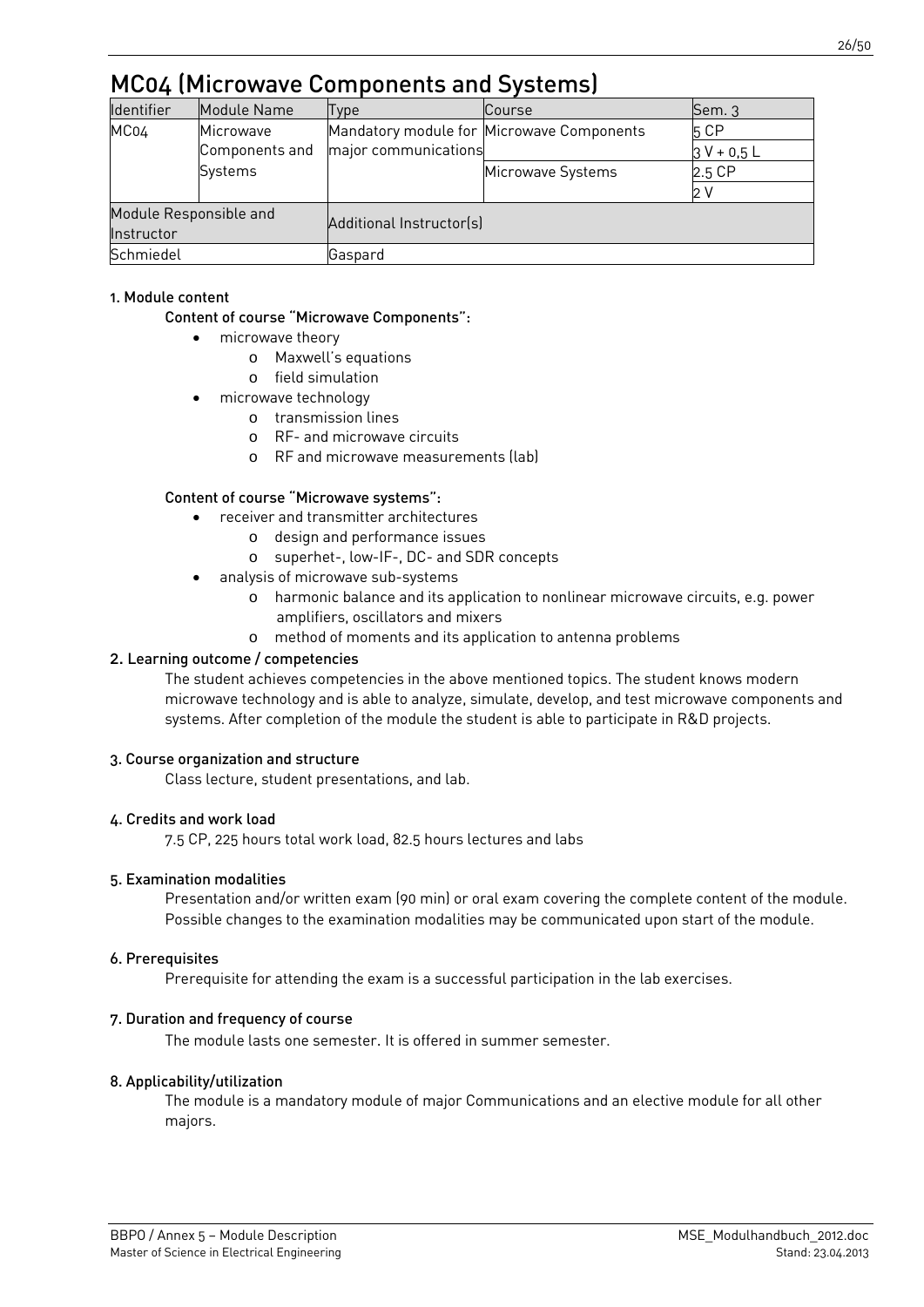# <span id="page-26-0"></span>MC05 (Mobile and Satellite Communications)

| <b>Identifier</b>      | Module Name    | Type                            | <b>Course</b>                         | Sem. 1      |
|------------------------|----------------|---------------------------------|---------------------------------------|-------------|
| MC <sub>05</sub>       | Mobile and     |                                 | Elective module Mobile Communications | 5 CP        |
|                        | Satellite      |                                 |                                       | $3V + 0.5L$ |
|                        | Communications |                                 | Satellite Communications              | 2.5 CP      |
|                        |                |                                 |                                       | ว V         |
| Module Responsible and |                |                                 |                                       |             |
| Instructor             |                | Additional Instructor(s)        |                                       |             |
| Kuhn                   |                | Schmiedel, Chen, Krauß, Gaspard |                                       |             |

# 1. Module content

# Content of course "Mobile Communications":

- use-cases, applications of Mobile Systems
- signals and signal propagation in mobile applications
- multiplexing, modulation, spread spectrum, cellular system
- wireless telecommunication systems
	- DECT
	- **TETRA**
	- GSM, HSCSD, GPRS, EDGE
	- UMTS, IMT-2000
	- LTE
- Wireless LANs (802.11 a/b/g/n)
- PAN (Bluetooth, RFID, ZigBee, HomeRF)
- broadcast systems
- network protocols
- mobile IP, ad-hoc networking, routing
- transport protocols
- reliable transmission
- flow control
- Quality of Service
- support for mobility
- network planning

# Content of Course "Satellite Communications":

- introduction (brief):
	- satellite orbits
	- link analysis, incl. antennas
	- communication payload, i.e. modulation and access
- satellite application (focus on one state-of-the-art technology)

e.g.

- global navigation satellite systems (GNSS), or
- worldwide mobile communication systems, or
- remote sensing, or
- etc.

# 2. Learning outcome / competencies

The student achieves competencies in the above mentioned topics. The student knows modern wireless communications systems for the transmission of voice and data and is able to understand the differences between different systems as well as their pro and cons.

The student shall be able to evaluate and develop components for satellite systems.

After completion of the module the student is able to participate in R&D projects and operation of satellite and mobile communication systems.

# 3. Course organization and structure

Class lecture, student presentations, and lab.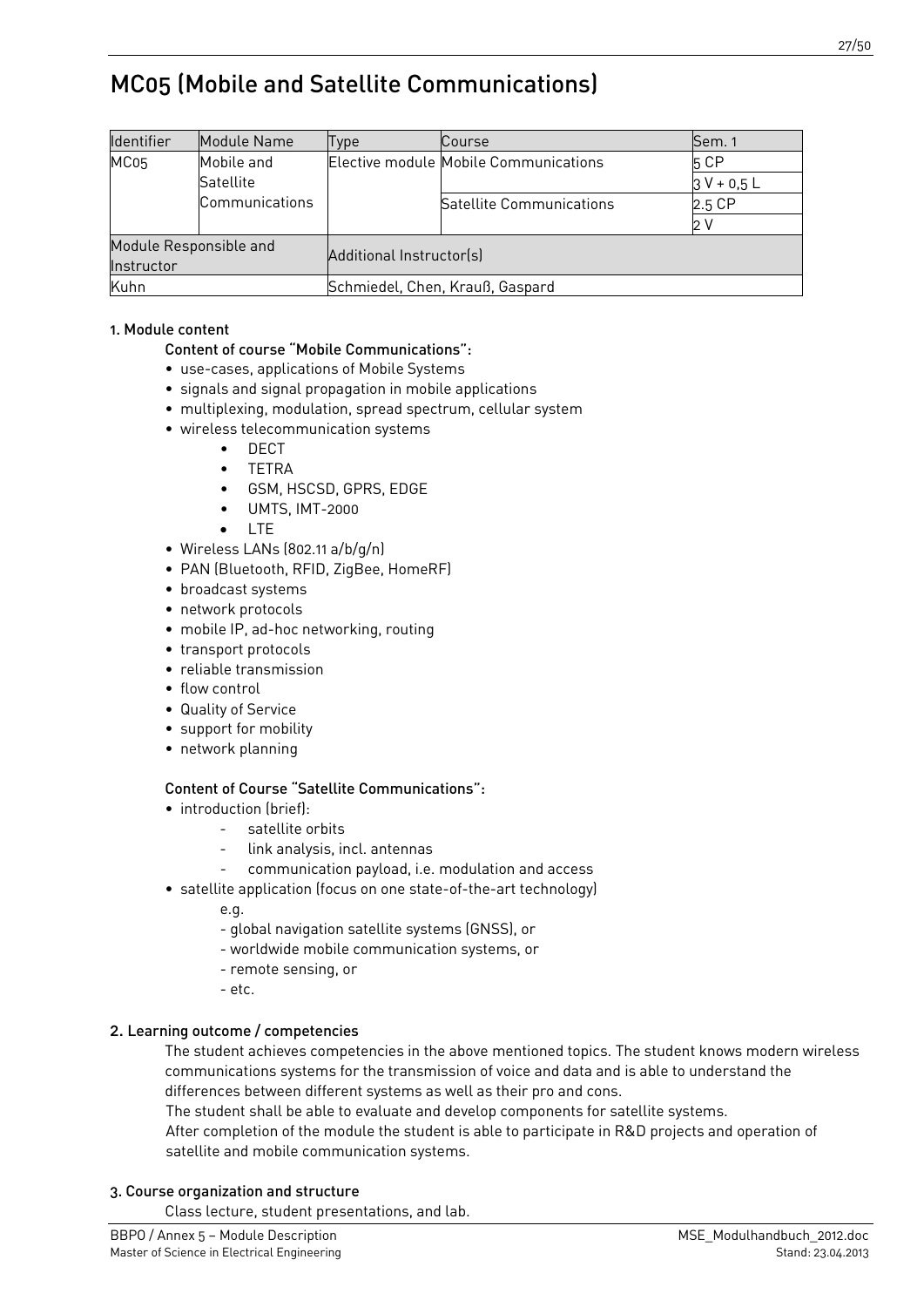# 4. Credits and work load

7.5 CP, 225 hours total work load, 82.5 hours lectures and labs

#### 5. Examination modalities

Presentation and/or written exam (90 min) or oral exam covering the complete content of the module. Possible changes to the examination modalities may be communicated upon start of the module.

#### 6. Prerequisites

Prerequisite for attending the exam is a successful participation in the lab exercises.

#### 7. Duration and frequency of course

The module lasts one semester. It is offered in winter semester.

#### 8. Applicability/utilization

The module is an elective module for all majors.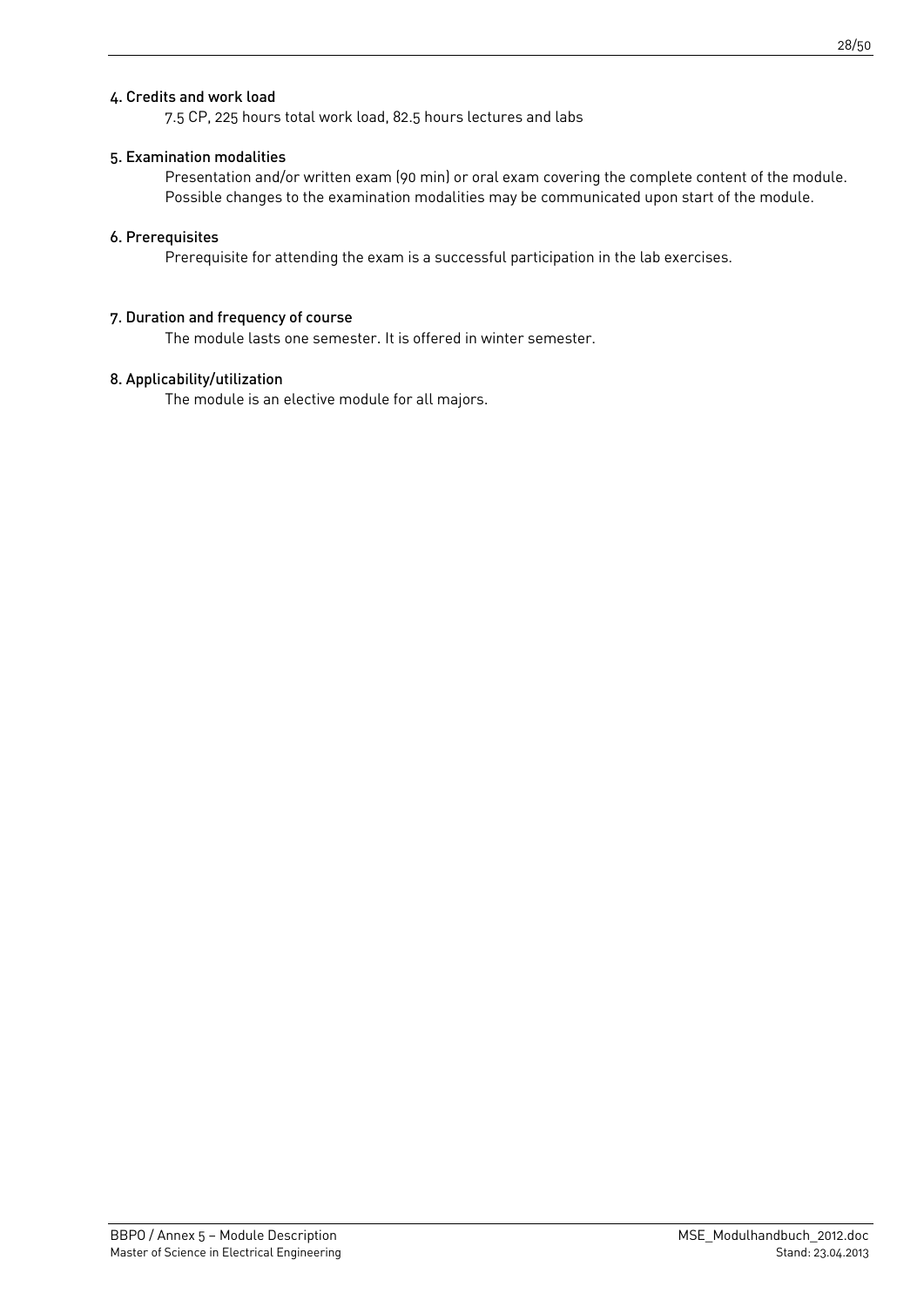# <span id="page-28-0"></span>MC06 (Optical Communications)

| Identifier             | Module Name    | vpe                      | <b>Course</b>                 | Sem. 2  |  |
|------------------------|----------------|--------------------------|-------------------------------|---------|--|
| MC06                   | <b>Optical</b> | Elective module          | <b>Optical Communications</b> | 7,5 CP  |  |
|                        | Communications |                          |                               | 5V/0,5L |  |
| Module Responsible and |                | Additional Instructor(s) |                               |         |  |
| Instructor             |                |                          |                               |         |  |
| Loch                   |                | Chen                     |                               |         |  |

# 1. Module content

# Content of course "Optical Communications"

This course provides an in-depth introduction into the Optical Communications Theory and Technologies. It covers the areas

- advanced characteristics and production technologies of optical fibers
- theory: wave equation solution
- advanced analyses of the mechanisms for dispersions and attenuations
- nonlinear effects and their impacts and applications (e.g. soliton features)
- optical fiber connections: theoretical and practical considerations
- advanced theoretical considerations and optimizations of optical sources (LASER / LED) and detectors, receivers for optical communications
- optical amplifiers: characterization and comparison of different principles
- polarization: theoretical and practical fundamentals and their influence to fiber optical systems (e.g. polarization mode dispersion PMD)
- fiber optical systems: fundamentals and limitations
- basics of coherent optical communication systems
- special optical communication devices and modern systems

# Content of laboratory exercises "Optical Communications"

- measurement/monitoring procedures for characterization of optical fibers
- advanced simulations of complex optical communication networks

# 2. Learning outcome / competencies

The student achieves competencies in the above mentioned topics. The student will learn the most important components of optical communications, and the numerical simulation methods to analyze these components. The student should be able to evaluate, apply and further develop different system concepts. Moreover the student will learn and apply the optical measurement methods in the laboratory. After successful completion of this course the student should be able to conduct research and development projects in the area of the optical communications.

# 3. Course organization and structure

Class room lecture, laboratory exercises

# 4. Credits and work load

7.5 CP, 225 hours total work load, 82.5 hours lectures and labs

# 5. Examination modalities

Exam (Duration: 90 min) covering the complete content of the module at the end of the semester. A make-up exam will be offered during the following semester. Possible changes to the examination modalities may be communicated upon start of the module.

# 6. Prerequisites

Prerequisite for attending the module is the fundamental knowledge from Bachelor course in the field of Electrical Engineering. The module is stand-alone with respect to examination pre-condition.

# 7. Duration and frequency of course

The module lasts one semester. It is offered in summer semester.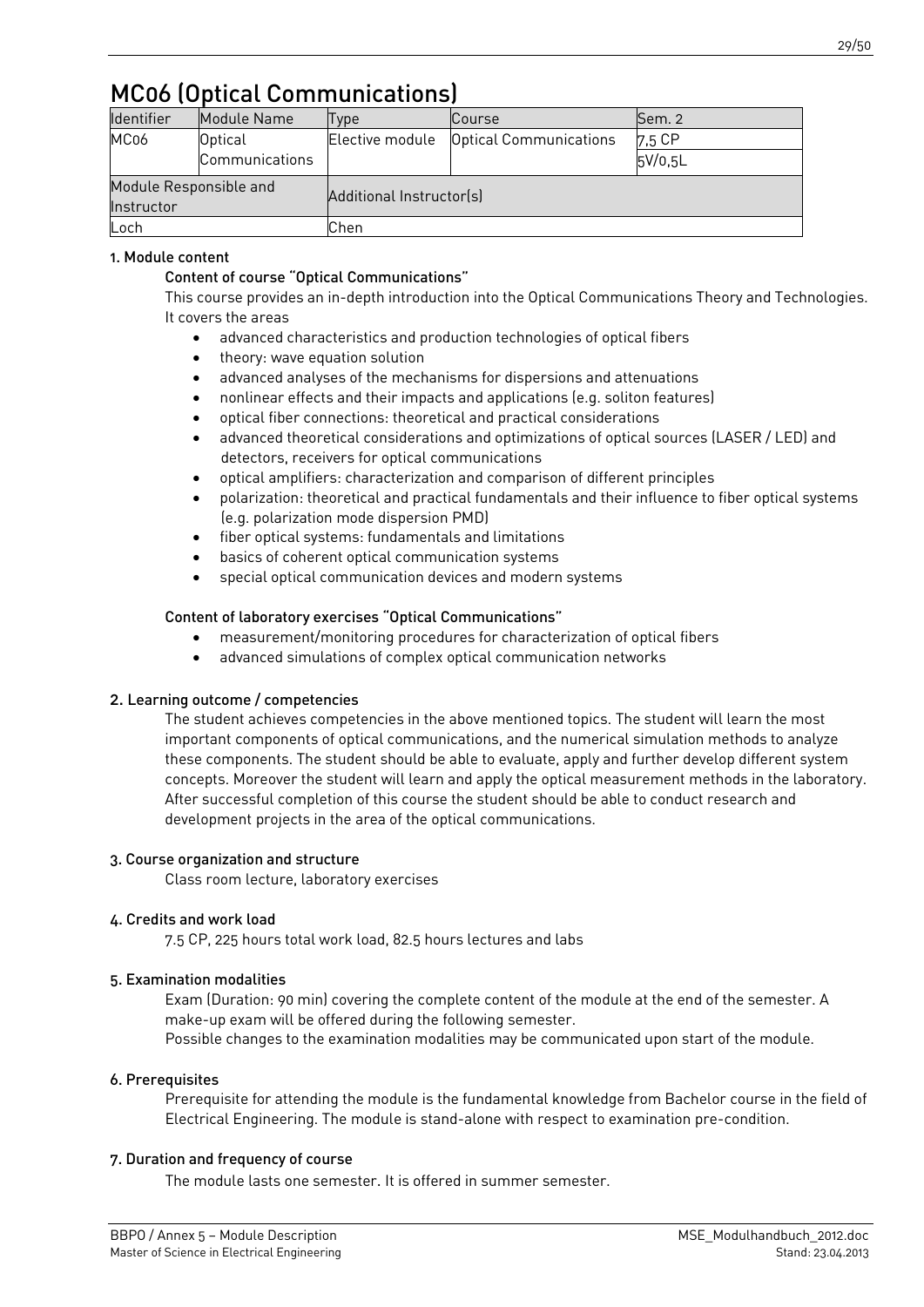# 8. Applicability/utilization

Even though this module provides fundamental knowledge for optical communication networks and technologies, and its content is strongly related to many other communication courses, it is stand-alone with respect to examination pre-condition.

The module is an elective module for all majors.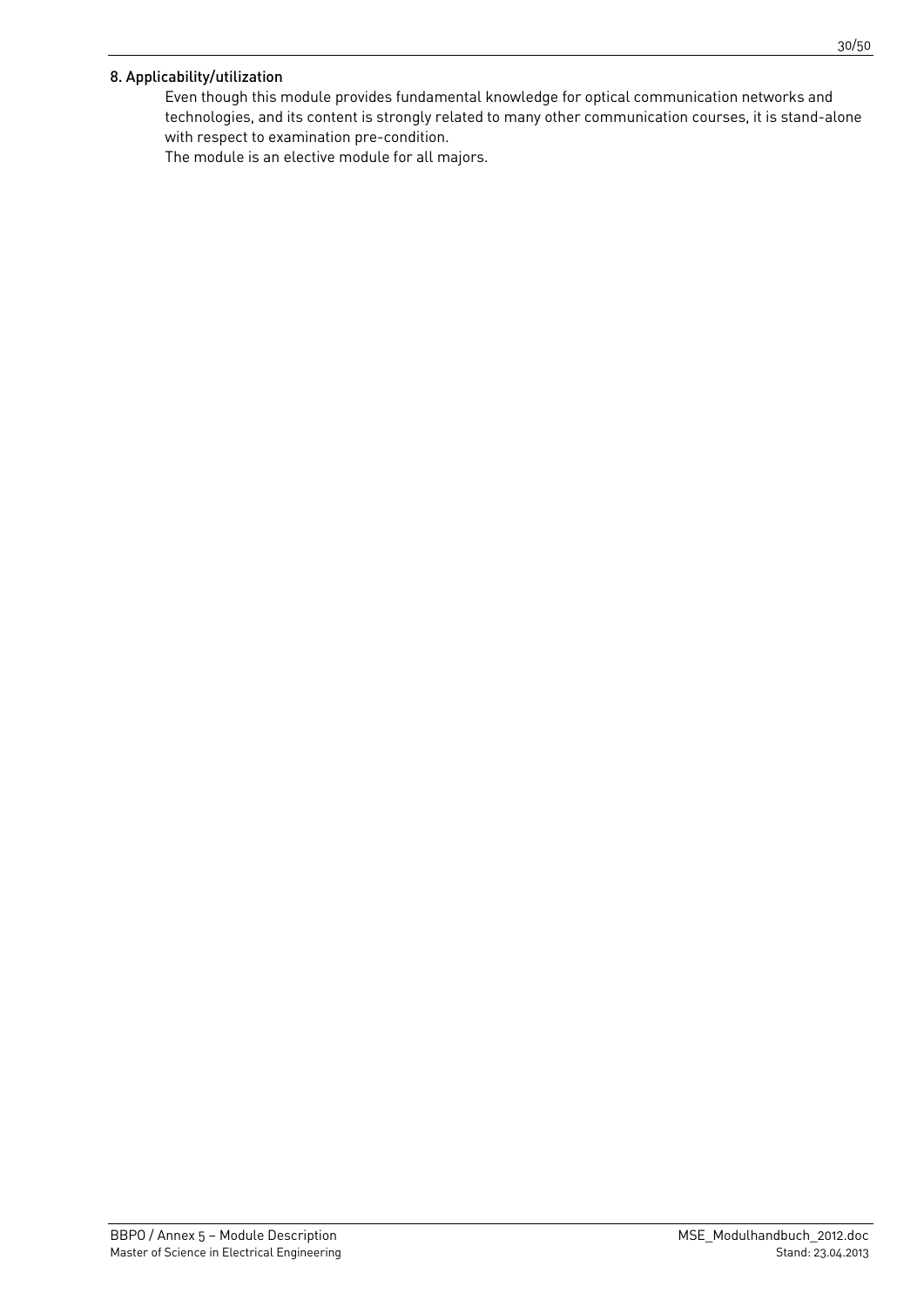<span id="page-30-0"></span>Modules for major embedded and microelectronics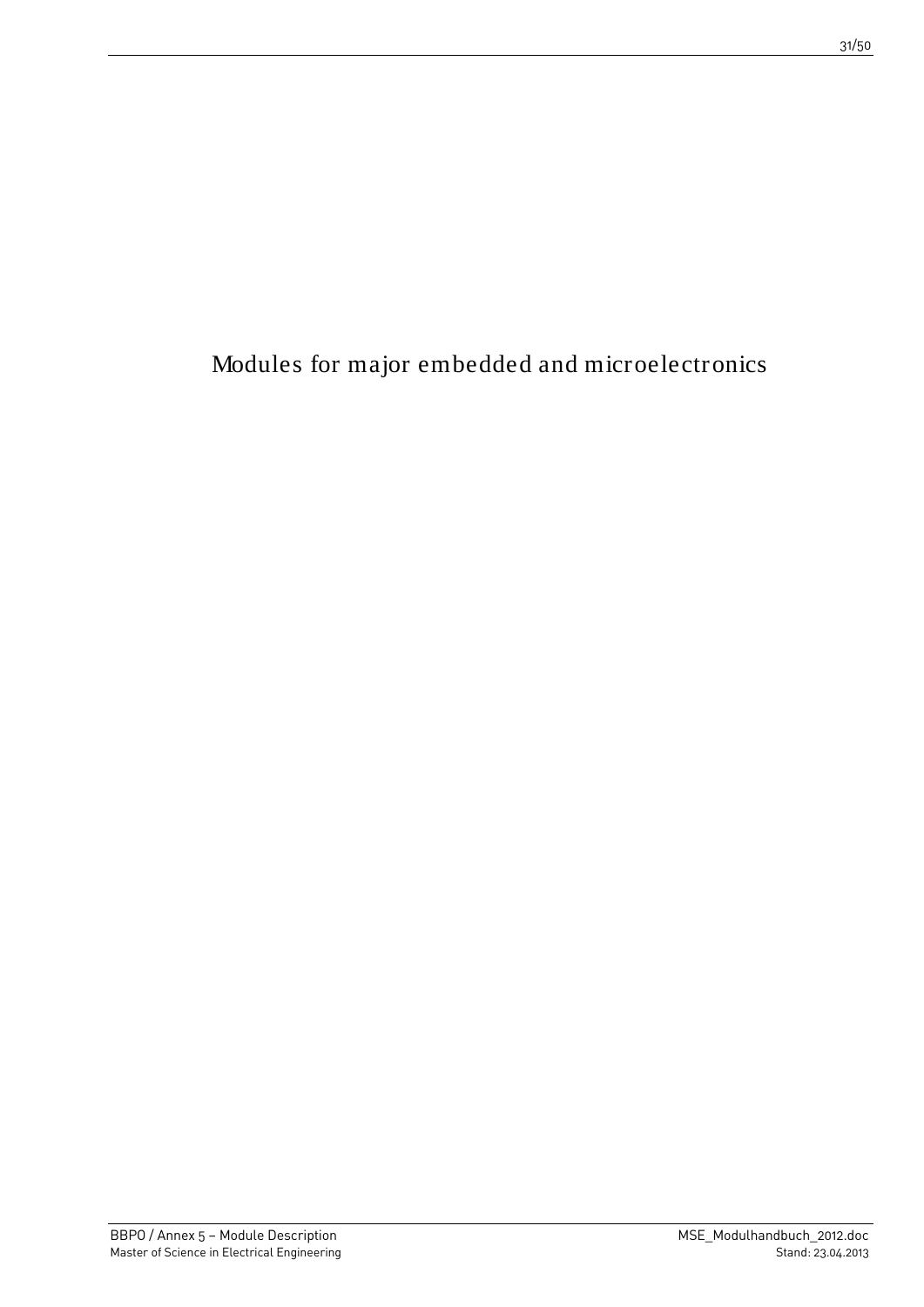# <span id="page-31-0"></span>MM01 (Complex Digital Architectures)

| Identifier             | Module Name     | Type                           | Course                        | Sem. 2  |  |
|------------------------|-----------------|--------------------------------|-------------------------------|---------|--|
| <b>MM01</b>            | Complex Digital | Compulsory module              | Complex Digital Architectures | 7,5 CP  |  |
|                        | Architectures   | for major micro<br>electronics |                               | 5V/0,5L |  |
| Module Responsible and |                 | Additional Instructor(s)       |                               |         |  |
| Instructor             |                 |                                |                               |         |  |
| Meuth                  |                 |                                |                               |         |  |

#### 1. Module content

Use of modern FPGA and software technology and tools in a hardware/software co-design process

- Automata, state machines
- Digital coding and number systems and their hardware relevance Interfacing
- error coding, error detection, and recovery
- Complex hardware algorithms and their architectures, performance and tradeoffs
- Software acceleration by special purpose hardware
- Hardware/Software partitioning in embedded environments

#### 2. Learning outcome / competencies

The student achieves competencies in the above mentioned topics. Successful participants will be able to specify and/or design as well as implement on digital hardware platforms hardware algorithms and systems, specifically subject to constraints as maximum clock rates, bit-widths and through-puts, on the basis of a synoptic system view.

#### 3. Course organization and structure

In-class lecture, lab sessions and design (homework) assignments

#### 4. Credits and work load

7.5 CP, 225 hours total work load, 82.5 hours lectures and labs

#### 5. Examination modalities

Exam (min. duration: 90 min) covering the complete content of the module at the end of the semester, mandatory lab attendance. A make-up exam will be offered during the following semester. Possible changes to the examination modalities may be communicated upon start of the module.

#### 6. Prerequisites

Prerequisite for participating in the exam is a successful attendance during lab sessions

#### 7. Duration and frequency of course

The module lasts one semester. It is offered in summer semesters only.

# 8. Applicability/utilization

The module is a mandatory module of major Embedded and Microelectronics and an elective module for all other majors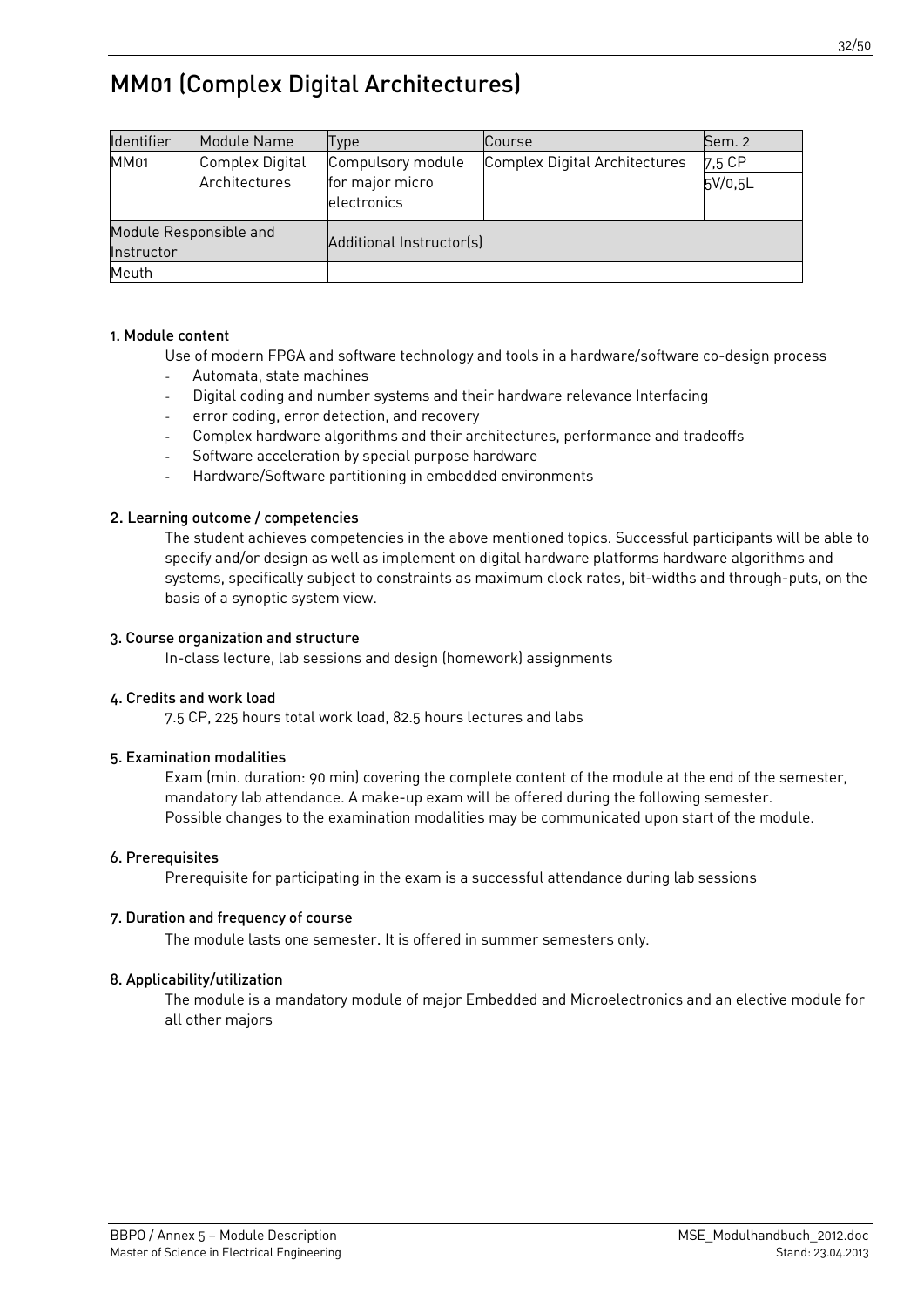# <span id="page-32-0"></span>MM02 (Advanced Embedded Systems)

| Identifier  | Module Name            | <b>Type</b>              | <b>Course</b>                | Sem. 1  |
|-------------|------------------------|--------------------------|------------------------------|---------|
| <b>MM02</b> | Advanced               | Compulsory module        | Embedded Operating Systems / | 5 CP    |
|             | Embedded               | for major micro          | <b>Embedded Design</b>       | 3V/0,5L |
|             | Systems                | electronics              | Advanced Microcontroller     | 2,5 CP  |
|             |                        |                          | Architectures                | 2V      |
|             | Module Responsible and |                          |                              |         |
| Instructor  |                        | Additional Instructor(s) |                              |         |
| Fromm       |                        | Lipp, Schaefer, Rücklé   |                              |         |

# 1. Module content

# Content of course "Embedded Operating Systems / Embedded Design"

Participants will be exposed to and gain working experience with embedded operating systems. The course will cover

- introduction to multitasking concepts and operating systems,
- processes, threads, memory and data management,
- scheduling algorithms,
- data and time consistency,
- interprocess communication and synchronization,
- design of reactive systems, state machine design and coding,
- case studies of industrial embedded operating systems
- development of embedded, realtime, multitasking systems

Practical programming assignments in C/C++ using state of the art operating systems are part of the course.

#### Content of course "Advanced Microcontroller Architectures"

Participants will be introduced to the design and programming of modern microcontrollers. The course will cover

- microcontroller architectures.
- IP components, system on chip design,
- microcontroller driver development,
- memory protection and memory management,
- hardware/software co-design,
- embedded code design,
- development and test tools
- Practical examples are part of the course.

### 2. Learning outcome / competencies

The student achieves competencies in the above mentioned topics. The student is able to design and implement complex embedded systems in hardware and software.

#### 3. Course organization and structure

Class lecture, lab and programming assignments

#### 4. Credits and work load

7.5 CP, 225 hours total work load, 82.5 hours lectures and labs

#### 5. Examination modalities

Written exam (180 min) or oral exam covering the complete content of the module. A make-up exam will be offered during the following semester.

Possible changes to the examination modalities may be communicated upon start of the module.

#### 6. Prerequisites

Prerequisite for attending the exam is a successful participation in the lab "Embedded Operating Systems"

#### 7. Duration and frequency of course

The module lasts one semester . It is offered in the winter semester.

# 8. Applicability/utilization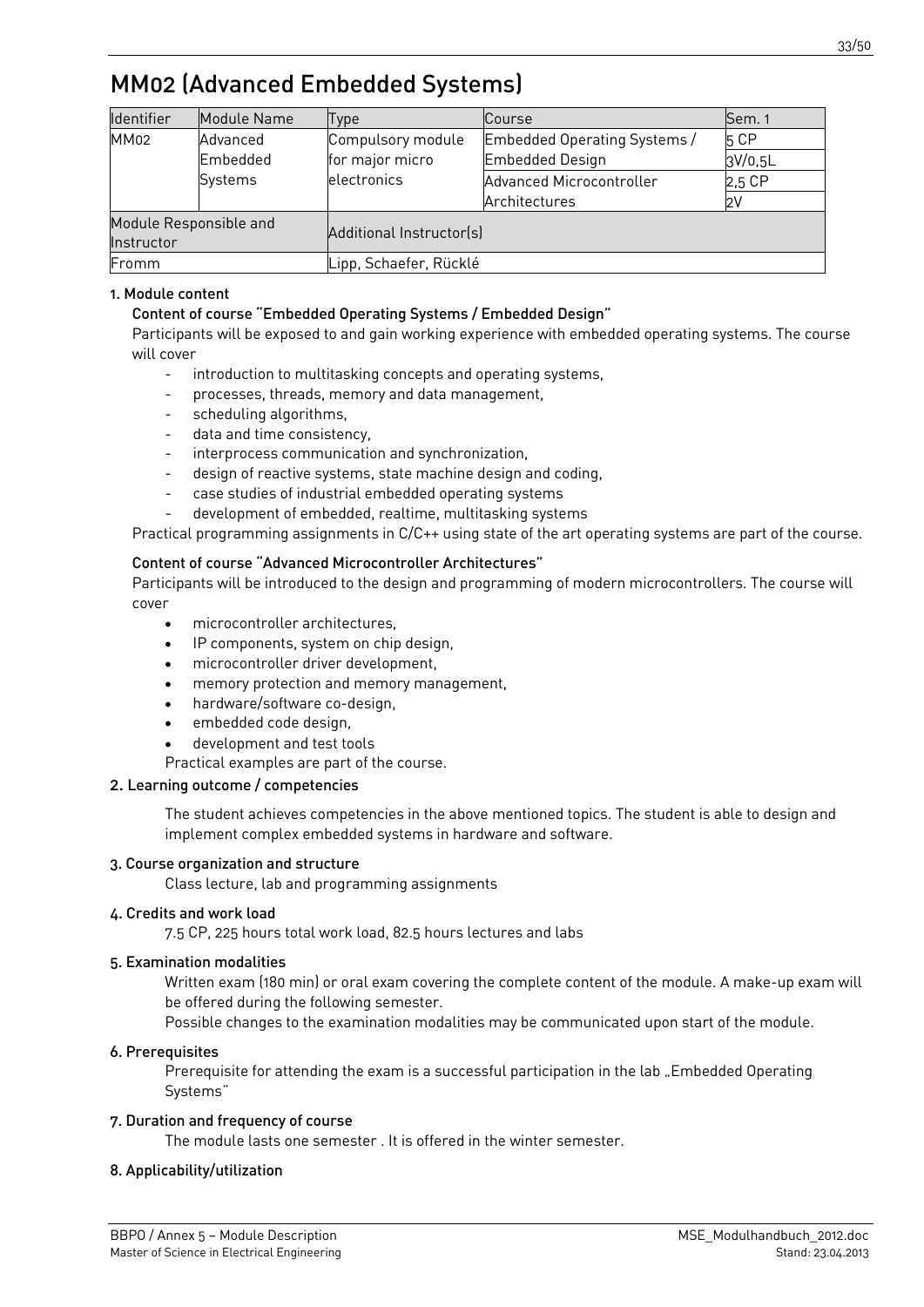This module provides fundamental knowledge of embedded system development and its content is strongly related to with many other microelectronic and automation courses, hence it can be useful to all master students.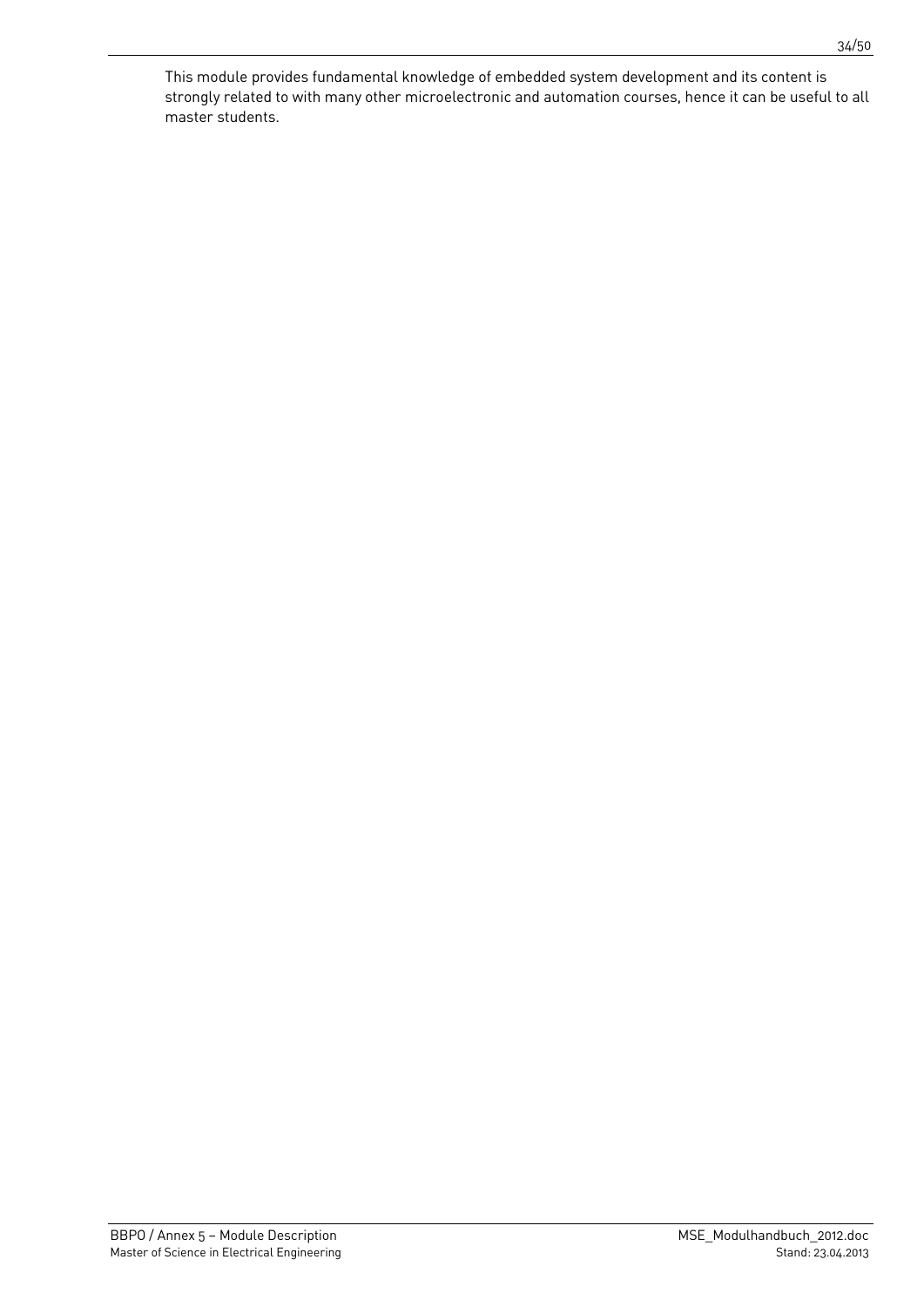# <span id="page-34-0"></span>MM03 (Microelectronic Systems)

| Identifier                           | Module Name                | Type                                                                     | Course | Sem. 1            |
|--------------------------------------|----------------------------|--------------------------------------------------------------------------|--------|-------------------|
| MM03                                 | Microelectronic<br>Systems | Compulsory module for Microelectronic<br>major micro electronics Systems |        | 7,5 CP<br>5V/0.5L |
| Module Responsible and<br>Instructor |                            | Additional Instructor(s)                                                 |        |                   |
| Schumann                             |                            |                                                                          |        |                   |

#### 1. Module content

### Content of course "Microelectronic Systems"

This module aims to give a detailed understanding of the design methodology for microelectronic systems. The course covers

- hardware description language VHDL
- semi custom design methodology
- pros./cons. of FPGA vs. ASIC implementation
- influence of transistor scaling on system performance
- hardware architectures of arithmetic circuits
- power dissipation in CMOS

Practical design assignments in VHDL including FPGA implementation using state-of-the-art engineering tools are part of this course.

#### 2. Learning outcome / competencies

The student achieves competencies in the above mentioned topics. The student is able to design a digital system using hardware description language VHDL. The concepts of logic and physical synthesis of a digital system are understood and the student is able to do design verification and performance analysis.

#### 3. Course organization and structure

Class lecture, lab assignments

#### 4. Credits and work load

7.5 CP, 225 hours total work load, 82.5 hours lectures and labs

#### 5. Examination modalities

Exam (Duration: 90 min) covering the complete content of the module at the end of the semester. A make-up exam will be offered during the following semester.

Possible changes to the examination modalities may be communicated upon start of the module.

# 6. Prerequisites

Prerequisite for attending the exam is a successful participation in the lab "Microelectronic Systems".

#### 7. Duration and frequency of course

The module lasts one semester. It is offered in winter semester.

# 8. Applicability/utilization

The module is a mandatory module of major Embedded and Microelectronics and an elective module for all other majors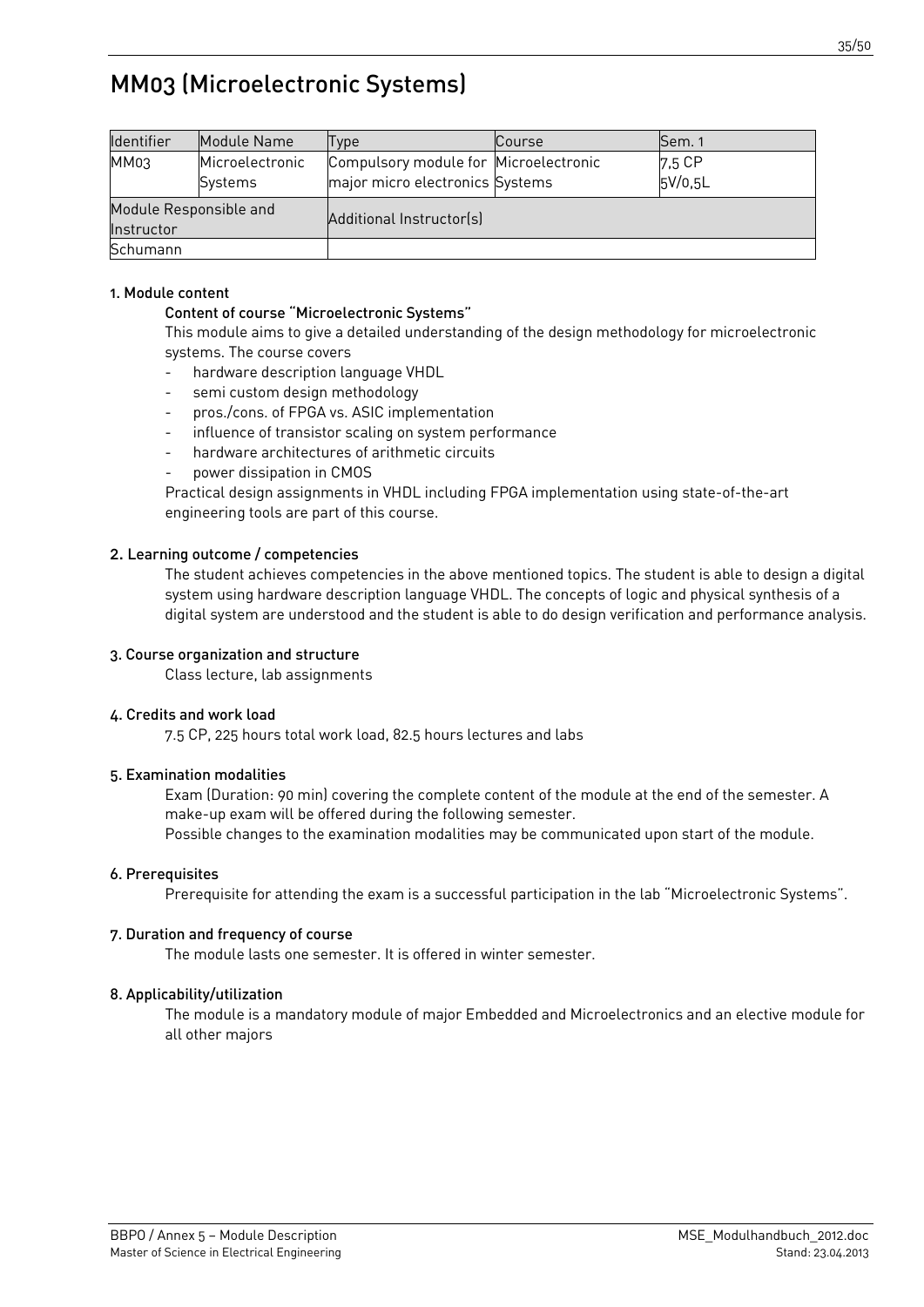# <span id="page-35-0"></span>MM04 (Design and Test of Microelectronic Systems)

| <b>Identifier</b>                    | Module Name                                                 | Type                     | Course                                                         | Sem. 2            |
|--------------------------------------|-------------------------------------------------------------|--------------------------|----------------------------------------------------------------|-------------------|
| MM04                                 | Design and Test of Compulsory<br>Microelectronic<br>Systems | micro electronics        | Design and Test of<br>module for major Microelectronic Systems | 7.5 CP<br>5V/0,5L |
| Module Responsible and<br>Instructor |                                                             | Additional Instructor(s) |                                                                |                   |
| Schumann                             |                                                             |                          |                                                                |                   |

#### 1. Module content

# Content of course "Design and Test of Microelectronic Systems"

This course covers modern aspects of digital CMOS circuit design, memory circuit design and testing of integrated circuits. In particular the course covers the areas

- pipelining, parallel processing, clock skew reduction
- low-power design concepts
- memory circuit design
- manufacturing test principles
- design for testability

Practical design assignments using state-of-the-art engineering tools are part of this course.

#### 2. Learning outcome / competencies

The student achieves competencies in the above mentioned topics. The student is able to make decisions on different implementation choices of digital integrated circuits, on transistor, architectural and platform level regarding design constraints like speed and power dissipation. Also the concepts of the main memory devices are understood. The student is able to use state-of-the-art engineering tools for IC design including design-for-testability features.

#### 3. Course organization and structure

Class lecture, lab assignments

#### 4. Credits and work load

7.5 CP, 225 hours total work load, 82.5 hours lectures and labs

#### 5. Examination modalities

Exam (Duration: 90 min) covering the complete content of the module at the end of the semester. A make-up exam will be offered during the following semester. Possible changes to the examination modalities may be communicated upon start of the module.

#### 6. Prerequisites

Prerequisite for attending the exam is a successful participation in the lab "Design and Test of Microelectronic Systems".

#### 7. Duration and frequency of course

The module lasts one semester. It is offered in summer semester.

#### 8. Applicability/utilization

The module is a mandatory module of major Embedded and Microelectronics and an elective module for all other majors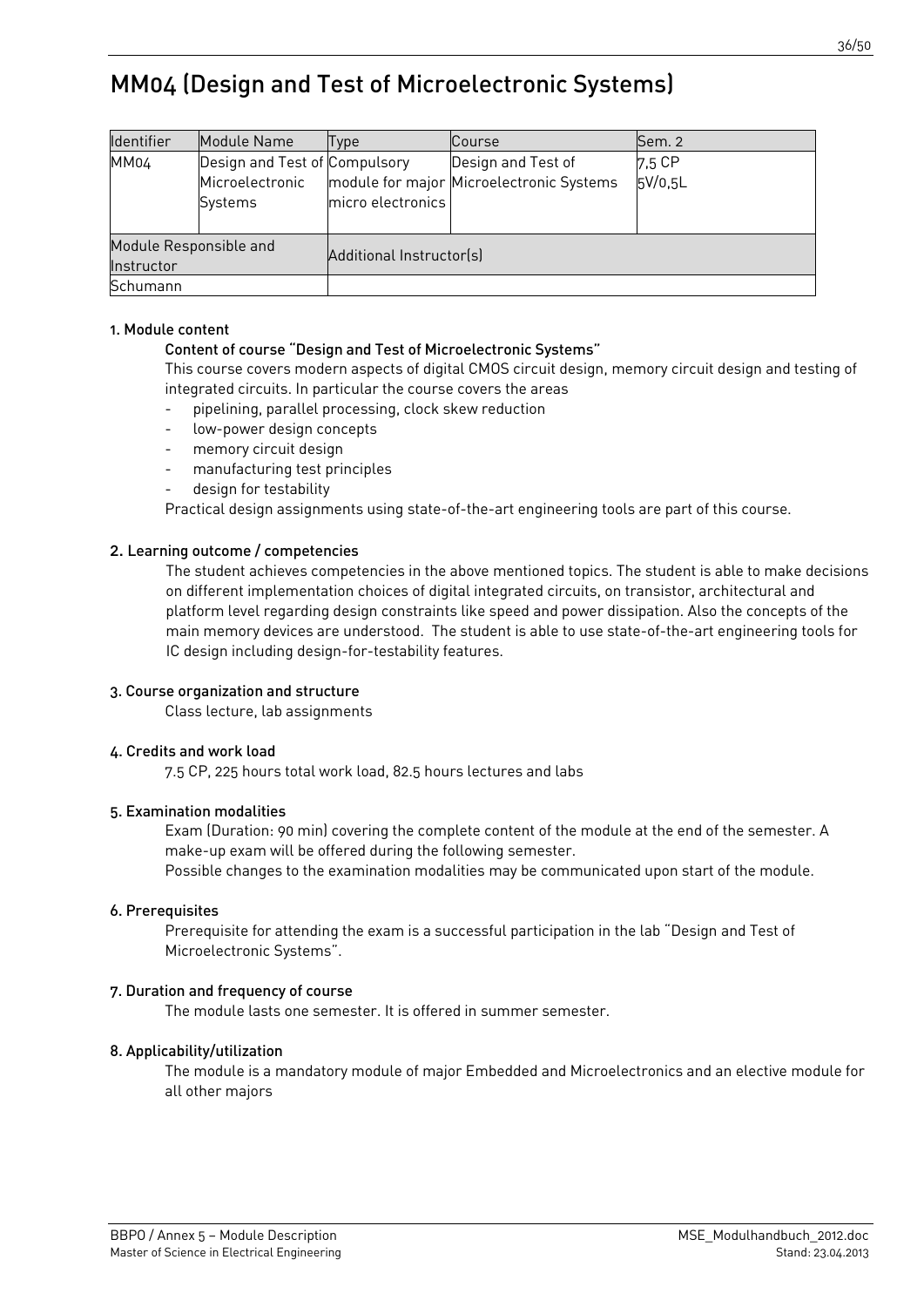<span id="page-36-0"></span>

| Identifier             | Module Name | Type                     | Course                                                       | Sem. 1  |  |  |
|------------------------|-------------|--------------------------|--------------------------------------------------------------|---------|--|--|
| MM03                   |             |                          | Signal Processing Elective module Signal Processing Hardware | 7,5 CP  |  |  |
|                        | Hardware    |                          |                                                              | 5V/0,5L |  |  |
| Module Responsible and |             |                          |                                                              |         |  |  |
| Instructor             |             | Additional Instructor(s) |                                                              |         |  |  |
| Meuth                  |             |                          |                                                              |         |  |  |

### 1. Module content

The module aims at a hardware design perspective of the entire signal processing chain and the interdependency of hardware design parameters, rather than the programming of commercial digital signal processors.

The course will cover

- Anti-aliasing and reconstruction filters
- Sampling (in time), bit quantization (in value), conversion and reconstruction
- Actual hardware issues (system interfacing, signal integrity, limitations)
- Over-sampling, under-sampling
- Noise, noise-shaping and reduction, Sigma-Delta
- Precision of algorithms, errors and error propagation
- DFT and FFT, binary architectures
- Binary digital signal / function generation. (PWM, saw-tooth, triangle, CORDIC sin/cos, noise)
- Digital filter design principles. Digital feedback and control architectures
- Actual hardware implementations of digital systems in FPGA
- Error coding, error detection, and recovery
- Z-transform and bit-true representations in time and frequency domain

#### 2. Learning outcome / competencies

The student achieves competencies in the above mentioned topics. Successful participants will be able to specify and/or design as well as implement on digital hardware platforms signal processing component and systems, specifically subject to constraints as maximum clock rates, bit-widths and through-puts, on the basis of a synoptic system view.

#### 3. Course organization and structure

In-class lecture, lab sessions and design (homework) assignments

#### 4. Credits and work load

7.5 CP, 225 hours total work load, 82.5 hours lectures and labs

#### 5. Examination modalities

Exam (min. duration: 90 min) covering the complete content of the module at the end of the semester, mandatory lab attendance. A make-up exam will be offered during the following semester. Possible changes to the examination modalities may be communicated upon start of the module.

#### 6. Prerequisites

Prerequisite for participating in the exam is a successful attendance during lab sessions

#### 7. Duration and frequency of course

The module lasts one semester. It is offered in summer semesters every second year.

#### 8. Applicability/utilization

The module is applicable and open also to other related engineering Master courses.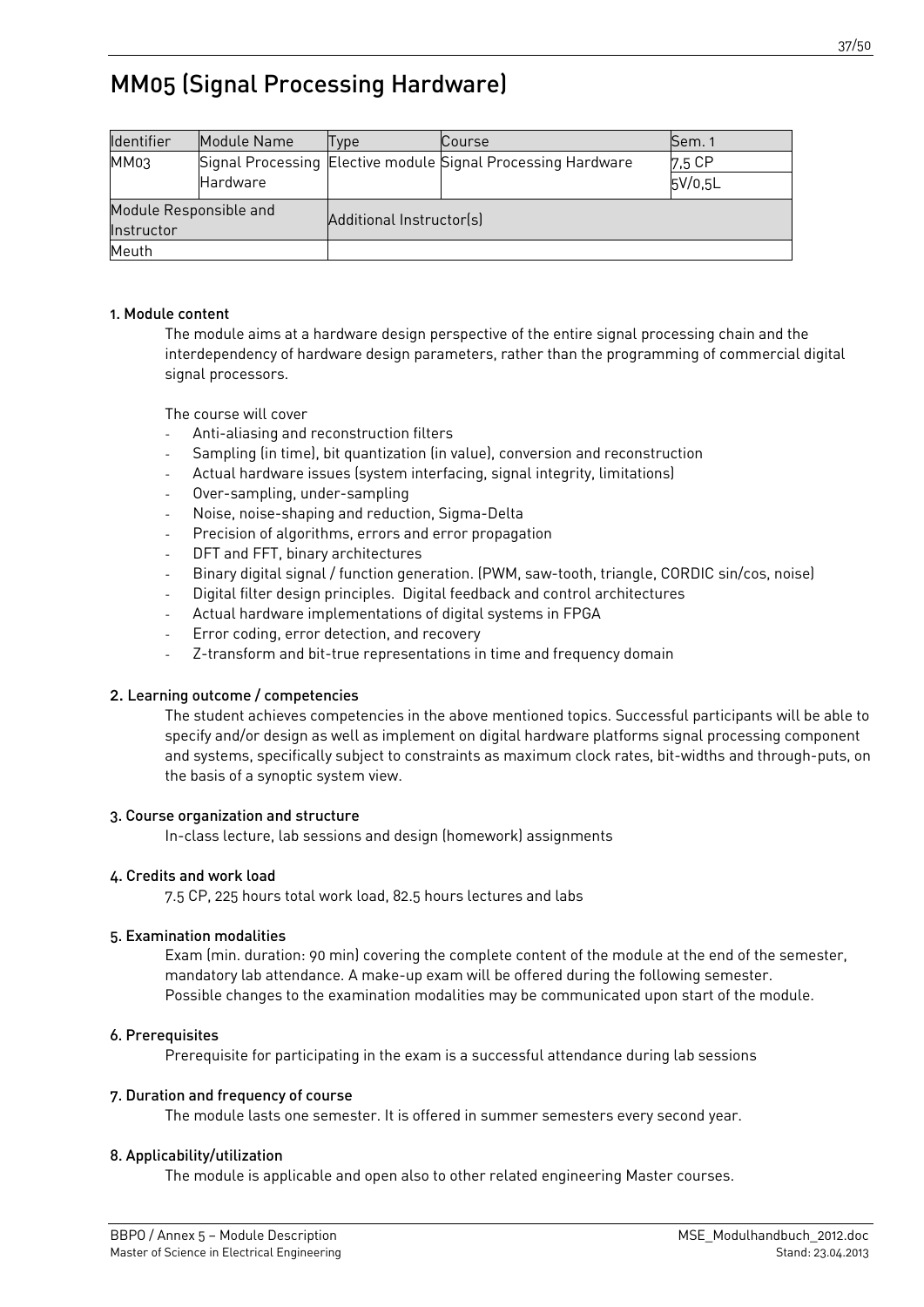<span id="page-37-0"></span>MM06 (CMOS analog circuits)

| Identifier             | Module Name | Type                     | <b>Course</b>        | Sem. 2  |  |
|------------------------|-------------|--------------------------|----------------------|---------|--|
| MM06                   | CMOS analog | Elective module          | CMOS analog circuits | 7.5 CP  |  |
|                        | circuits    |                          |                      | 5V/0,5L |  |
| Module Responsible and |             | Additional Instructor(s) |                      |         |  |
| Instructor             |             |                          |                      |         |  |
| Hoppe                  |             |                          |                      |         |  |

#### 1. Module content

This module provides an introduction to CMOS analog circuit design. It covers the areas

- CMOS-technology,
- MOS-transistors and passive components,
- Integrated circuit layout,
- CMOS device modelling (large signal and small signal), SPICE-simulation
- Analog subcircuits: Switches, sinks/sources, current mirrors, references
- CMOS amplifiers: single transistor amplifiers, differential amplifiers, cascode amplifiers
- Operational amplifiers, OpAmps: Compensation, two-stage-architectures, cascade OpAmps)
- Digital-analog and analog-digital converters (flash, sequential and oversampling converters)

#### 2. Learning outcome / competencies

The student achieves competencies in the above mentioned topics. After the completion of the module the student is able to design analog building blocks and integrated analog systems starting from a specification to a verified integrated circuit layout. The module covers complex design problems and identifies common mistakes made by beginning engineers. Design recipes are presented taking the student step by step through the creation of real circuits. The module leaves out bipolar analog circuits, since CMOS is the dominant fabrication technology.

#### 3. Course organization and structure

Class lecture, lab assignments

#### 4. Credits and work load

7.5 CP, 225 hours total work load, 82.5 hours lectures and labs

#### 5. Examination modalities

Exam (Duration: 90 min) covering the complete content of the module at the end of the semester. A make-up exam will be offered during the following semester. Possible changes to the examination modalities may be communicated upon start of the module.

#### 6. Prerequisites

The module is appropriate to students with background knowledge in basic electronics, including biasing, modeling and circuit analysis, as well frequency response.

#### 7. Duration and frequency of course

The module lasts one semester. It is offered in summer semester every two years.

# 8. Applicability/utilization

The module is part of the curriculum for majoring in Microelectronics.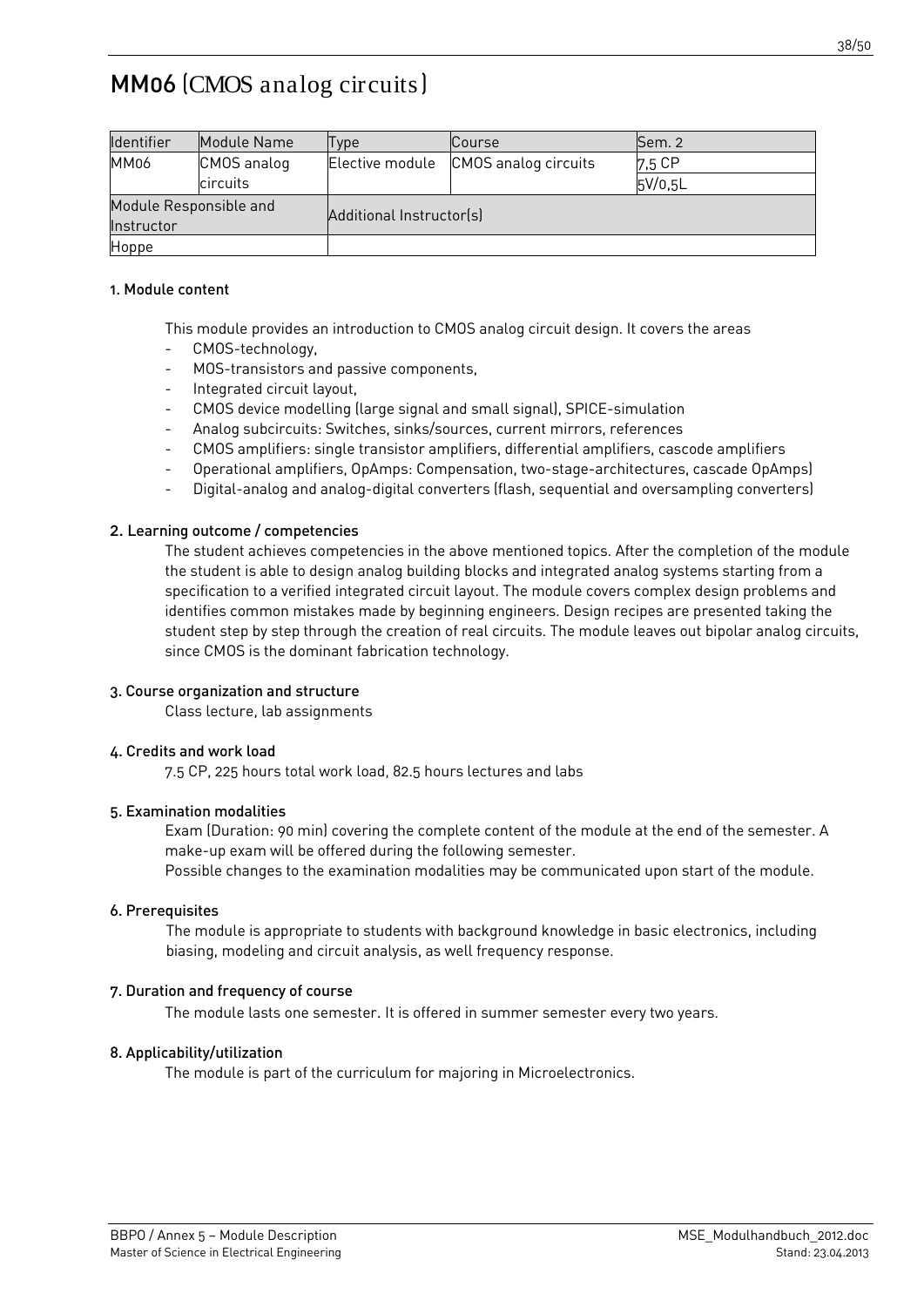<span id="page-38-0"></span>Modules for major power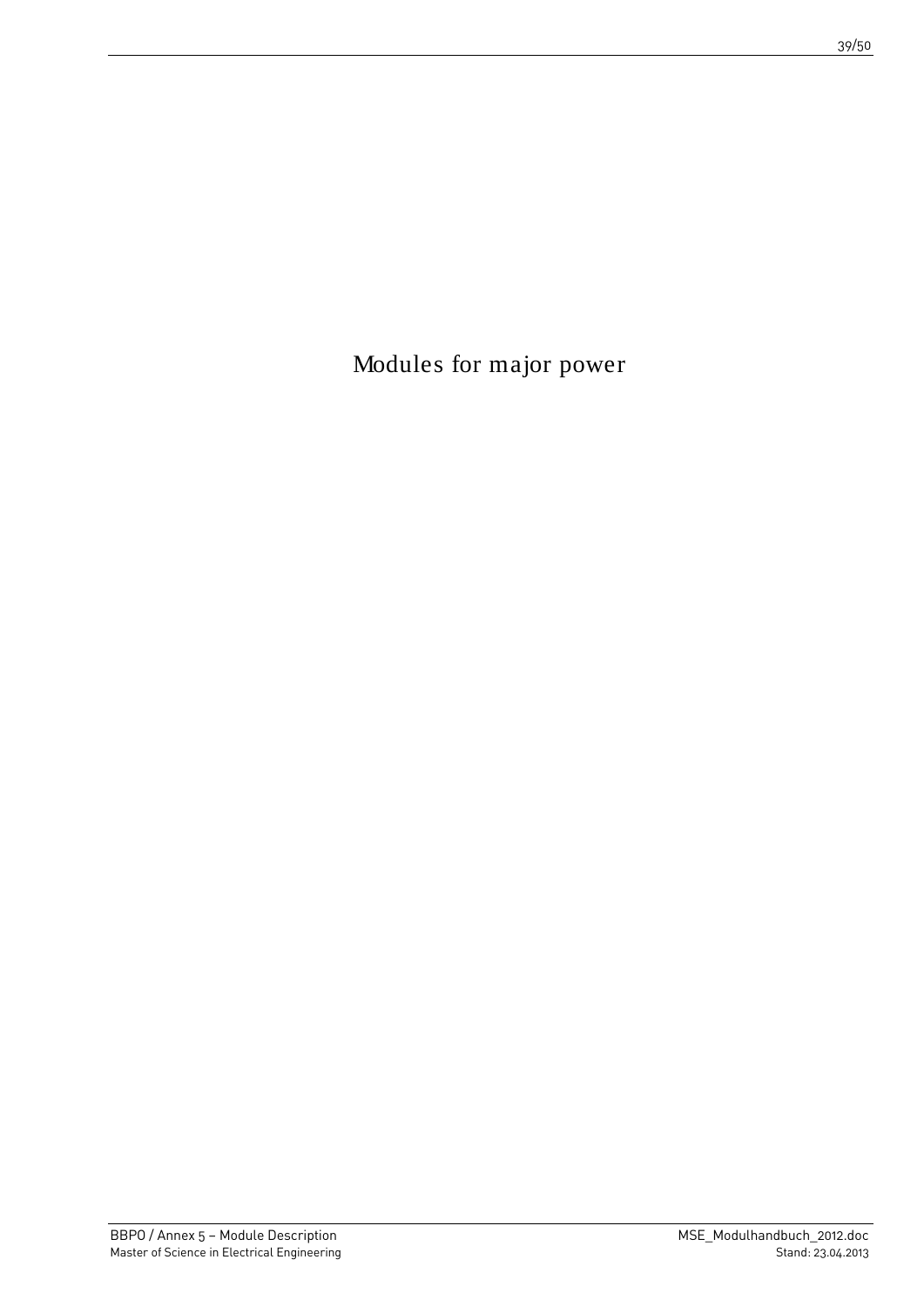# <span id="page-39-0"></span>ME01 (Advanced High Voltage Technology and Theory of Electric Fields)

| Identifier                        | Module Name                      | Type                  | Course                    | Sem. 1   |
|-----------------------------------|----------------------------------|-----------------------|---------------------------|----------|
| ME <sub>01</sub>                  | Advanced High Voltage Compulsory |                       | High Voltage Technology   | 5CP      |
|                                   | Technology and Theory module for |                       |                           | 3 V/0,5L |
|                                   | of Electrical Fields             | major power           | Theory of Electric Fields | 2,5 CP   |
|                                   |                                  |                       |                           | 2 V      |
| Module Responsible and Instructor |                                  | Additional Instructor |                           |          |
| <b>Betz</b>                       |                                  | Frontzek              |                           |          |

# 1. Module content

Content of Course "High Voltage Technology":

The aim of this course is to enable the master students to cope with the dimensioning criteria of high voltage equipment and to assess the related design with regard to voltage withstand ability. Within this course, the basic dimensioning rules, the development of insulation systems and the testing procedures will be main part of the lessons. The course covers the areas

- Overview about different kind of voltage stress appearing in a high voltage network
- Design examples of ultra high voltage ac and dc switchgear applications (actual trends)
- Test set-up configurations for generating ac and dc high voltage sources
- Requirements and dimensioning rules of standardized impulse voltage generation
- Dielectric performance of gaseous, liquid and solid insulation materials
- Basic rules for dimensioning of high voltage insulation systems
- Introduction into the development process of a high voltage insulation system
	- o Dielectric calculations
	- o Thermal calculations
	- o Basic design
	- o Failure mode analysis (FMEA)
	- o Patent procedures
	- o Requirements of different standards (IEC, DIN VDE, ANSII)
	- o Procedure of Type Tests and Routine Tests
	- o Verification of the voltage withstand ability of an real high voltage module (see part: High Voltage Laboratory)
- Introduction into first steps of product cost estimation of the related high voltage module
- Lightning surge and lightning protection

Contents of Course "Theory of Electric Fields":

- Basics of maxwell equations
- Electric Field and Potential distribution of basic elements like cylinder, sphere etc.
- Electric Field distribution of inhomogeneous elements like spike-plate arrangements
- Methods to create an electric field distribution "by hand"
- Introduction into calculation of Electric Fields and comparison of FEM- and Boundary Element-Methods
- Introduction into simulation tools and overview about their practical limits

# Content of High Voltage Laboratory:

Experiments and measurements with different module set-ups, which will be built up by the students on their own (supported by the Instructor of the course):

- Measurement of voltage withstand ability of different insulation media (liquid, gaseous) and surface discharges in case of solid insulations
- Basic design and basic dimensioning of a test set-up with regard to
	- AC-voltage test in combination with partial discharge measurement
	- **EXECT** Lightning impulse test and evaluation of the dielectric strength
	- Evaluation and quantification of the measuring failure
- Optimization of the first set-up including design change, dimensioning check and building up a second (optimized) test set-up based on the experience and the measuring results of the first set-up.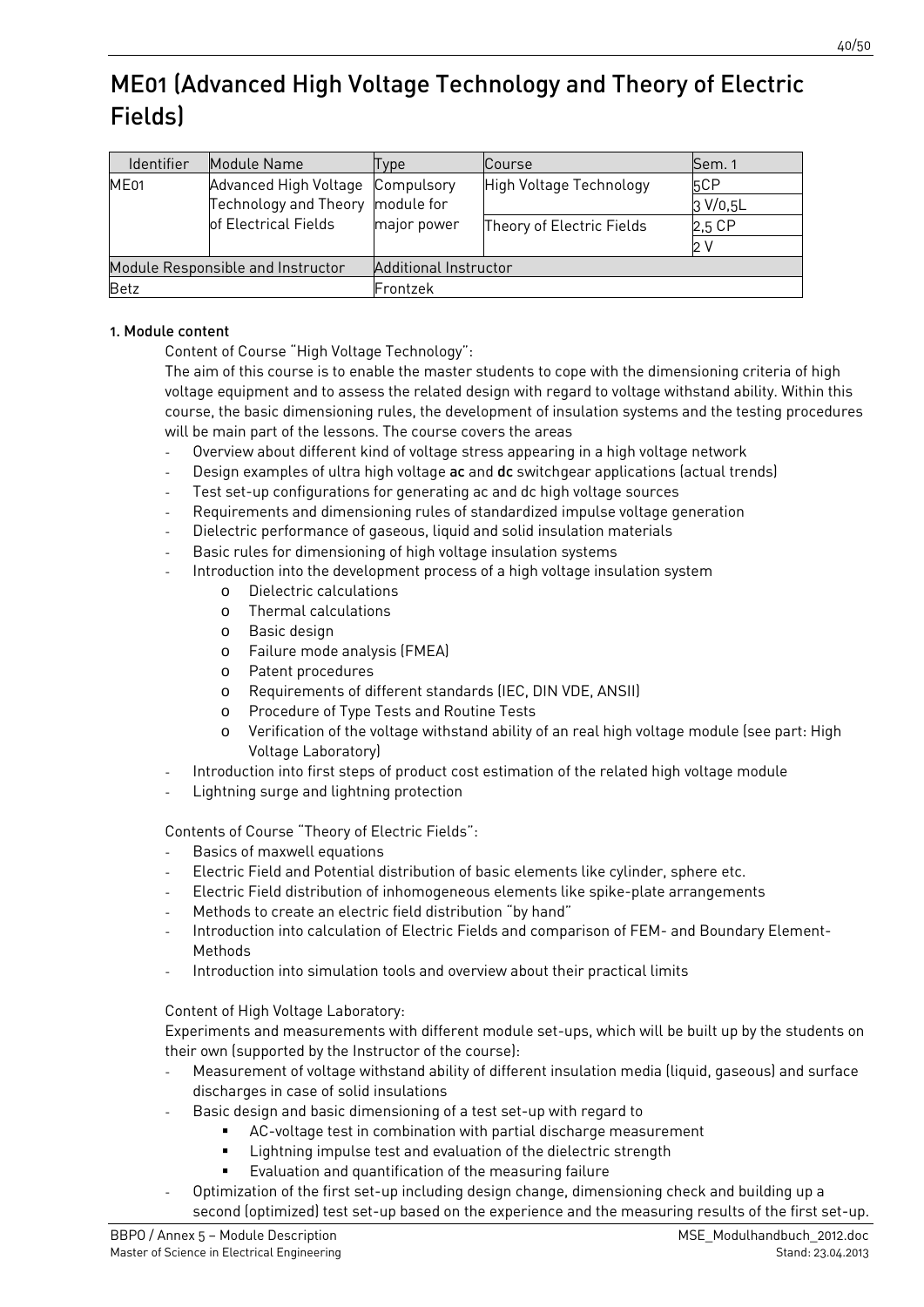Experimental check of the dielectric strength as above

#### 2. Learning outcome / competencies

The student achieves competencies in the above mentioned topics. The target of the combination of lecture and laboratory tests is to familiarize the students with the complete process from the initiation of a new product to the related product introduction into the market. This will be achieved by addressing all necessary theoretical background, especially the theory of Electric Fields and the related application tools. As a verification of the topics of the course, several tests are planned in the high voltage laboratory, where the students are enabled to build up the test set-ups on their own responsibility and to check their technical choices by practical results.

It is the aim of this course to introduce the students into the future real work i.e. in industry. The students understand the correlation between theoretical (physical, mathematical and electrical engineering) aspects and practical boundaries.

#### 3. Course organization and structure

Lecture and Laboratory

#### 4. Credit points and work load

7,5 CP, 225 hours total work load, 82.5 hours lectures and labs

#### 5. Examination modalities

Exam (Duration: 120 min) covering the complete content of the module at the end of the semester. A make-up exam will be offered during the following semester. Possible changes to the examination modalities may be communicated upon start of the module.

#### 6. Prerequisites

Prerequisite for attending the exam is the successful participation in the lab "High Voltage Laboratory"

#### 7. Duration and frequency of course

The module lasts one semester and will be held in the winter semester,

#### 8. Applicability/utilization

The course comprises the basic guidelines to design a high voltage insulation system according to the standards and the theory of physics, mathematics and electrical engineering.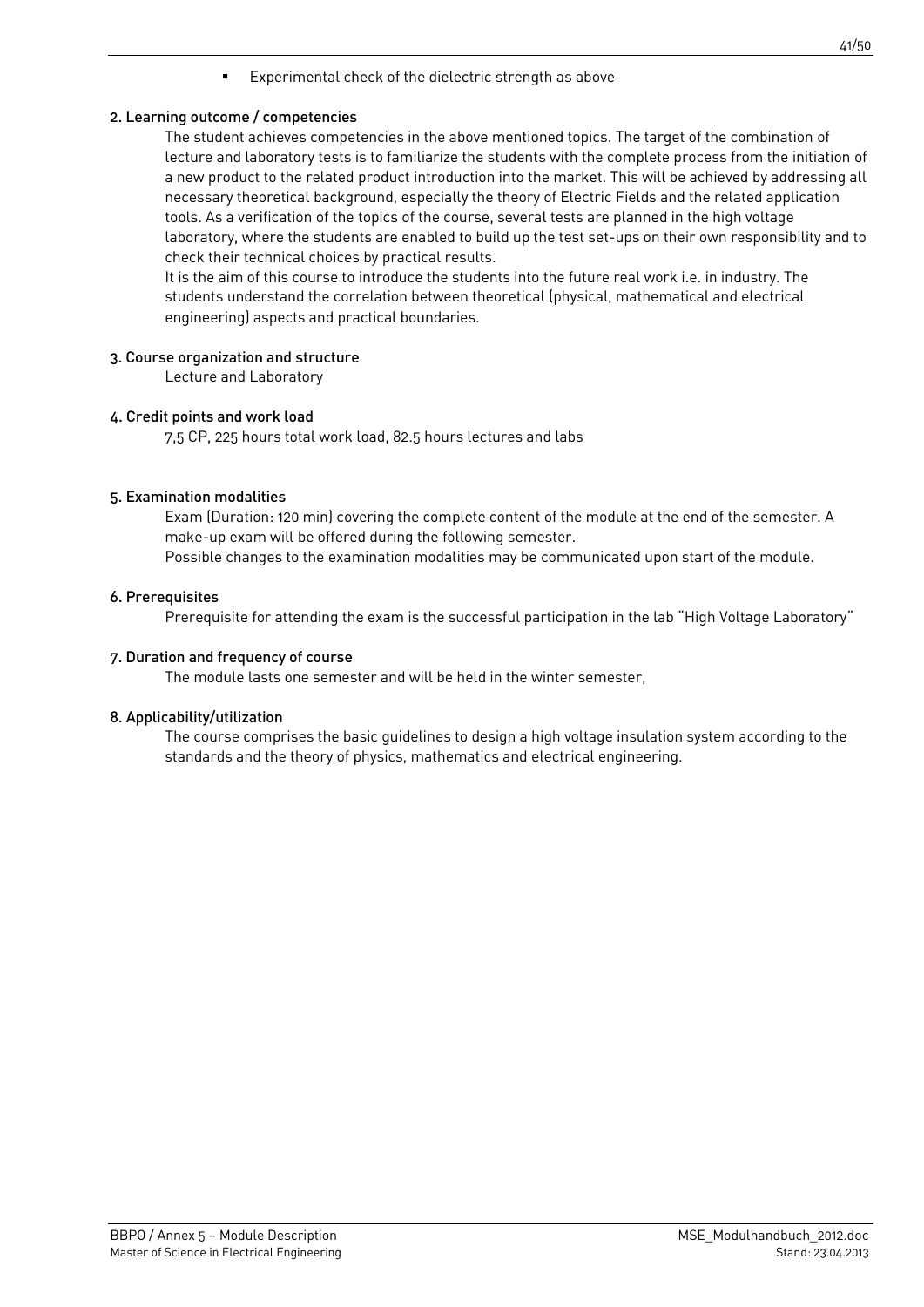# <span id="page-41-0"></span>ME02 (Power Systems and Control Technology)

| Identifier             | Module Name   | Type                     | Course                                     | Sem. 1 |  |
|------------------------|---------------|--------------------------|--------------------------------------------|--------|--|
| ME02                   | Power Systems | Compulsory               | <b>Engineering Processes</b>               | 5,5 CP |  |
|                        | and control   | module for               |                                            |        |  |
|                        | technology    | major power              | Power System Operational Training Lab 2 CP |        |  |
|                        |               |                          |                                            |        |  |
| Module Responsible and |               |                          |                                            |        |  |
| Instructor             |               | Additional Instructor(s) |                                            |        |  |
| Metz                   |               | Graf, Anthes             |                                            |        |  |

### 1. Module content

# Content of course "Power Systems and control technology"

This course provides an introduction to professional power system planning and operation based on industry standard tools like SCADA and Training Systems. The course covers the theoretical side and explanations as well as the grid operations in real time on a training system using a standard control system. The lab covers fundamental concepts for planning and operating power grids in real situations.

- Requirements engineering, Asset Management and planning for power system components
- Structure and architecture of power systems and information technology (RTU)
- Extended study of power systems and components in the power system context
- Groundings of neutral transformer star point
- SCADA and EMS software functions in control center
- Studies on regulations for keeping power system voltage
- Studies on regulations for keeping power system frequency
- Studies of real power system outages and accidents
- Strategies for clearing power system emergencies
- Control centre operational handling in coordination with grid service staff,
- Strategies for operational planning and Asset Management

#### Content of the lab

- SCADA and Energy Management Function in Control Centers
- Operational tasks by remote and by communication to grid staff
- Extended studies on power system components in normal and overload conditions
- Compensations and Energy storages
- Power System islands during overload
- Analyzing and operational tasks for clearance of power system emergencies
- Reactions of power system components during power system emergencies and faults
- Studies of components and regulations in Smart Grids

# 2. Learning outcome / competencies

The student achieves competencies in the above mentioned topics. The participants' competence to understand power system planning and operation is extended to Master level. They understand the strategies for modern Asset Management and can apply these on examples. The lectures provide the basis of e.g. power system regulations and the labs give the feeling of a real reacting and interacting power system and its components. The participants will get an extended understanding of power systems and the effects of operations. They are able to use control center software tools for analyzing power system state and clearing of emergencies. They shall know the strategies, components and tools for TSO and DSO control centers to analyze the power system state and to stabilize e.g. voltage and frequency even in islanded power systems.

#### 3. Course organization and structure

Class lectures and lab training meetings according to the lectures.

#### 4. Credits and work load

7.5 CP, 225 hours total work load, 82.5 hours lectures and labs

#### 5. Examination modalities

Exam (Duration: 120 min) covering the complete content of the module at the end of the semester. A reexam will be offered during the following semester.

Possible changes to the examination modalities may be communicated upon start of the module.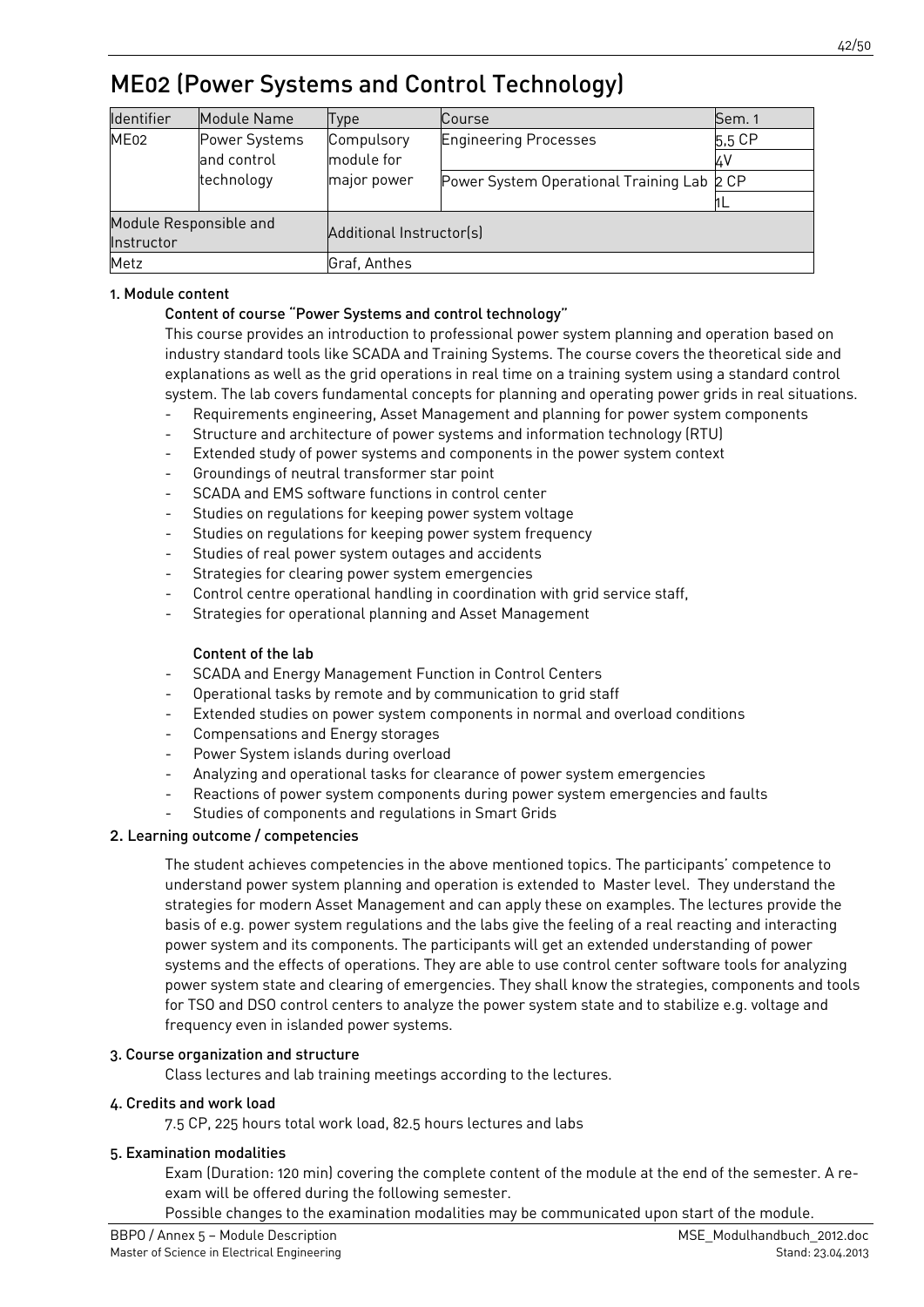#### 6. Prerequisites

Prerequisite for attending the exam is a successful participation in the Power System Training Lab which will be documented by preparing lab reports.

### 7. Duration and frequency of course

The module lasts one semester. It is regularly offered in summer semester.

#### 8. Applicability/utilization

The module is a mandatory module of major Power and an elective module for all other majors.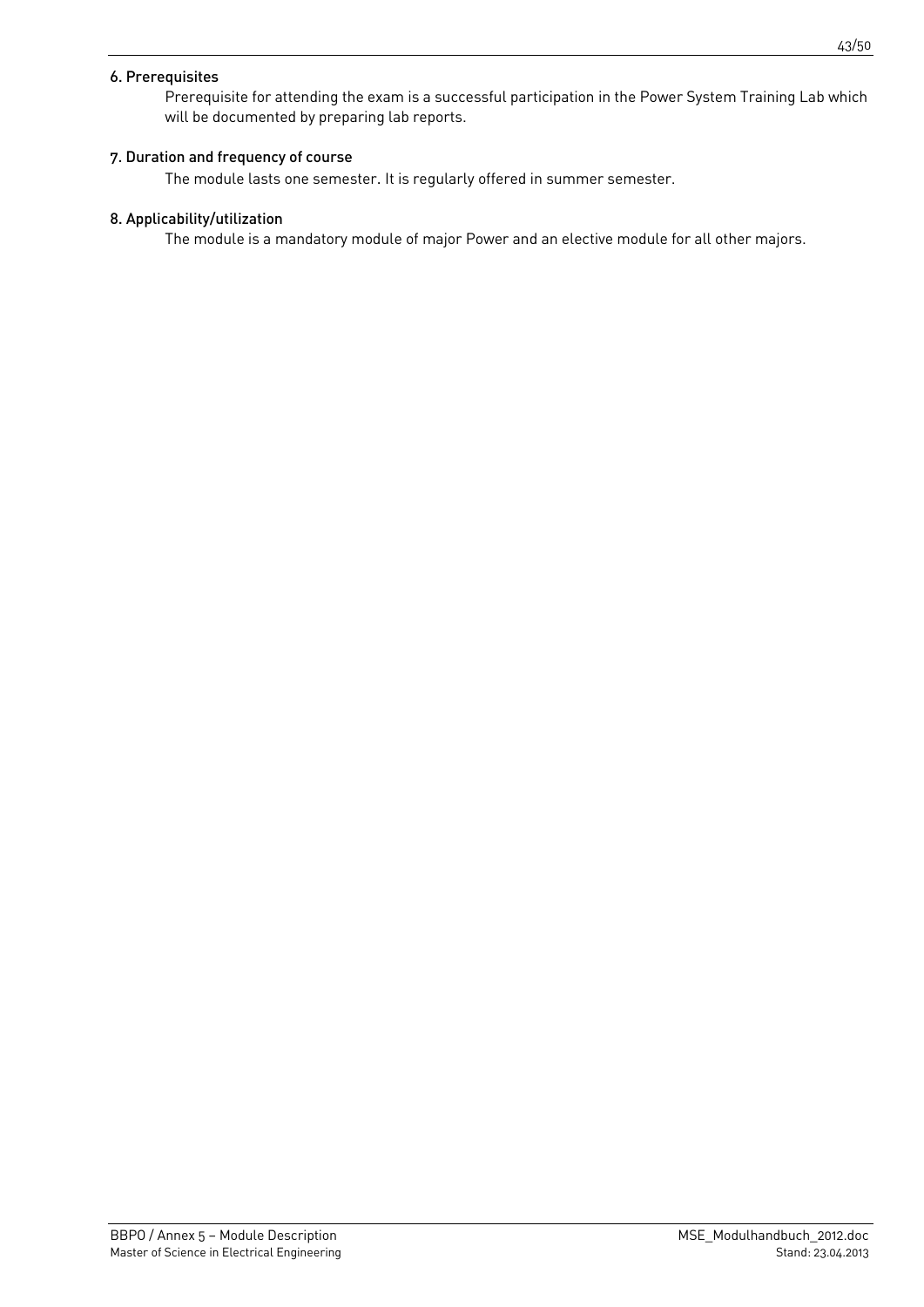# <span id="page-43-0"></span>ME03 (Control of electrical Drives & E-Mobility)

| Identifier                        | Module Name           | Type                     | Course                   | Sem. 2    |  |
|-----------------------------------|-----------------------|--------------------------|--------------------------|-----------|--|
| ME <sub>03</sub>                  | Control of electrical | Compulsory               | <b>Controlled Drives</b> | 5 CP      |  |
|                                   | Drives & E-Mobility   | module for major         |                          | 3,0V/0,5L |  |
|                                   |                       | power                    | E-Mobility               | 2,5LP     |  |
|                                   |                       |                          |                          | 2,0V      |  |
| Module Responsible and Instructor |                       | Additional Instructor(s) |                          |           |  |
| Wagner                            |                       | Bauer, Schmidt-Walter    |                          |           |  |

#### 1. Module content

Content Course Controlled Drives:

- Basics of torque generation, voltage induction, rules
- Basics of electrical machines
- DC-motor, dynamics and simulation
- Three-phase drives (asynchronous-, synchronous-machines,
- Transfer-functions of DC- and asynchronous machines
- Transfer-functions of power-converters
- Sensors for current-, speed-, position-measurement
- Control-Methods and strategies for E-machines (DC- AC-machines)
- Simulation of electromechanical systems
- Stepper motors

Content Course e-mobility:

- History of electric vehicles
- Physical and mechanical basics of vehicle technology
- Electric power supply on vehicles
	- o Energy storage, battery, super capacitors
	- o Fuel cells and hydrogen storage
	- o Charging methods, charging stations
- Electric drive
	- o Choose of e-machine type,
	- o Power electronics
	- o Control
- Hybrids, full-e-vehicles, electrical locomotives
- Infrastructure for e-mobility

#### Content Laboratory

Experiments and measurements with controlled e-machines:

- Speed controlled DC-machine
- Speed controlled AC-machine

#### 2. Learning outcome / competencies

The student achieves competencies in the above mentioned topics. The aims of the lecture are to introduce the structure and the most important electrical drive systems. The students shall understand the interplay of mechanics, motor, inverter, control and information technologies in modern drive systems.

The participants will be introduced to devices and circuits for controlling and converting electrical power.

#### 3. Course organization and structure

Class lecture, lab and programming assignments

#### 4. Credits and work load

7.5 CP, 225 hours total work load, 82.5 hours lectures and labs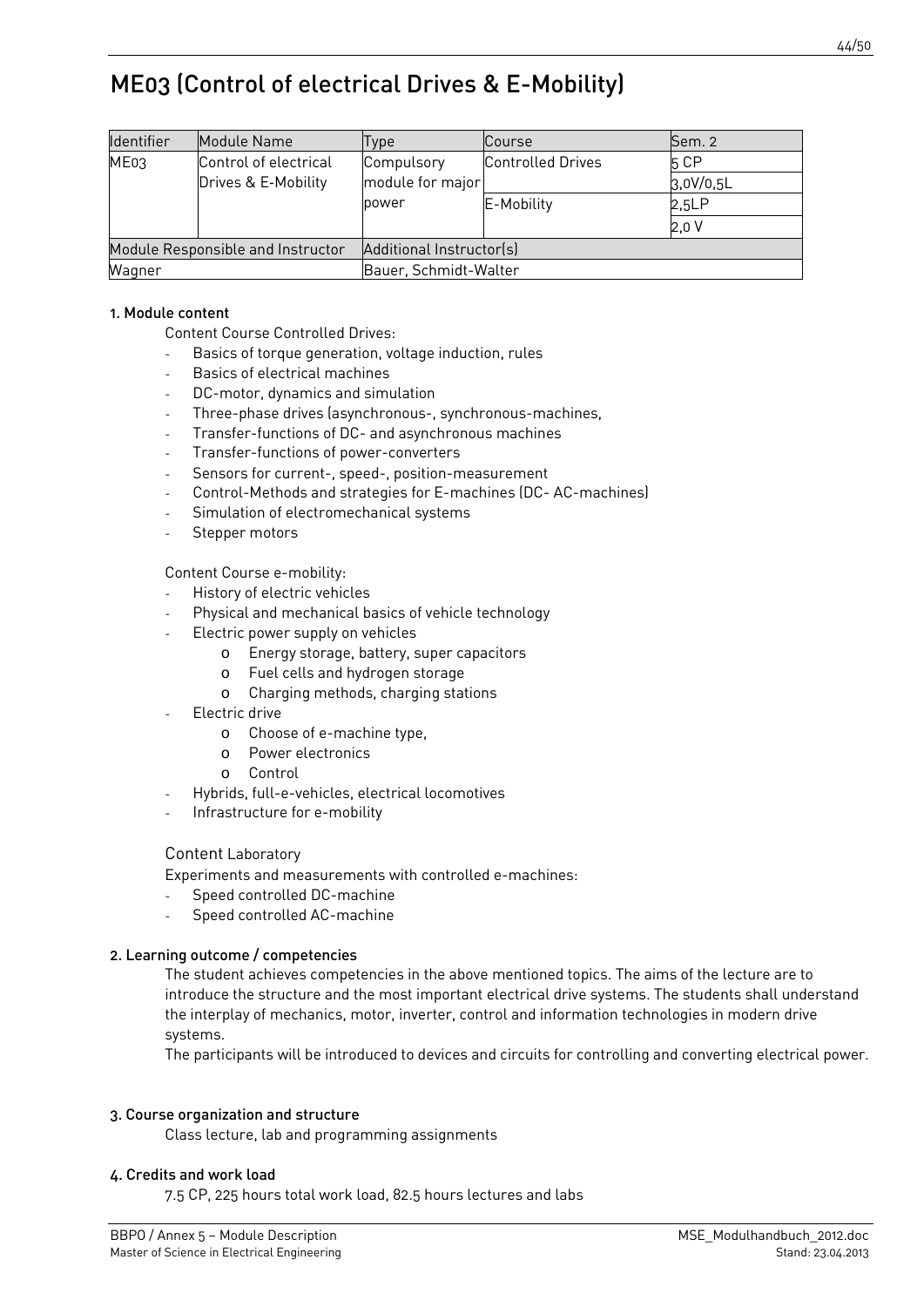### 5. Examination modalities

Exam (Duration: 120 min) covering the complete content of the module at the end of the semester. A make-up exam will be offered during the following semester. The Controlled Drives-Laboratory must be passed.

Possible changes to the examination modalities may be communicated upon start of the module.

#### 6. Prerequisites

None

#### 7. Duration and frequency of course

The module lasts one semester. It is offered in summer semester

#### 8. Applicability/utilization

The module is a mandatory module of major Power and an elective module for all other majors. The module can be used in master courses of electrical engineering, mechatronics, mechanical engineering, industrial and automotive Engineering.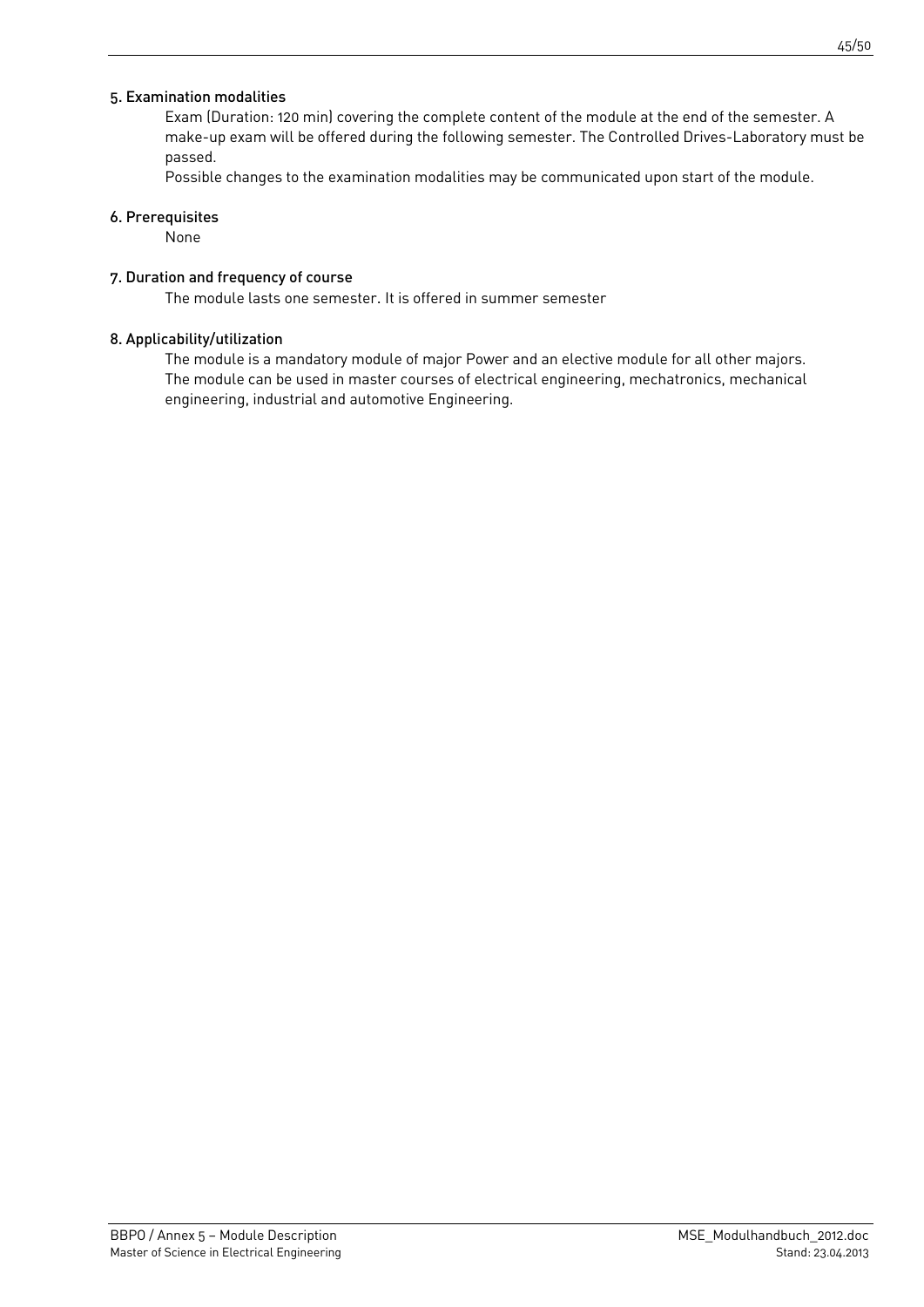# <span id="page-45-0"></span>ME04 (Power Electronics and Switching Power Supply)

| <b>Identifier</b>      | Module Name                  | Type                     | Course                     | Sem. 2  |  |  |
|------------------------|------------------------------|--------------------------|----------------------------|---------|--|--|
| ME04                   | Power Electronics Compulsory |                          | Power Electronics          | 5 CP    |  |  |
|                        | and Switching                | module for               |                            | 3V/0,5L |  |  |
|                        | Power Supply                 | major power              | Switch-mode power supplies | 2,5 CP  |  |  |
|                        |                              |                          |                            | 2V      |  |  |
| Module Responsible and |                              |                          |                            |         |  |  |
| Instructor             |                              | Additional Instructor(s) |                            |         |  |  |
| Michel                 |                              | Schmidt-Walter           |                            |         |  |  |

### 1. Module content

#### Content of course "Power Electronics"

- short repetition of
	- o basic semiconductor devices
	- o rectifiers and inverters
	- o choppers and converters
	- o power quality, reactive and distortive power
- new materials, SiC- components
- mathematical analysis of resonant and quasi-resonant circuits
- solar inverters
- simulation of power-electronic circuits and principles
- matrix- and high voltage converters
- circuits for application in HVDC and flexible transmission systems

#### Content of course "Switch-mode Power Supplies"

- short repetition of basic switch mode topologies, Buck, Boost, Fly-Back
- choking coils
- Forward- and Push-Pull-Converter
- Resonant Converter
- Power-Factor Control
- Control of switch mode power supplies,
- Transistor drive circuits
- Calculation of transformers and choking coils
- Radio Interference Filter
- Design of printed circuit boards

#### 2. Learning outcome / competencies

The student achieves competencies in the above mentioned topics. On a basic knowledge base of power electronics students shall understand and achieve the capability to analyze and calculate power electronic circuits with advanced components and technologies. They will be able to understand, simulate and calculate concepts in the fields of power conversion, renewable energies and line applications. They are able to design switch-mode power supplies.

#### 3. Course organization and structure

Class lecture and lab

Lab experiments deepening understanding of power electronic circuits and principles.

#### 4. Credits and work load

7.5 CP, 225 hours total work load, 82.5 hours lectures and labs

#### 5. Examination modalities

Exam (Duration: 120 min) covering the complete content of the module at the end of the semester. A make-up exam will be offered during the following semester.

Possible changes to the examination modalities may be communicated upon start of the module.

# 6. Prerequisites

The module requires good knowledge of circuit analysis and electronics. Students should be familiar with basics of power electronics.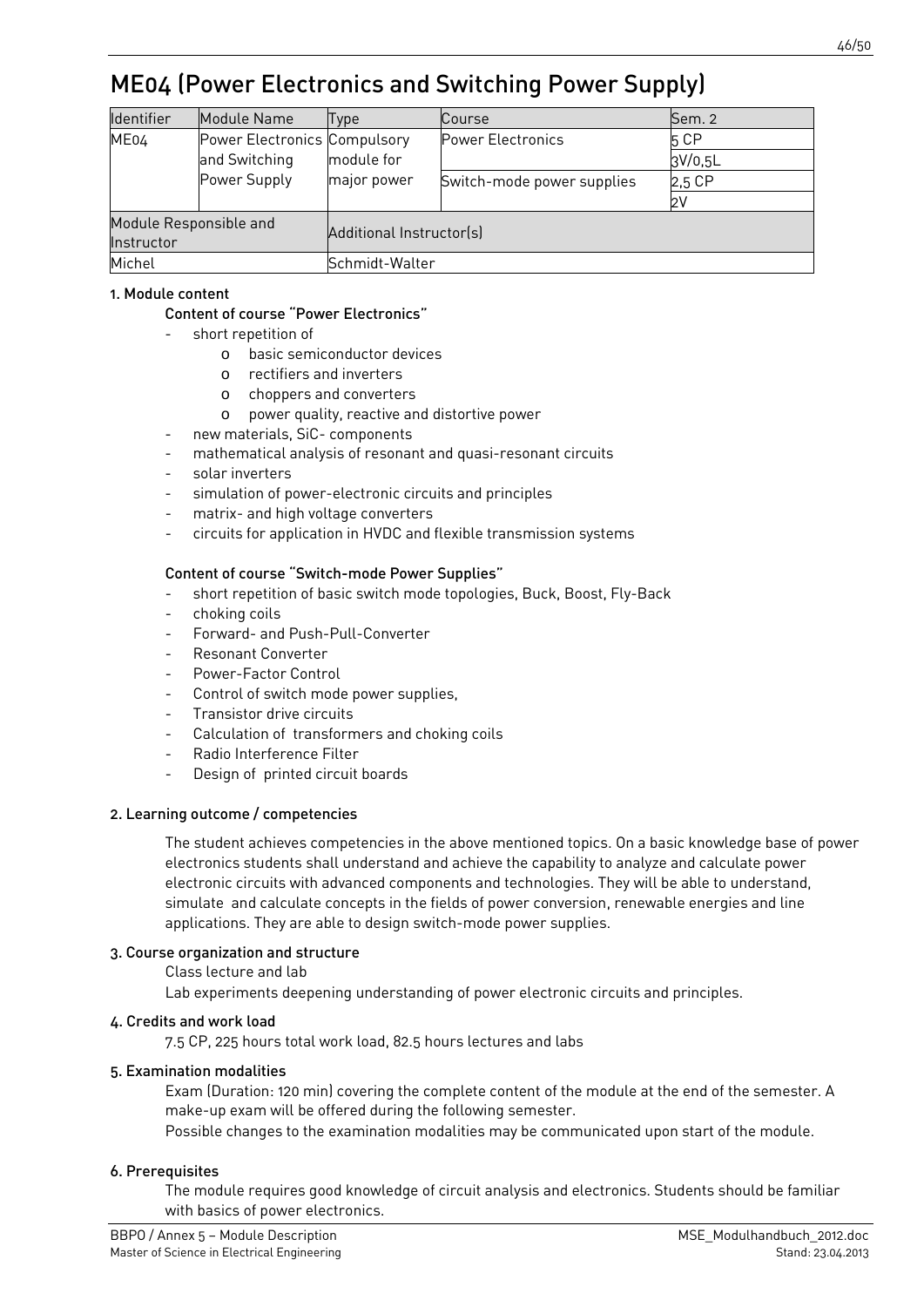# 7. Duration and frequency of course

The module lasts one semester.

### 8. Applicability/utilization

The module is a mandatory module of major Power and an elective module for all other majors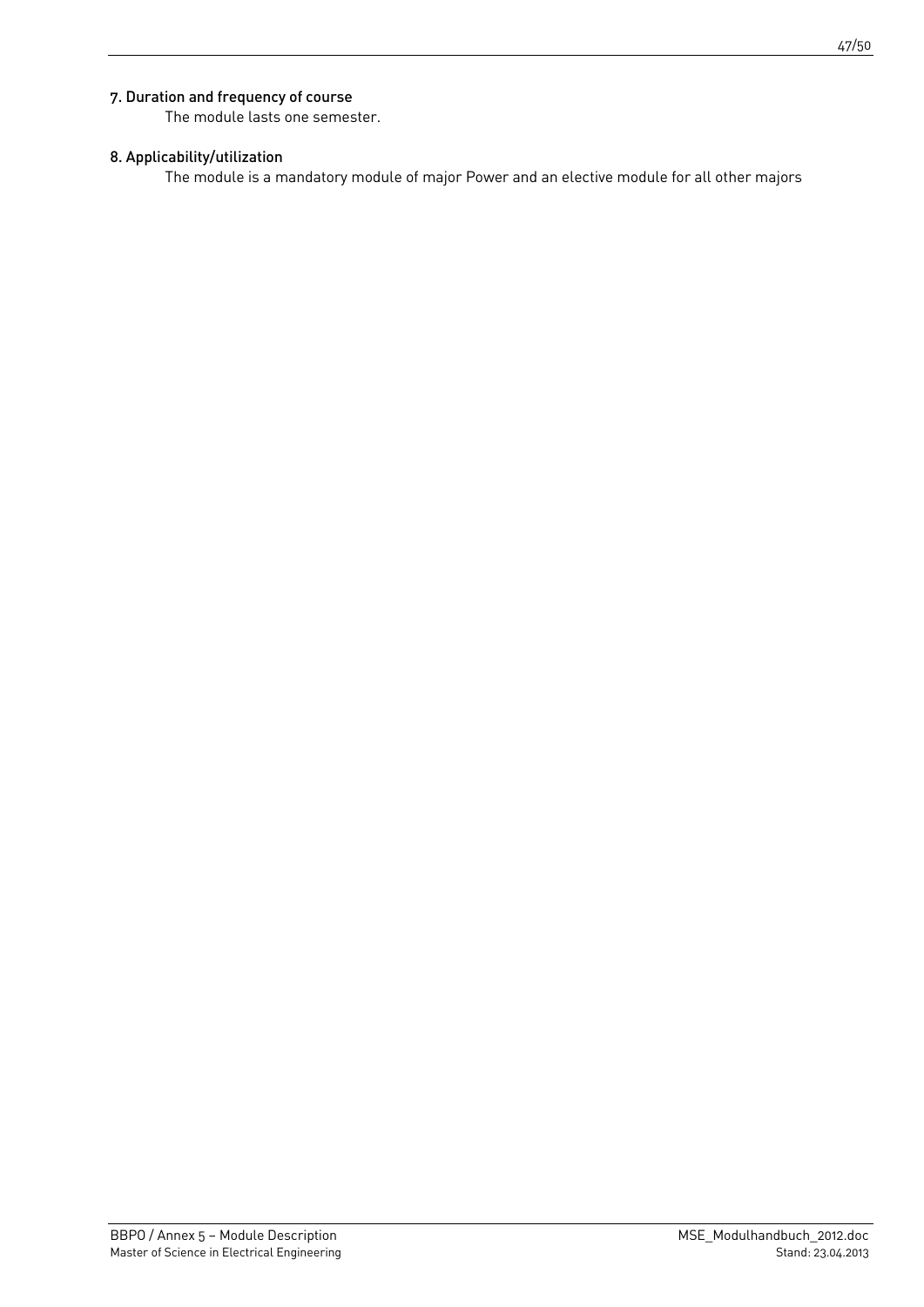# <span id="page-47-0"></span>ME05 (Renewable Energy Systems)

| <b>Identifier</b>                    | Module Name           | Type                     | Course                             | Sem. 1 |
|--------------------------------------|-----------------------|--------------------------|------------------------------------|--------|
| ME02                                 | Renewable             |                          | Elective module Renewable Energies | 5 CP   |
|                                      | <b>Energy Systems</b> |                          |                                    |        |
|                                      |                       |                          | Fuel Cells and Hydrogen            | 2,5 CP |
|                                      |                       |                          | Techniques                         | 2۷     |
| Module Responsible and<br>Instructor |                       | Additional Instructor(s) |                                    |        |
| Petry                                |                       | Schmidt-Walter, Jakob    |                                    |        |

# 1. Module content

Today's and future societies crucially rely on a secure, stable and uninterruptible energy supply. A key success factor in this context represents the strategic expansion and integration of renewable energy systems in present and future energy supply systems. Besides providing students with up-to-date and advanced knowledge of renewable energy techniques and systems, the lecture also addresses contemporary and future challenges such as net-integration or the storage of electricity generated by fluctuating renewable power generation systems. In detail, the course covers the following subjects:

# Content of course "Renewable Energies"

- An analysis of current energy needs and future energy demands as well as the resulting environmental, social, social-economic and political implications.
- A review of the basic physics used in RE studies (Energy fundamentals, heat transfer mechanisms, laws of thermodynamics, conservation of energy and momentum, …).
- Conventional energy systems (fossil fuels and nuclear energy) and their underlying conversion processes.
- Solar energy, solar radiation, solar thermal and solar thermal electricity systems.
- Photovoltaic power generation, photovoltaic system design (stand-alone and grid connected systems), photovoltaic power electronics.
- Wind energy resources, site analysis, wind energy conversion systems, onshore and offshore wind park design.
- Besides the two main topics, solar and wind energy conversion systems, the lecture also addresses geothermal power systems, hydro and tidal power systems as well as biomass power systems.
- The role of energy storage in renewable energy systems: Possible options and solutions: From pumped hydro storage up to power-to-gas technology.
- Future outlook on renewable energy: Potentials and limitations, drivers and future challenges, policy and planning
- Economics of renewable energy systems

This course uses MATLAB to model, simulate and analyse various aspects of renewable energy systems. The use of this modelling and simulation software aims to sharpen the students understanding of basic principles and concepts (solar sun tracking algorithms, wind site and turbine analysis or the modelling of hydro power systems to name just a few) and is extensively integrated into lecture based demonstrations as well as in homework problems.

There will be reading assignments as well as MATLAB based practise problems assigned for most classes.

# Content of course "Fuel Cells and Hydrogen Techniques"

- Hydrogen, combustion, storage and handling
- Hydrogen production and electrolysis
- Fuel cells, basic function, efficiency, electrical behavior
- Fuel cell types, AFC, PEMFC, MCFC, SOFC, DMFC
- Fuel Cell Systems
- Components and assemblies for fuel cell systems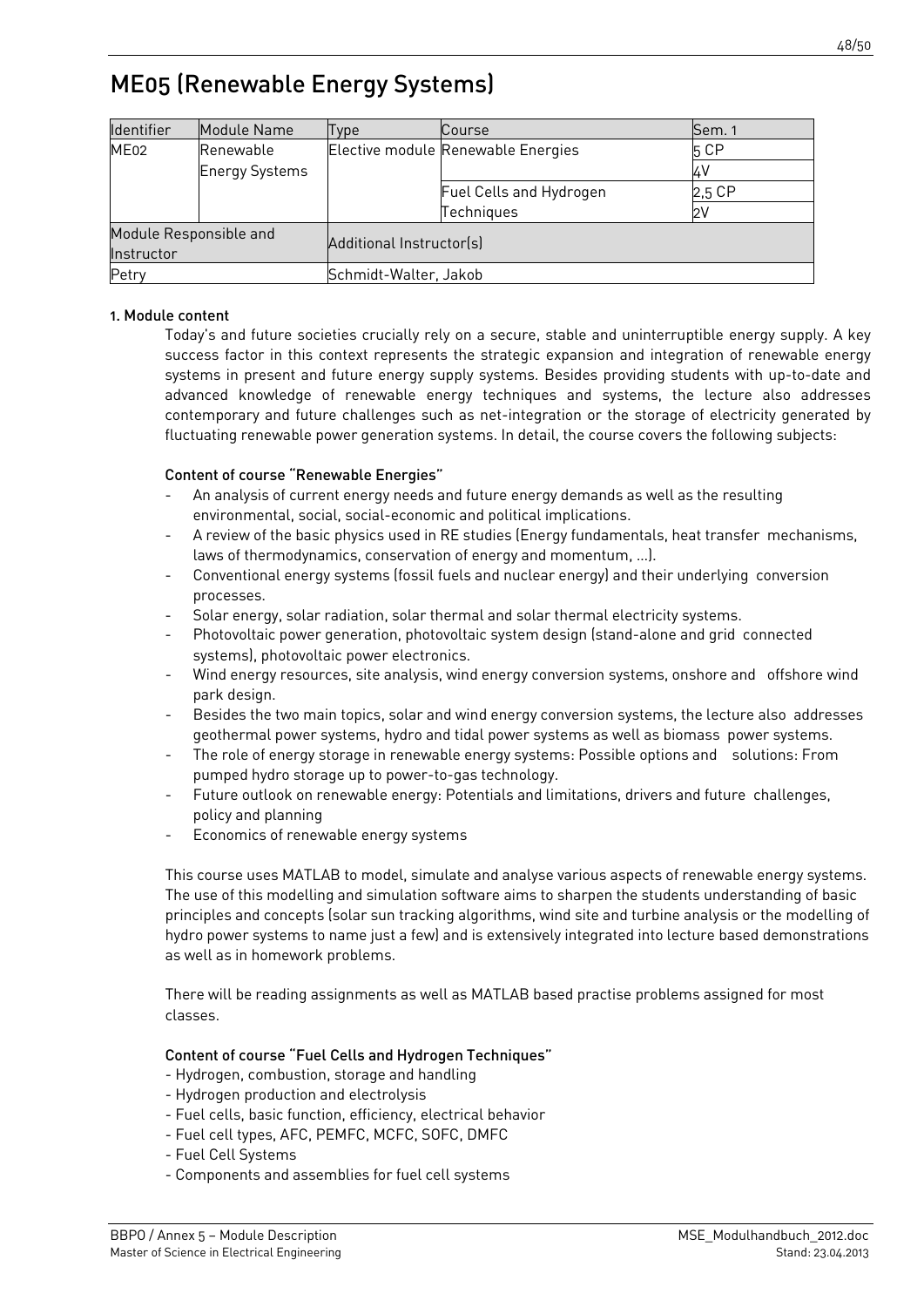#### 2. Learning outcome

At the completion of the course, successful participants will have an in-depth understanding of the fundamental physical and technical concepts of various renewable energy systems and resources including solar and wind energy systems, geothermal, hydro/tidal power systems, biomass power systems as well as fuel cell power systems and hydrogen technologies. The students will develop the ability to evaluate renewable energy technology options critically and are able to identify, formulate and solve medium to complex problems in this context. In addition to technical relationships, the students will be familiar with contemporary issues and challenges related to energy generation as well as its implications on society and environment from a global perspective.

#### 3. Course organization and structure

Class lecture

#### 4. Credits and work load

7.5 CP, 225 hours total work load, 82.5 hours lectures

#### 5. Examination modalities

Exam (Duration: 120 min) covering the complete content of the module at the end of the semester. A make-up exam will be offered during the following semester.

Possible changes to the examination modalities may be communicated upon start of the module.

#### 6. Prerequisites

None

#### 7. Duration and frequency of course

The module lasts one semester . It is offered in winter semester.

#### 8. Applicability/utilization

The module provides knowledge of the renewable energy systems, which are fundamental for power systems of today and in the future.